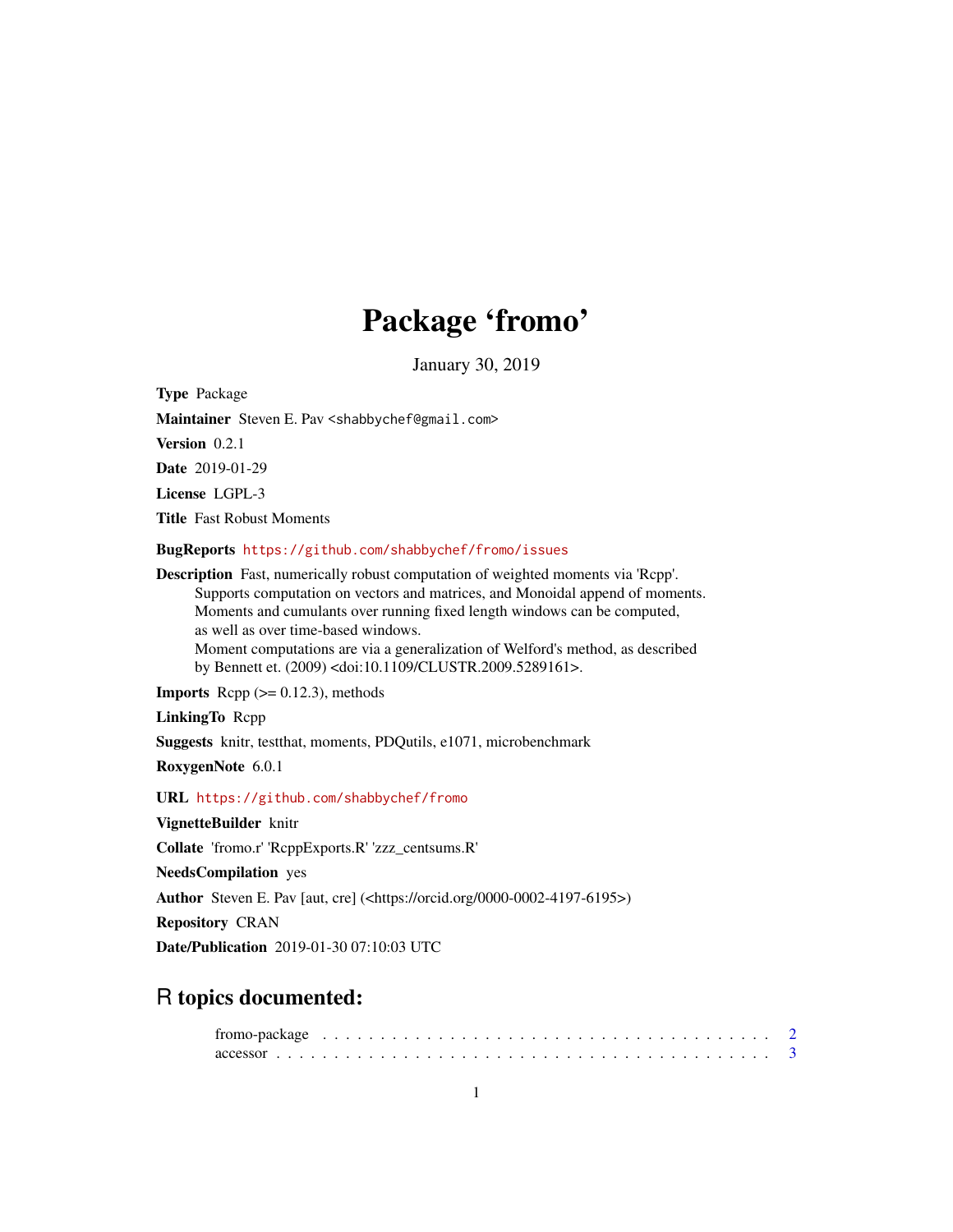# <span id="page-1-0"></span>2 fromo-package

|       |                                                                                                                                                         | -5                        |
|-------|---------------------------------------------------------------------------------------------------------------------------------------------------------|---------------------------|
|       |                                                                                                                                                         | -6                        |
|       |                                                                                                                                                         | -6                        |
|       |                                                                                                                                                         |                           |
|       | centcosums-accessor $\ldots$ $\ldots$ $\ldots$ $\ldots$ $\ldots$ $\ldots$ $\ldots$ $\ldots$ $\ldots$ $\ldots$ $\ldots$ $\ldots$ $\ldots$                | -7                        |
|       | centcosums-class $\ldots$ $\ldots$ $\ldots$ $\ldots$ $\ldots$ $\ldots$ $\ldots$ $\ldots$ $\ldots$ $\ldots$ $\ldots$ $\ldots$ $\ldots$ $\ldots$ $\ldots$ | $\overline{\phantom{0}}8$ |
|       |                                                                                                                                                         | $\overline{9}$            |
|       |                                                                                                                                                         |                           |
|       |                                                                                                                                                         |                           |
|       |                                                                                                                                                         |                           |
|       |                                                                                                                                                         |                           |
|       |                                                                                                                                                         |                           |
|       |                                                                                                                                                         |                           |
|       |                                                                                                                                                         |                           |
|       |                                                                                                                                                         |                           |
|       |                                                                                                                                                         |                           |
|       |                                                                                                                                                         |                           |
|       |                                                                                                                                                         |                           |
|       |                                                                                                                                                         |                           |
|       |                                                                                                                                                         |                           |
|       | $\%$ -%, cent cosums, cent cosums-method $\ldots \ldots \ldots \ldots \ldots \ldots \ldots \ldots \ldots \ldots \ldots$                                 |                           |
|       |                                                                                                                                                         |                           |
|       |                                                                                                                                                         |                           |
| Index |                                                                                                                                                         | 48                        |

fromo-package *Fast Robust Moments.*

#### **Description**

Fast, numerically robust moments computations, along with computation of cumulants, running means, etc.

#### Robust Moments

Welford described a method for 'robust' one-pass computation of the standard deviation. By 'robust', we mean robust to round-off caused by a large shift in the mean. This method was generalized by Terriberry, and Bennett *et. al.* to the case of higher-order moments. This package provides those algorithms for computing moments.

Generally we should find that the stock implementations of sd, skewness and so on are *already* robust and likely using these algorithms under the hood. This package was written for a few reasons:

- 1. As an exercise to learn Rcpp.
- 2. Often I found I needed the first  $k$  moments. For example, when computing the Z-score, the standard deviation and mean must be computed separately, which is inefficient. Similarly Merten's correction for the standard error of the Sharpe ratio uses the first four moments. These are all computed as a side effect of computation of the kurtosis, but discarded by the standard methods.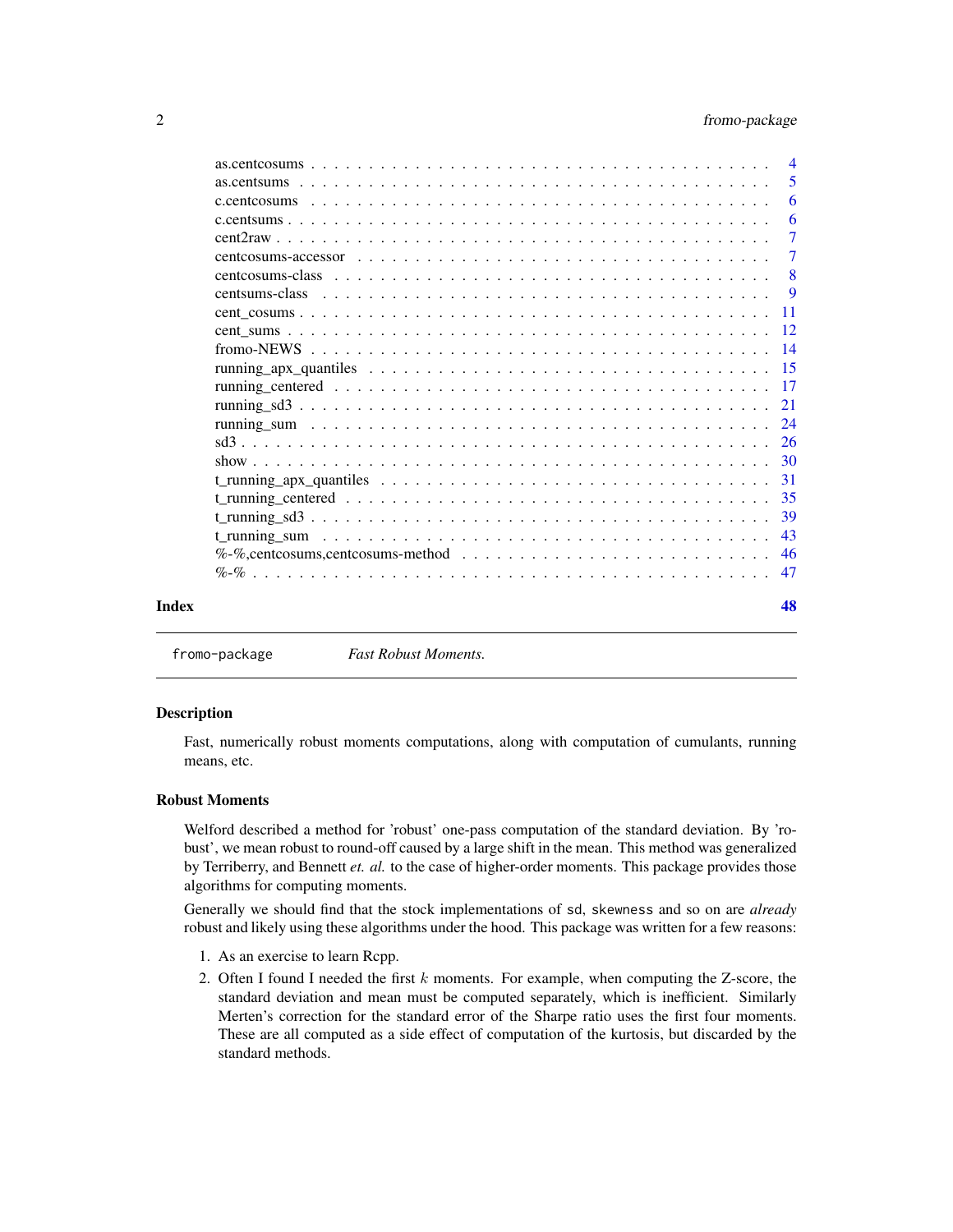#### <span id="page-2-0"></span>accessor 3

#### Legal Mumbo Jumbo

fromo is distributed in the hope that it will be useful, but WITHOUT ANY WARRANTY; without even the implied warranty of MERCHANTABILITY or FITNESS FOR A PARTICULAR PUR-POSE. See the GNU Lesser General Public License for more details.

#### Note

The moment computations provided by fromo are numerically robust, but will often *not* provide the same results as the 'standard' implementations, due to differences in roundoff. We make every attempt to balance speed and robustness. User assumes all risk from using the fromo package.

This package was developed as an exercise in learning Rcpp.

#### Author(s)

Steven E. Pav <shabbychef@gmail.com>

# References

Terriberry, T. "Computing Higher-Order Moments Online." [http://people.xiph.org/~tterribe](http://people.xiph.org/~tterribe/notes/homs.html)/ [notes/homs.html](http://people.xiph.org/~tterribe/notes/homs.html)

J. Bennett, et. al., "Numerically Stable, Single-Pass, Parallel Statistics Algorithms," Proceedings of IEEE International Conference on Cluster Computing, 2009. [https://www.semanticscholar.](https://www.semanticscholar.org/paper/Numerically-stable-single-pass-parallel-statistics-Bennett-Grout/a83ed72a5ba86622d5eb6395299b46d51c901265) org/paper/Numerically-stable-single-pass-parallel-statistics-Bennett-Grout/a83ed72a5ba86622d5eb6399

Cook, J. D. "Accurately computing running variance." [http://www.johndcook.com/standard\\_](http://www.johndcook.com/standard_deviation.html) [deviation.html](http://www.johndcook.com/standard_deviation.html)

Cook, J. D. "Comparing three methods of computing standard deviation." [http://www.johndcook.](http://www.johndcook.com/blog/2008/09/26/comparing-three-methods-of-computing-standard-deviation) [com/blog/2008/09/26/comparing-three-methods-of-computing-standard-deviation](http://www.johndcook.com/blog/2008/09/26/comparing-three-methods-of-computing-standard-deviation)

accessor *Accessor methods.*

#### **Description**

Access slot data from a centsums object.

#### Usage

```
sums(x)
## S4 method for signature 'centsums'
sums(x)
moments(x, type = c("central", "raw", "standardized"))
## S4 method for signature 'centsums'
moments(x, type = c("central", "raw", "standardized"))
```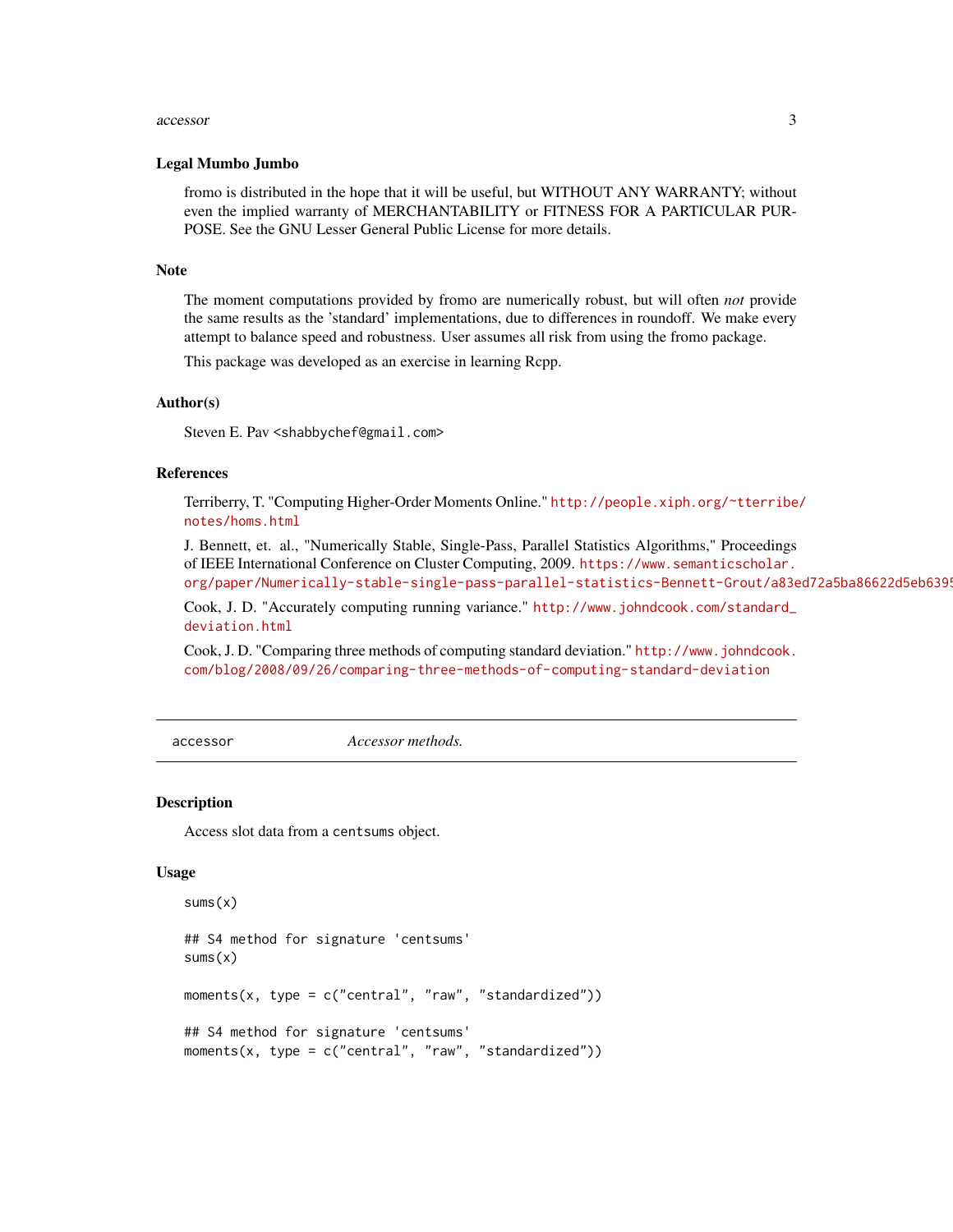#### <span id="page-3-0"></span>Arguments

|      | a centsums object.             |
|------|--------------------------------|
| type | the type of moment to compute. |

# Note

The moment computations provided by fromo are numerically robust, but will often *not* provide the same results as the 'standard' implementations, due to differences in roundoff. We make every attempt to balance speed and robustness. User assumes all risk from using the fromo package.

#### Author(s)

Steven E. Pav <shabbychef@gmail.com>

as.centcosums *Coerce to a centcosums object.*

#### Description

Convert data to a centcosums object.

#### Usage

```
as.centcosums(x, order=2, na.omit=TRUE)
```
## Default S3 method:  $as.centcosums(x, order = 2, na.omit = TRUE)$ 

#### Arguments

| $\times$ | a matrix.                       |
|----------|---------------------------------|
| order    | the order, defaulting to 2.     |
| na.omit  | whether to remove rows with NA. |

#### Details

Computes the raw cosums on data, and stuffs the results into a centcosums object.

#### Value

A centcosums object.

#### Note

The moment computations provided by fromo are numerically robust, but will often *not* provide the same results as the 'standard' implementations, due to differences in roundoff. We make every attempt to balance speed and robustness. User assumes all risk from using the fromo package.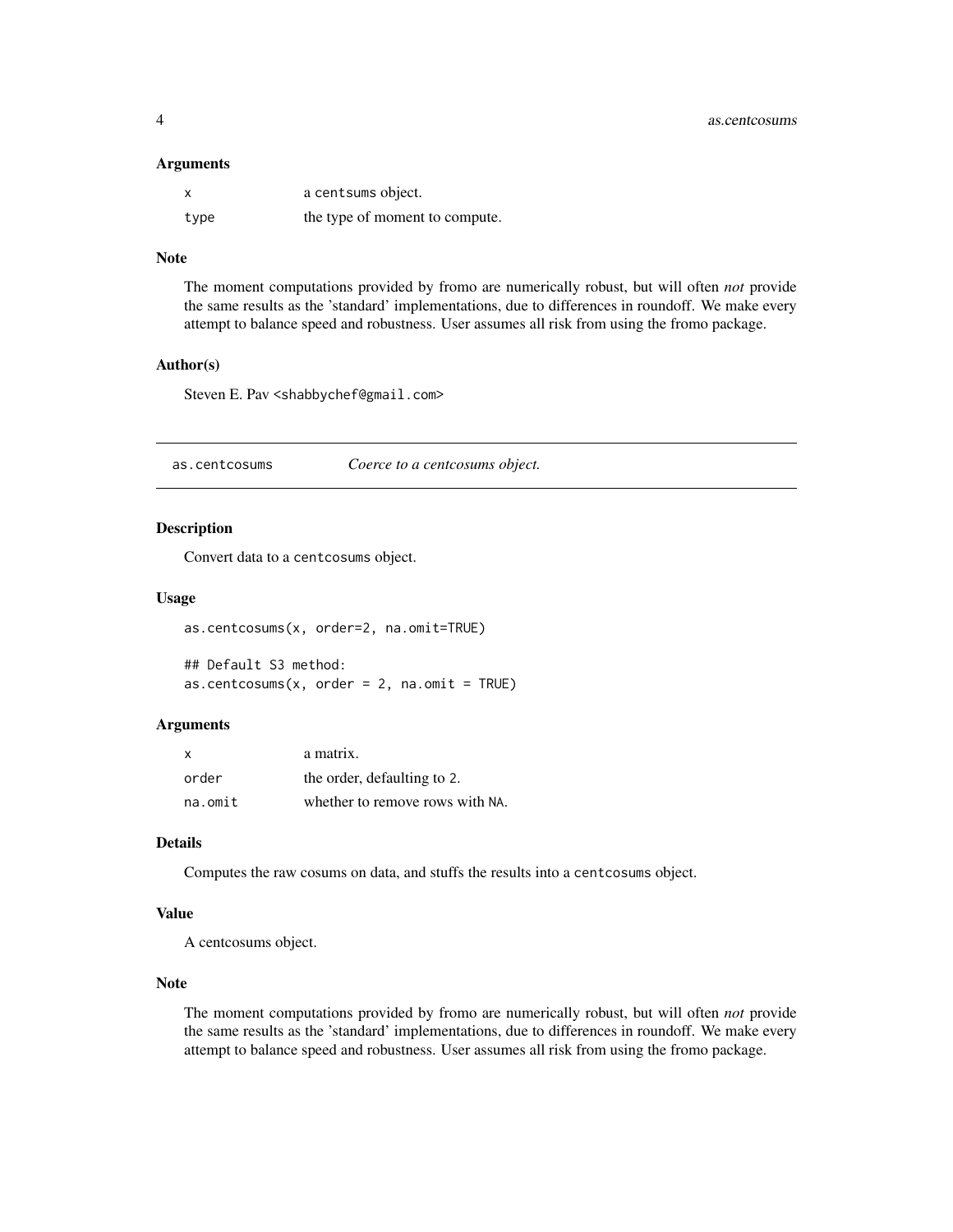#### <span id="page-4-0"></span>as.centsums 5

#### Author(s)

Steven E. Pav <shabbychef@gmail.com>

#### Examples

set.seed(123) x <- matrix(rnorm(100\*3),ncol=3) cs <- as.centcosums(x, order=2)

as.centsums *Coerce to a centsums object.*

#### Description

Convert data to a centsums object.

# Usage

```
as.centsums(x, order=3, na.rm=TRUE)
```
## Default S3 method:  $as.centsum(x, order = 3, na.rm = TRUE)$ 

#### Arguments

| X     | a numeric, array, or matrix.               |
|-------|--------------------------------------------|
| order | the order, defaulting to length (sums) +1. |
| na.rm | whether to remove NA.                      |

# Details

Computes the raw sums on data, and stuffs the results into a centsums object.

#### Value

A centsums object.

#### Note

The moment computations provided by fromo are numerically robust, but will often *not* provide the same results as the 'standard' implementations, due to differences in roundoff. We make every attempt to balance speed and robustness. User assumes all risk from using the fromo package.

# Author(s)

Steven E. Pav <shabbychef@gmail.com>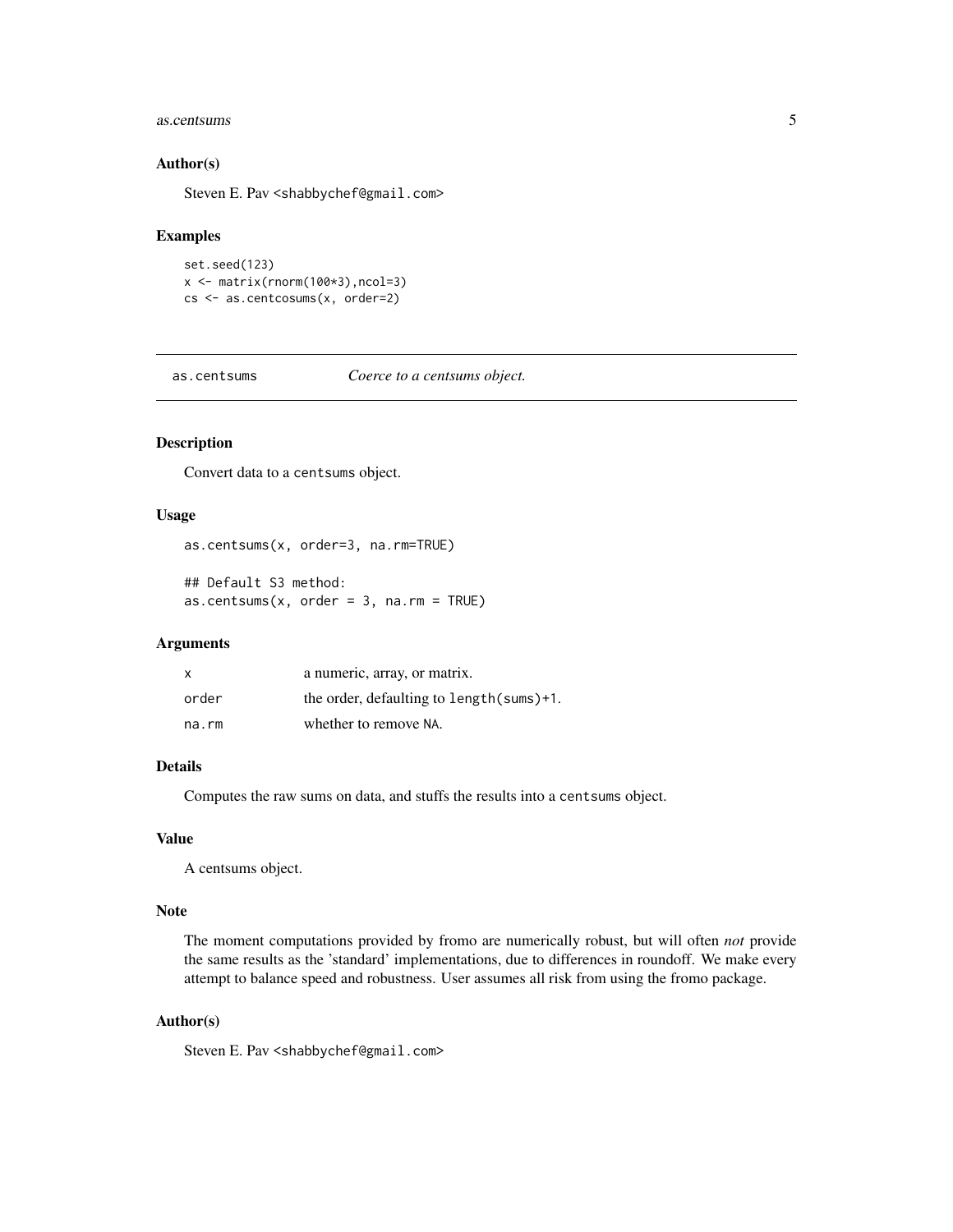# Examples

```
set.seed(123)
x < - rnorm(1000)
cs <- as.centsums(x, order=5)
```
c.centcosums *concatenate centcosums objects.*

# Description

Concatenate centcosums objects.

#### Usage

```
\method{c}{centcosums}(...)
```
# Arguments

... centcosums objects

#### See Also

join\_cent\_cosums

c.centsums *concatenate centsums objects.*

# Description

Concatenate centsums objects.

# Usage

```
\method{c}{centsums}(...)
```
# Arguments

... centsums objects

# See Also

join\_cent\_sums

<span id="page-5-0"></span>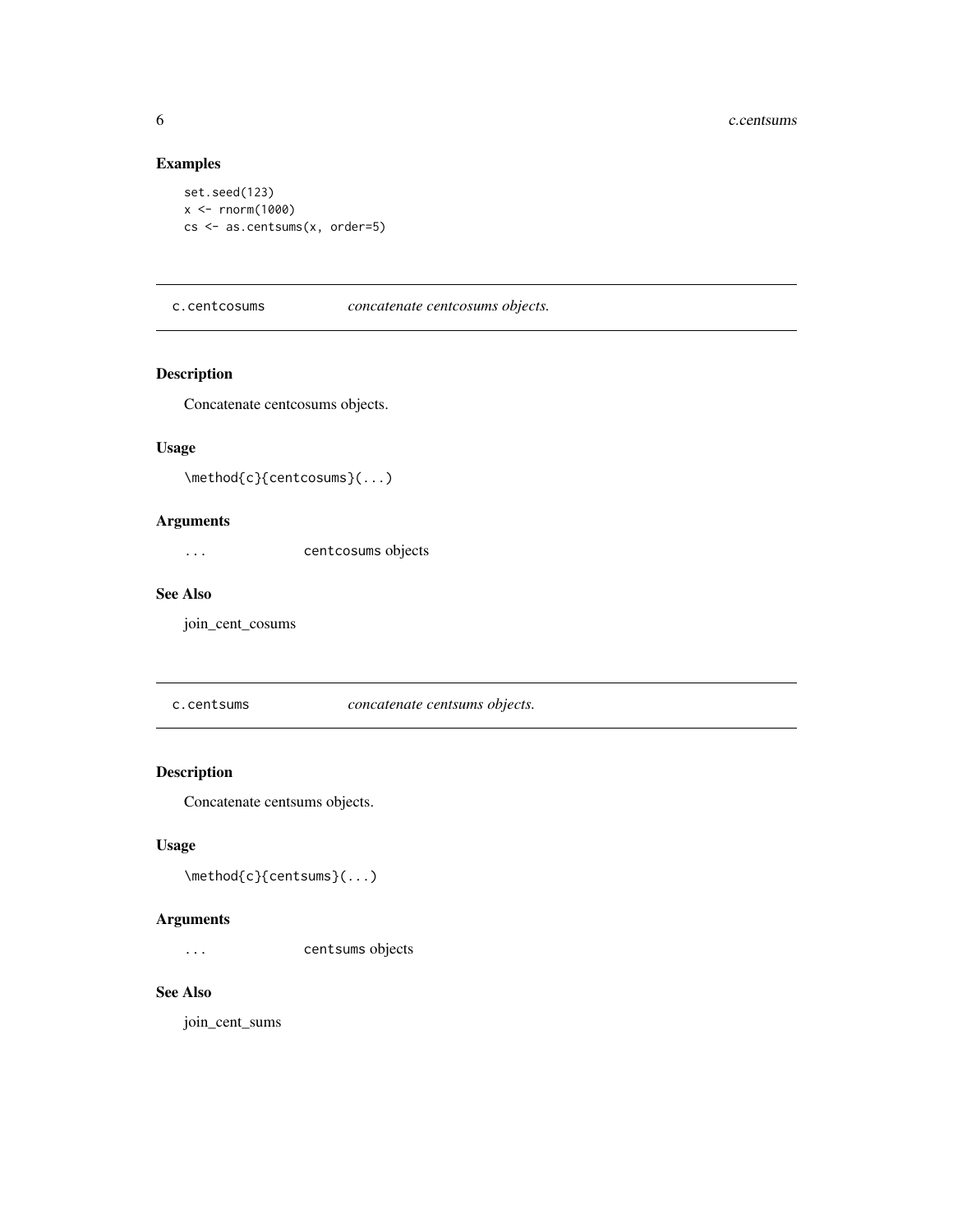<span id="page-6-0"></span>

#### Description

Given raw or central or standardized moments, convert to another type.

#### Usage

```
cent2raw(input)
```
#### Arguments

input a vector of the count, then the mean, then the 2 through k raw or central moments.

#### Note

The moment computations provided by fromo are numerically robust, but will often *not* provide the same results as the 'standard' implementations, due to differences in roundoff. We make every attempt to balance speed and robustness. User assumes all risk from using the fromo package.

#### Author(s)

Steven E. Pav <shabbychef@gmail.com>

centcosums-accessor *Accessor methods.*

#### Description

Access slot data from a centcosums object.

### Usage

```
cosums(x)
```

```
## S4 method for signature 'centcosums'
cosums(x)
comoments(x, type = c("central", "raw"))
## S4 method for signature 'centcosums'
commonts(x, type = c("central", "raw"))
```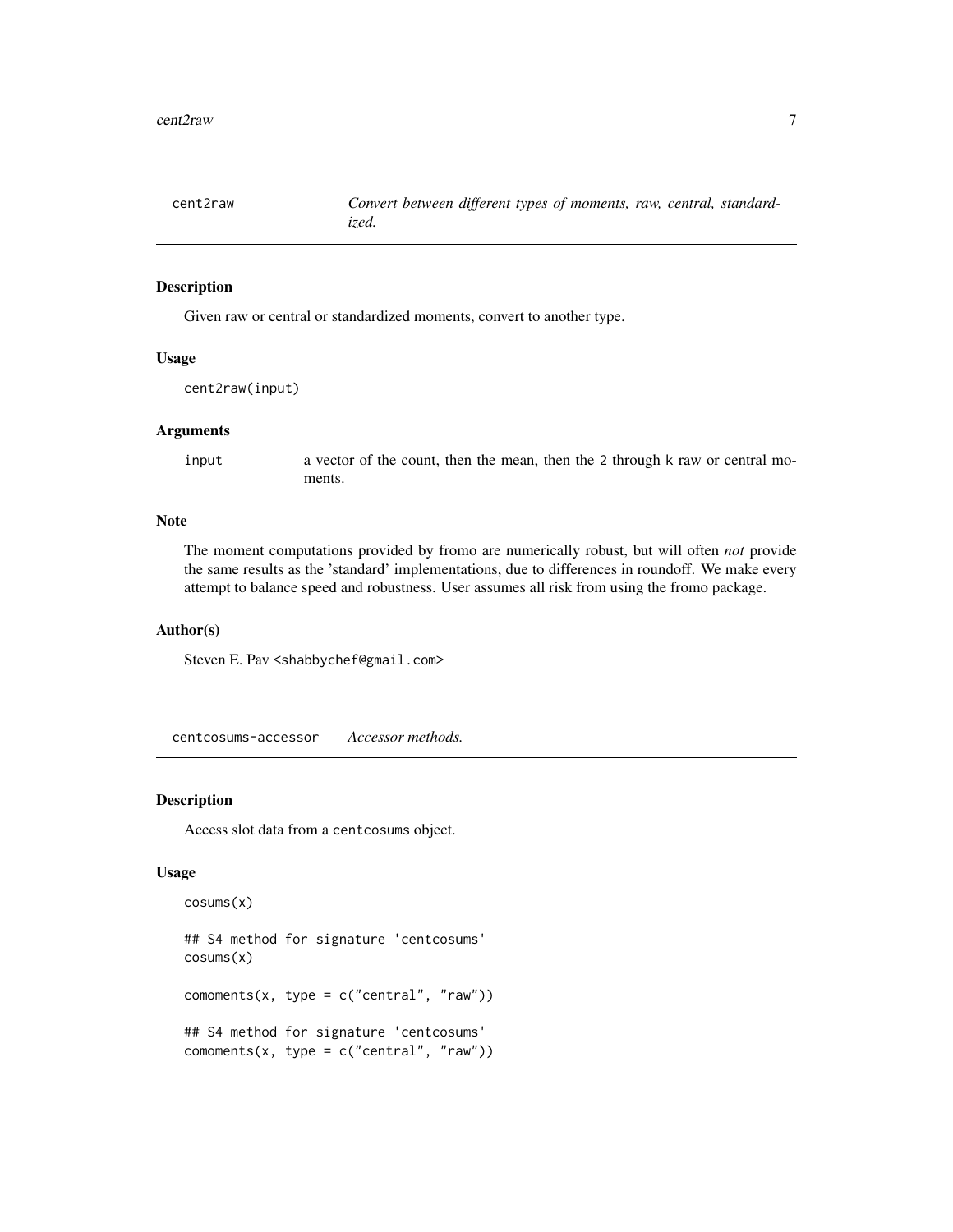#### <span id="page-7-0"></span>Arguments

| x    | a centcosums object.           |
|------|--------------------------------|
| type | the type of moment to compute. |

# Note

The moment computations provided by fromo are numerically robust, but will often *not* provide the same results as the 'standard' implementations, due to differences in roundoff. We make every attempt to balance speed and robustness. User assumes all risk from using the fromo package.

#### Author(s)

Steven E. Pav <shabbychef@gmail.com>

| centcosums Class. |  |  |  |  |
|-------------------|--|--|--|--|
|-------------------|--|--|--|--|

# Description

An S4 class to store (centered) cosums of data, and to support operations on the same.

#### Usage

```
## S4 method for signature 'centcosums'
initialize(.Object, cosums, order = NA_real_)
```

```
centcosums(cosums, order = NULL)
```
# Arguments

| .Object | a cent cosums object, or proto-object. |
|---------|----------------------------------------|
| cosums  | the output of cent_cosums, say.        |
| order   | the order, defaulting to 2.            |

# Details

A centcosums object contains a multidimensional array (now only 2-diemnsional), as output by cent\_cosums.

#### Value

An object of class centcosums.

#### Slots

cosums a multidimensional array of the cosums. order the maximum order. ignored for now.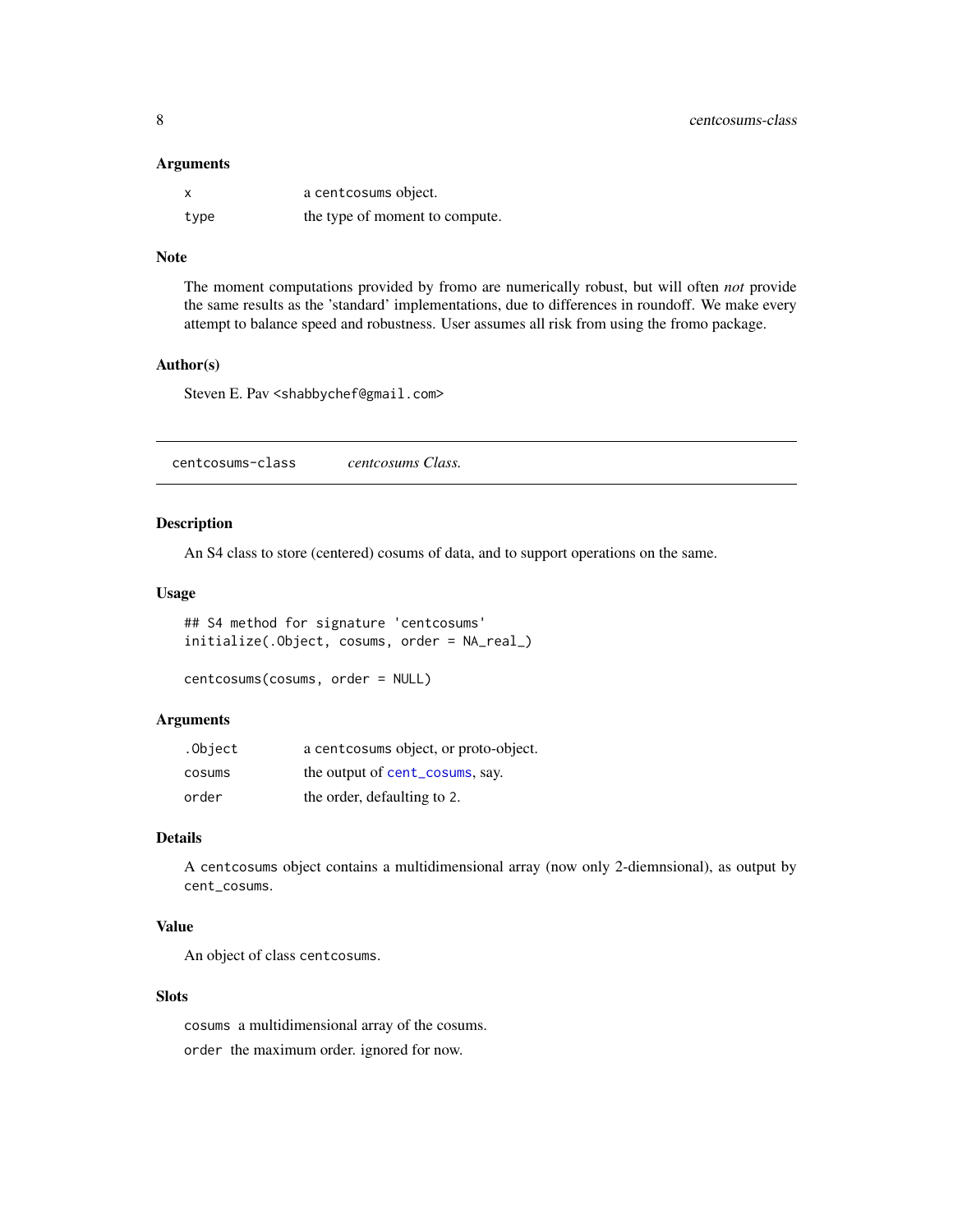#### <span id="page-8-0"></span>centsums-class 9

#### Note

The moment computations provided by fromo are numerically robust, but will often *not* provide the same results as the 'standard' implementations, due to differences in roundoff. We make every attempt to balance speed and robustness. User assumes all risk from using the fromo package.

#### Author(s)

Steven E. Pav <shabbychef@gmail.com>

#### References

Terriberry, T. "Computing Higher-Order Moments Online." [http://people.xiph.org/~tterribe](http://people.xiph.org/~tterribe/notes/homs.html)/ [notes/homs.html](http://people.xiph.org/~tterribe/notes/homs.html)

J. Bennett, et. al., "Numerically Stable, Single-Pass, Parallel Statistics Algorithms," Proceedings of IEEE International Conference on Cluster Computing, 2009. [https://www.semanticscholar.](https://www.semanticscholar.org/paper/Numerically-stable-single-pass-parallel-statistics-Bennett-Grout/a83ed72a5ba86622d5eb6395299b46d51c901265) org/paper/Numerically-stable-single-pass-parallel-statistics-Bennett-Grout/a83ed72a5ba86622d5eb6399

Cook, J. D. "Accurately computing running variance." [http://www.johndcook.com/standard\\_](http://www.johndcook.com/standard_deviation.html) [deviation.html](http://www.johndcook.com/standard_deviation.html)

Cook, J. D. "Comparing three methods of computing standard deviation." [http://www.johndcook.](http://www.johndcook.com/blog/2008/09/26/comparing-three-methods-of-computing-standard-deviation) [com/blog/2008/09/26/comparing-three-methods-of-computing-standard-deviation](http://www.johndcook.com/blog/2008/09/26/comparing-three-methods-of-computing-standard-deviation)

#### See Also

cent\_cosums

#### Examples

obj <- new("centcosums",cosums=cent\_cosums(matrix(rnorm(100\*3),ncol=3),max\_order=2),order=2)

centsums-class *centsums Class.*

#### Description

An S4 class to store (centered) sums of data, and to support operations on the same.

#### Usage

```
## S4 method for signature 'centsums'
initialize(.Object, sums, order = NA_real_)
```
centsums(sums, order = NULL)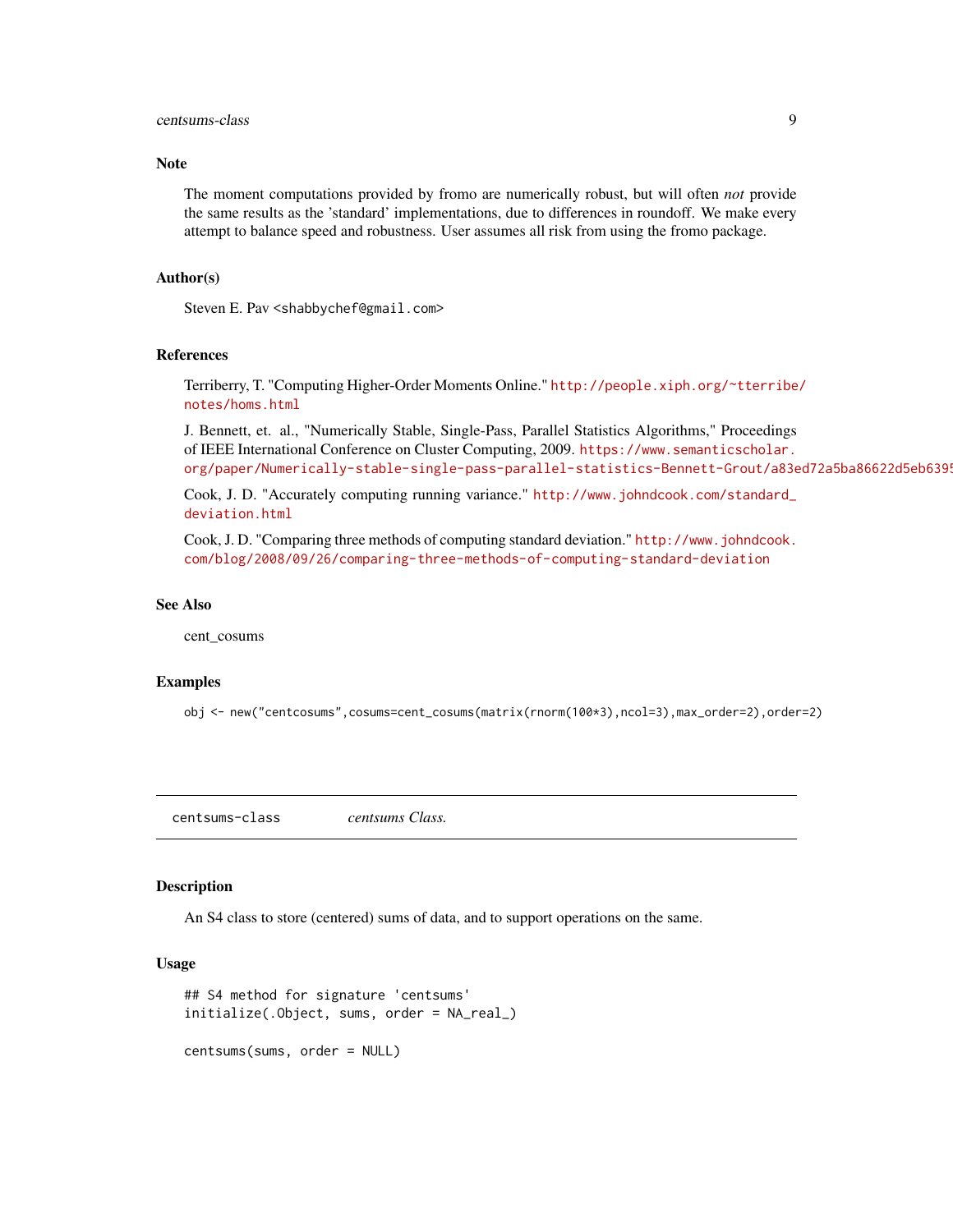#### Arguments

| .Object | a cent sums object, or proto-object.       |
|---------|--------------------------------------------|
| sums    | a numeric vector.                          |
| order   | the order, defaulting to length (sums) +1. |

#### Details

A centsums object contains a vector value of the data count, the mean, and the kth centered sum, for  $k$  up to some maximum order.

### Value

An object of class centsums.

# **Slots**

sums a numeric vector of the sums.

order the maximum order.

#### Note

The moment computations provided by fromo are numerically robust, but will often *not* provide the same results as the 'standard' implementations, due to differences in roundoff. We make every attempt to balance speed and robustness. User assumes all risk from using the fromo package.

#### Author(s)

Steven E. Pav <shabbychef@gmail.com>

### References

Terriberry, T. "Computing Higher-Order Moments Online." [http://people.xiph.org/~tterribe](http://people.xiph.org/~tterribe/notes/homs.html)/ [notes/homs.html](http://people.xiph.org/~tterribe/notes/homs.html)

J. Bennett, et. al., "Numerically Stable, Single-Pass, Parallel Statistics Algorithms," Proceedings of IEEE International Conference on Cluster Computing, 2009. [https://www.semanticscholar.](https://www.semanticscholar.org/paper/Numerically-stable-single-pass-parallel-statistics-Bennett-Grout/a83ed72a5ba86622d5eb6395299b46d51c901265) org/paper/Numerically-stable-single-pass-parallel-statistics-Bennett-Grout/a83ed72a5ba86622d5eb6399

Cook, J. D. "Accurately computing running variance." [http://www.johndcook.com/standard\\_](http://www.johndcook.com/standard_deviation.html) [deviation.html](http://www.johndcook.com/standard_deviation.html)

Cook, J. D. "Comparing three methods of computing standard deviation." [http://www.johndcook.](http://www.johndcook.com/blog/2008/09/26/comparing-three-methods-of-computing-standard-deviation) [com/blog/2008/09/26/comparing-three-methods-of-computing-standard-deviation](http://www.johndcook.com/blog/2008/09/26/comparing-three-methods-of-computing-standard-deviation)

#### Examples

obj <- new("centsums",sums=c(1000,1.234,0.235),order=2)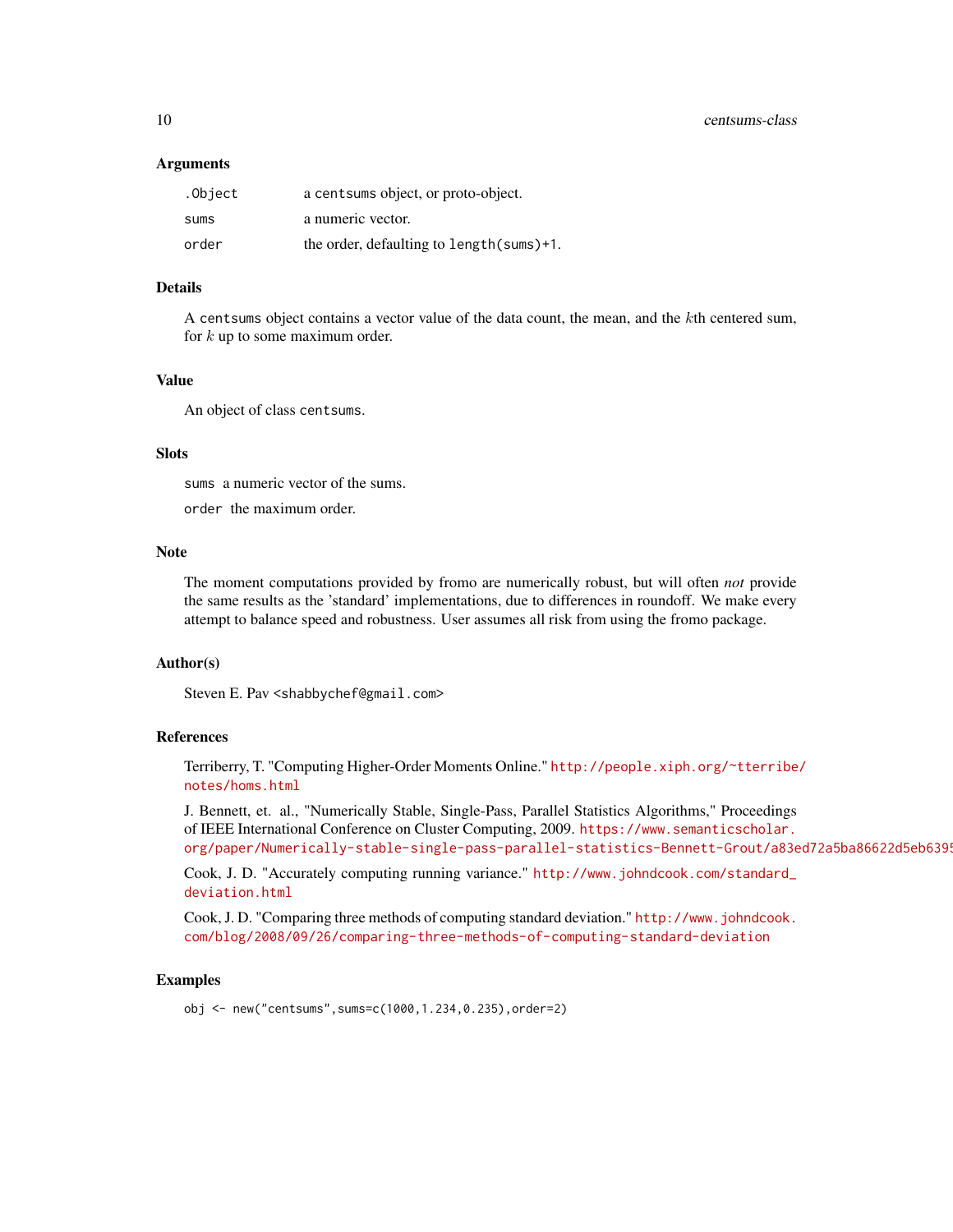<span id="page-10-1"></span><span id="page-10-0"></span>

# Description

Compute, join, or unjoin multivariate centered (co-) sums.

#### Usage

```
cent_cosums(v, max_order = 2L, na_omit = FALSE)
cent_comoments(v, max_order = 2L, used_df = 0L, na_omit = FALSE)
join_cent_cosums(ret1, ret2)
```

```
unjoin_cent_cosums(ret3, ret2)
```
#### Arguments

| $\mathsf{V}$ | an $m$ by $n$ matrix, each row an independent observation of some $n$ variate vari-<br>able.                                                                          |
|--------------|-----------------------------------------------------------------------------------------------------------------------------------------------------------------------|
| max_order    | the maximum order of cosum to compute. For now this can only be 2; in the<br>future higher order cosums should be possible.                                           |
| $na\_omit$   | a boolean; if TRUE, then only rows of v with complete observations will be used.                                                                                      |
| used_df      | the number of degrees of freedom consumed, used in the denominator of the<br>centered moments computation. These are subtracted from the number of ob-<br>servations. |
| ret1         | a multdimensional array as output by cent_cosums.                                                                                                                     |
| ret2         | a multdimensional array as output by cent_cosums.                                                                                                                     |
| ret3         | a multdimensional array as output by cent_cosums.                                                                                                                     |
|              |                                                                                                                                                                       |

### Value

a multidimensional arry of dimension max\_order, each side of length  $1 + n$ . For the case currently implemented where max\_order must be 2, the output is a symmetric matrix, where the element in the 1,1 position is the count of complete) rows of v, the  $2:(n+1)$ , 1 column is the mean, and the  $2:(n+1)$ ,  $2:(n+1)$  is the co *sums* matrix, which is the covariance up to scaling by the count. cent\_comoments performs this normalization for you.

# Note

The moment computations provided by fromo are numerically robust, but will often *not* provide the same results as the 'standard' implementations, due to differences in roundoff. We make every attempt to balance speed and robustness. User assumes all risk from using the fromo package.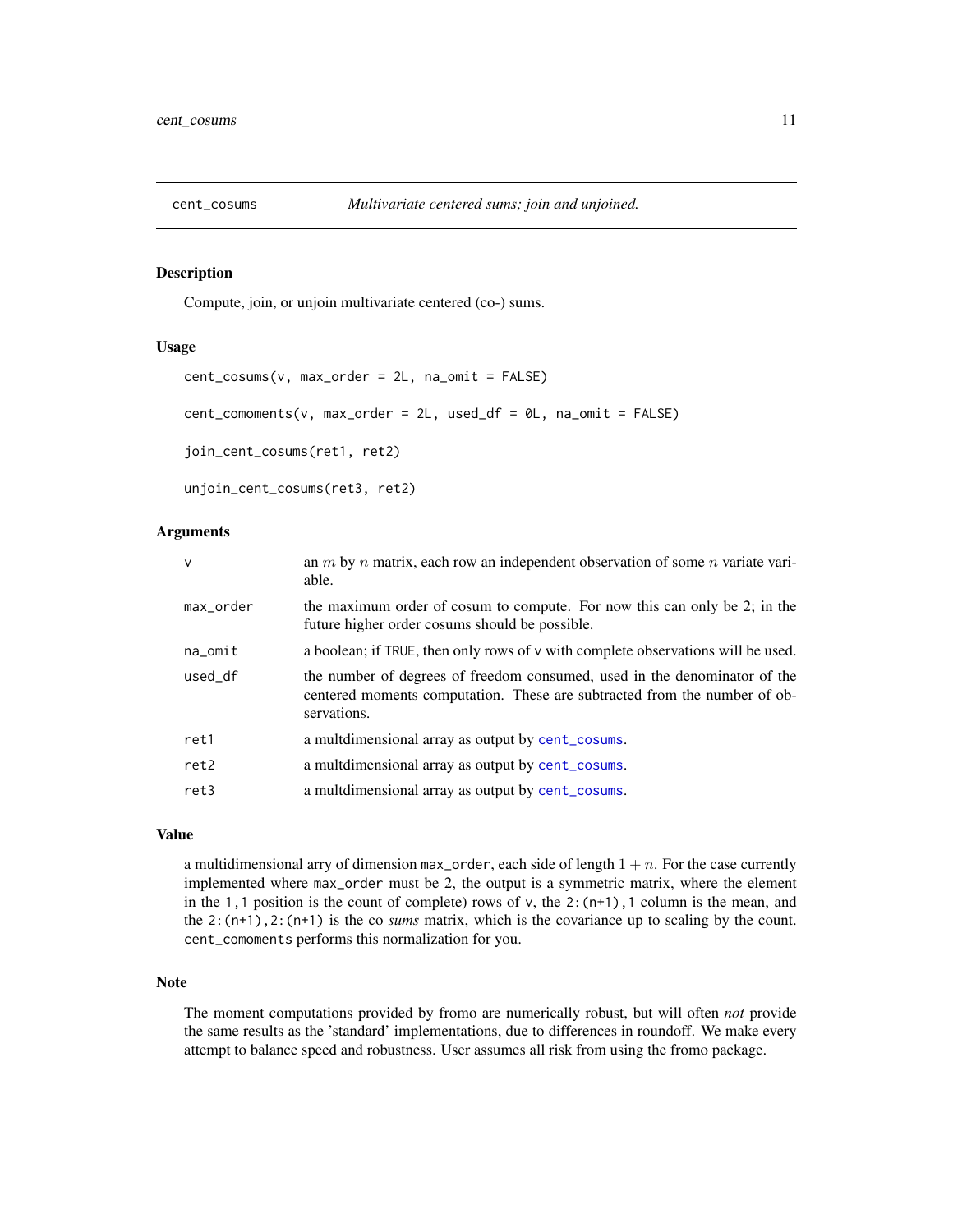#### <span id="page-11-0"></span>Author(s)

Steven E. Pav <shabbychef@gmail.com>

# References

Terriberry, T. "Computing Higher-Order Moments Online." [http://people.xiph.org/~tterribe](http://people.xiph.org/~tterribe/notes/homs.html)/ [notes/homs.html](http://people.xiph.org/~tterribe/notes/homs.html)

J. Bennett, et. al., "Numerically Stable, Single-Pass, Parallel Statistics Algorithms," Proceedings of IEEE International Conference on Cluster Computing, 2009. [https://www.semanticscholar.](https://www.semanticscholar.org/paper/Numerically-stable-single-pass-parallel-statistics-Bennett-Grout/a83ed72a5ba86622d5eb6395299b46d51c901265) org/paper/Numerically-stable-single-pass-parallel-statistics-Bennett-Grout/a83ed72a5ba86622d5eb6399

Cook, J. D. "Accurately computing running variance." [http://www.johndcook.com/standard\\_](http://www.johndcook.com/standard_deviation.html) [deviation.html](http://www.johndcook.com/standard_deviation.html)

Cook, J. D. "Comparing three methods of computing standard deviation." [http://www.johndcook.](http://www.johndcook.com/blog/2008/09/26/comparing-three-methods-of-computing-standard-deviation) [com/blog/2008/09/26/comparing-three-methods-of-computing-standard-deviation](http://www.johndcook.com/blog/2008/09/26/comparing-three-methods-of-computing-standard-deviation)

# See Also

cent\_sums

#### Examples

```
set.seed(1234)
x1 <- matrix(rnorm(1e3*5,mean=1),ncol=5)
x2 <- matrix(rnorm(1e3*5,mean=1),ncol=5)
max_ord <- 2L
rs1 <- cent_cosums(x1,max_ord)
rs2 <- cent_cosums(x2,max_ord)
rs3 <- cent_cosums(rbind(x1,x2),max_ord)
rs3alt <- join_cent_cosums(rs1,rs2)
stopifnot(max(abs(rs3 - rs3alt)) < 1e-7)
rs1alt <- unjoin_cent_cosums(rs3,rs2)
rs2alt <- unjoin_cent_cosums(rs3,rs1)
stopifnot(max(abs(rs1 - rs1alt)) < 1e-7)
stopifnot(max(abs(rs2 - rs2alt)) < 1e-7)
```
<span id="page-11-1"></span>cent\_sums *Centered sums; join and unjoined.*

#### Description

Compute, join, or unjoin centered sums.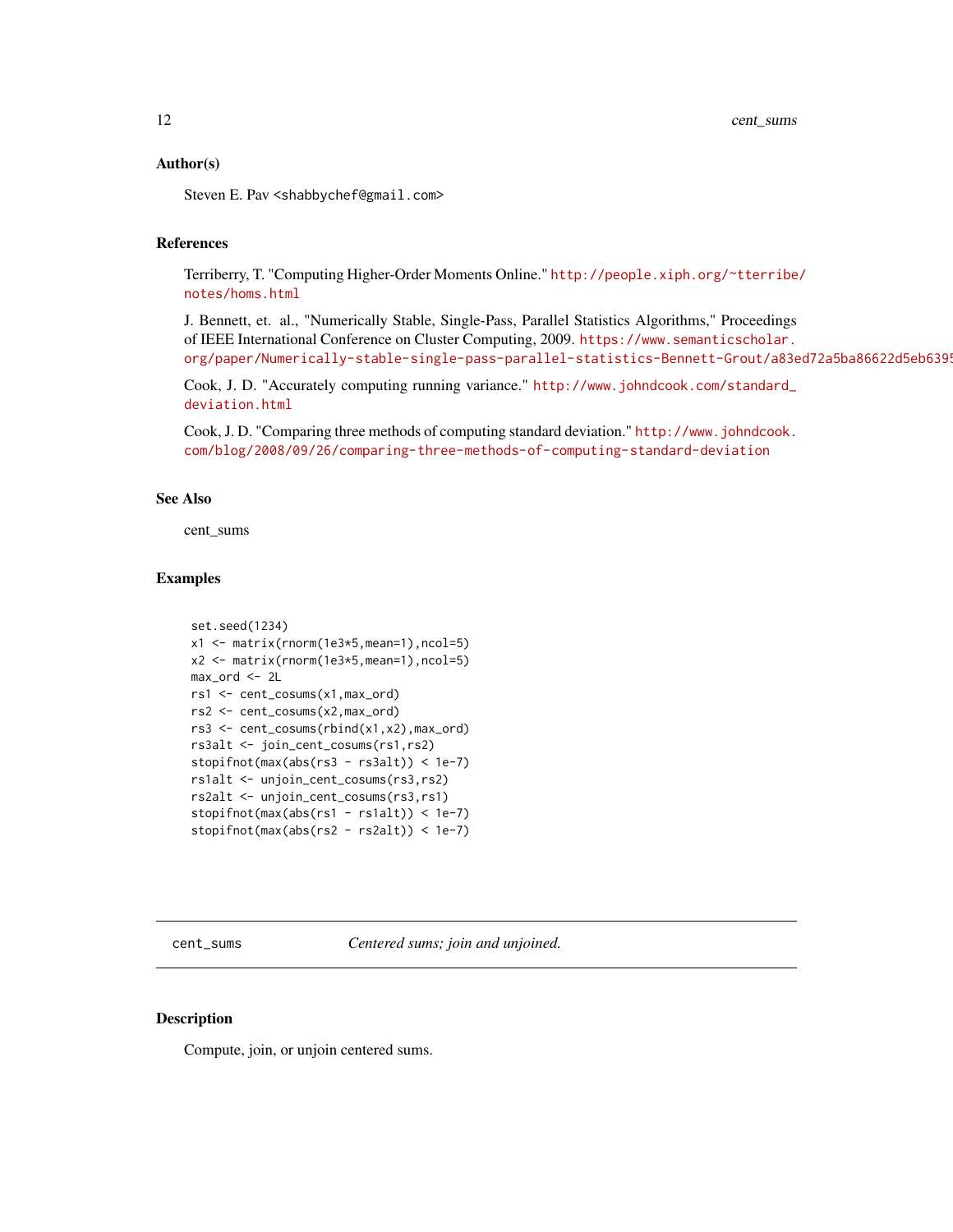# <span id="page-12-0"></span>cent\_sums 13

# Usage

```
cent\_sum(v, max\_order = 5L, na\_rm = FALSE, wts = NULL,check_wts = FALSE, normalize_wts = TRUE)
```
join\_cent\_sums(ret1, ret2)

```
unjoin_cent_sums(ret3, ret2)
```
# Arguments

| $\mathsf{V}$  | a vector                                                                                                                                                                                                                                                                                                                                                                                                                                                                                                                                                                                                                                                                                                                                                                                                                                                                        |
|---------------|---------------------------------------------------------------------------------------------------------------------------------------------------------------------------------------------------------------------------------------------------------------------------------------------------------------------------------------------------------------------------------------------------------------------------------------------------------------------------------------------------------------------------------------------------------------------------------------------------------------------------------------------------------------------------------------------------------------------------------------------------------------------------------------------------------------------------------------------------------------------------------|
| max_order     | the maximum order of the centered moment to be computed.                                                                                                                                                                                                                                                                                                                                                                                                                                                                                                                                                                                                                                                                                                                                                                                                                        |
| $na$ _ $rm$   | whether to remove NA, false by default.                                                                                                                                                                                                                                                                                                                                                                                                                                                                                                                                                                                                                                                                                                                                                                                                                                         |
| wts           | an optional vector of weights. Weights are 'replication' weights, meaning a<br>value of 2 is shorthand for having two observations with the corresponding v<br>value. If NULL, corresponds to equal unit weights, the default. Note that weights<br>are typically only meaningfully defined up to a multiplicative constant, meaning<br>the units of weights are immaterial, with the exception that methods which check<br>for minimum df will, in the weighted case, check against the sum of weights. For<br>this reason, weights less than 1 could cause NA to be returned unexpectedly due<br>to the minimum condition. When weights are NA, the same rules for checking<br>v are applied. That is, the observation will not contribute to the moment if the<br>weight is NA when na_rm is true. When there is no checking, an NA value will<br>cause the output to be NA. |
| check_wts     | a boolean for whether the code shall check for negative weights, and throw an<br>error when they are found. Default false for speed.                                                                                                                                                                                                                                                                                                                                                                                                                                                                                                                                                                                                                                                                                                                                            |
| normalize_wts | a boolean for whether the weights should be renormalized to have a mean value<br>of 1. This mean is computed over elements which contribute to the moments, so<br>if na_rm is set, that means non-NA elements of wts that correspond to non-NA<br>elements of the data vector.                                                                                                                                                                                                                                                                                                                                                                                                                                                                                                                                                                                                  |
| ret1          | an $ord + 1$ vector as output by cent_sums consisting of the count, the mean,<br>then the k through ordth centered sum of some observations.                                                                                                                                                                                                                                                                                                                                                                                                                                                                                                                                                                                                                                                                                                                                    |
| ret2          | an $ord + 1$ vector as output by cent_sums consisting of the count, the mean,<br>then the k through ordth centered sum of some observations.                                                                                                                                                                                                                                                                                                                                                                                                                                                                                                                                                                                                                                                                                                                                    |
| ret3          | an $ord + 1$ vector as output by cent_sums consisting of the count, the mean,<br>then the k through ordth centered sum of some observations.                                                                                                                                                                                                                                                                                                                                                                                                                                                                                                                                                                                                                                                                                                                                    |

#### Value

a vector the same size as the input consisting of the adjusted version of the input. When there are not sufficient (non-nan) elements for the computation, NaN are returned.

#### Note

The moment computations provided by fromo are numerically robust, but will often *not* provide the same results as the 'standard' implementations, due to differences in roundoff. We make every attempt to balance speed and robustness. User assumes all risk from using the fromo package.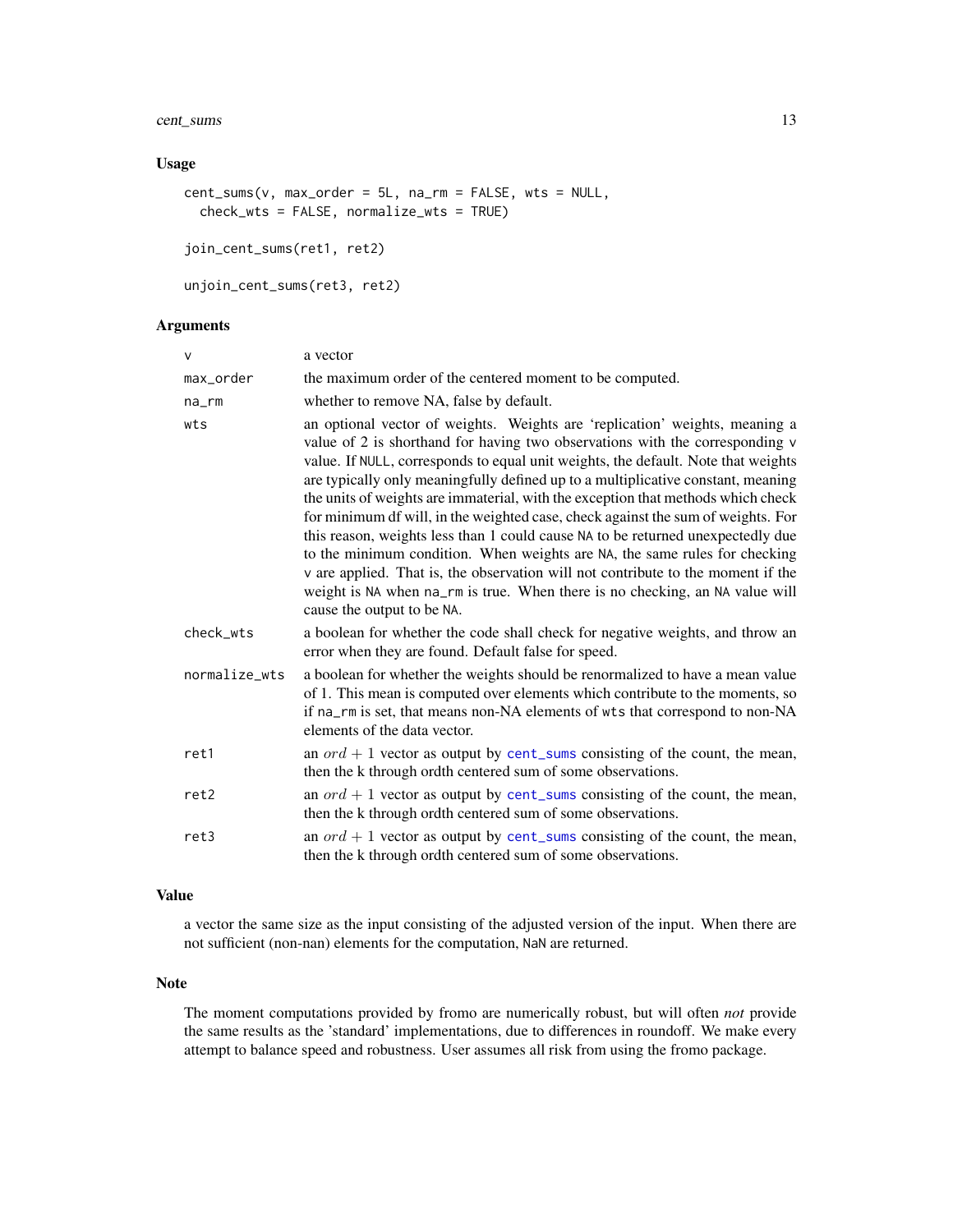#### <span id="page-13-0"></span>Author(s)

Steven E. Pav <shabbychef@gmail.com>

# References

Terriberry, T. "Computing Higher-Order Moments Online." [http://people.xiph.org/~tterribe](http://people.xiph.org/~tterribe/notes/homs.html)/ [notes/homs.html](http://people.xiph.org/~tterribe/notes/homs.html)

J. Bennett, et. al., "Numerically Stable, Single-Pass, Parallel Statistics Algorithms," Proceedings of IEEE International Conference on Cluster Computing, 2009. [https://www.semanticscholar.](https://www.semanticscholar.org/paper/Numerically-stable-single-pass-parallel-statistics-Bennett-Grout/a83ed72a5ba86622d5eb6395299b46d51c901265) org/paper/Numerically-stable-single-pass-parallel-statistics-Bennett-Grout/a83ed72a5ba86622d5eb6399

Cook, J. D. "Accurately computing running variance." [http://www.johndcook.com/standard\\_](http://www.johndcook.com/standard_deviation.html) [deviation.html](http://www.johndcook.com/standard_deviation.html)

Cook, J. D. "Comparing three methods of computing standard deviation." [http://www.johndcook.](http://www.johndcook.com/blog/2008/09/26/comparing-three-methods-of-computing-standard-deviation) [com/blog/2008/09/26/comparing-three-methods-of-computing-standard-deviation](http://www.johndcook.com/blog/2008/09/26/comparing-three-methods-of-computing-standard-deviation)

#### Examples

```
set.seed(1234)
x1 \leftarrow \text{norm}(1e3, \text{mean}=1)x2 \le rnorm(1e3, mean=1)
max_ord <- 6L
rs1 <- cent_sums(x1,max_ord)
rs2 <- cent_sums(x2,max_ord)
rs3 \leftarrow cent\_sum(c(x1, x2), max\_ord)rs3alt <- join_cent_sums(rs1,rs2)
stopifnot(max(abs(rs3 - rs3alt)) < 1e-7)
rs1alt <- unjoin_cent_sums(rs3,rs2)
rs2alt <- unjoin_cent_sums(rs3,rs1)
stopifnot(max(abs(rs1 - rs1alt)) < 1e-7)
stopifnot(max(abs(rs2 - rs2alt)) < 1e-7)
```
fromo-NEWS *News for package 'fromo':*

#### Description

News for package 'fromo'

#### Version 0.2.1 (2019-01-29)

• fix memory leak for case where the mean only need be computed via a Welford object.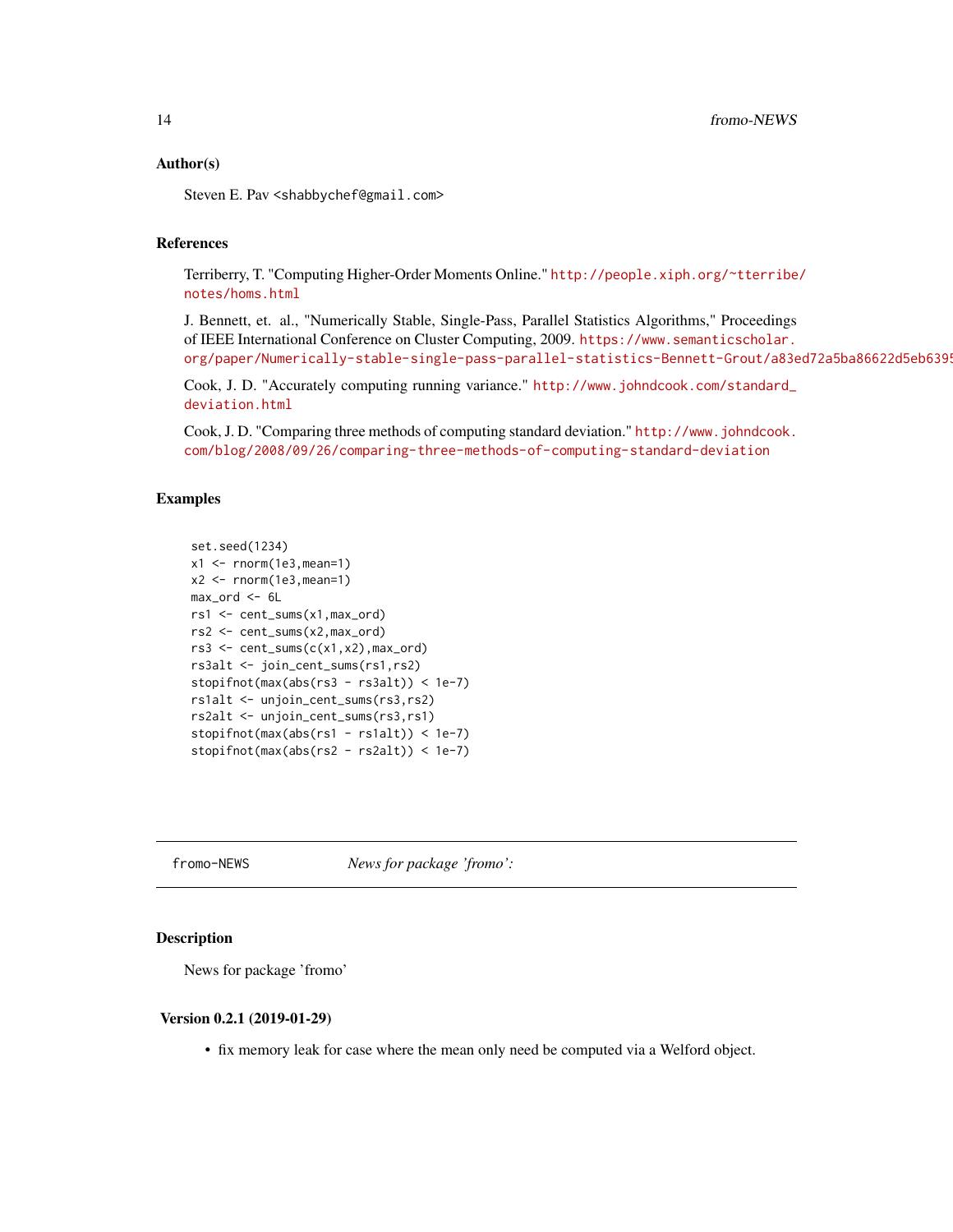#### <span id="page-14-0"></span>Version 0.2.0 (2019-01-12)

- add std\_cumulants
- add [running\\_sum](#page-23-1), [running\\_mean](#page-23-2).
- Kahan compensated summation for these.
- Welford object under the hood.
- add weighted moments computation.
- add time-based running window computations.
- some speedups for obviously fast cases: no checking of NA, etc.
- move github figures to location CRAN understands.

#### Version 0.1.3 (2016-04-04)

• submit to CRAN

#### Initial Version 0.1.0 (2016-03-25)

• start work

<span id="page-14-1"></span>running\_apx\_quantiles *Compute approximate quantiles over a sliding window*

#### Description

Computes cumulants up to some given order, then employs the Cornish-Fisher approximation to compute approximate quantiles using a Gaussian basis.

# Usage

```
running_apx_quantiles(v, p, window = NULL, wts = NULL, max_order = 5L,
  na\_rm = FALSE, min\_df = 0L, used\_df = 0, restart\_period = 100L,check_wts = FALSE, normalize_wts = TRUE)
```

```
running_apx_median(v, window = NULL, wts = NULL, max_order = 5L,na\_rm = FALSE, min\_df = 0L, used\_df = 0, restart\_period = 100L,check_wts = FALSE, normalize_wts = TRUE)
```
#### Arguments

| $\mathsf{v}$ | a vector                                                                                                                                                                                                   |
|--------------|------------------------------------------------------------------------------------------------------------------------------------------------------------------------------------------------------------|
| p            | the probability points at which to compute the quantiles. Should be in the range<br>$(0,1)$ .                                                                                                              |
| window       | the window size, if given as finite integer or double, passed through. If NULL,<br>NA_integer_, NA_real_ or Inf are given, equivalent to an infinite window size.<br>If negative, an error will be thrown. |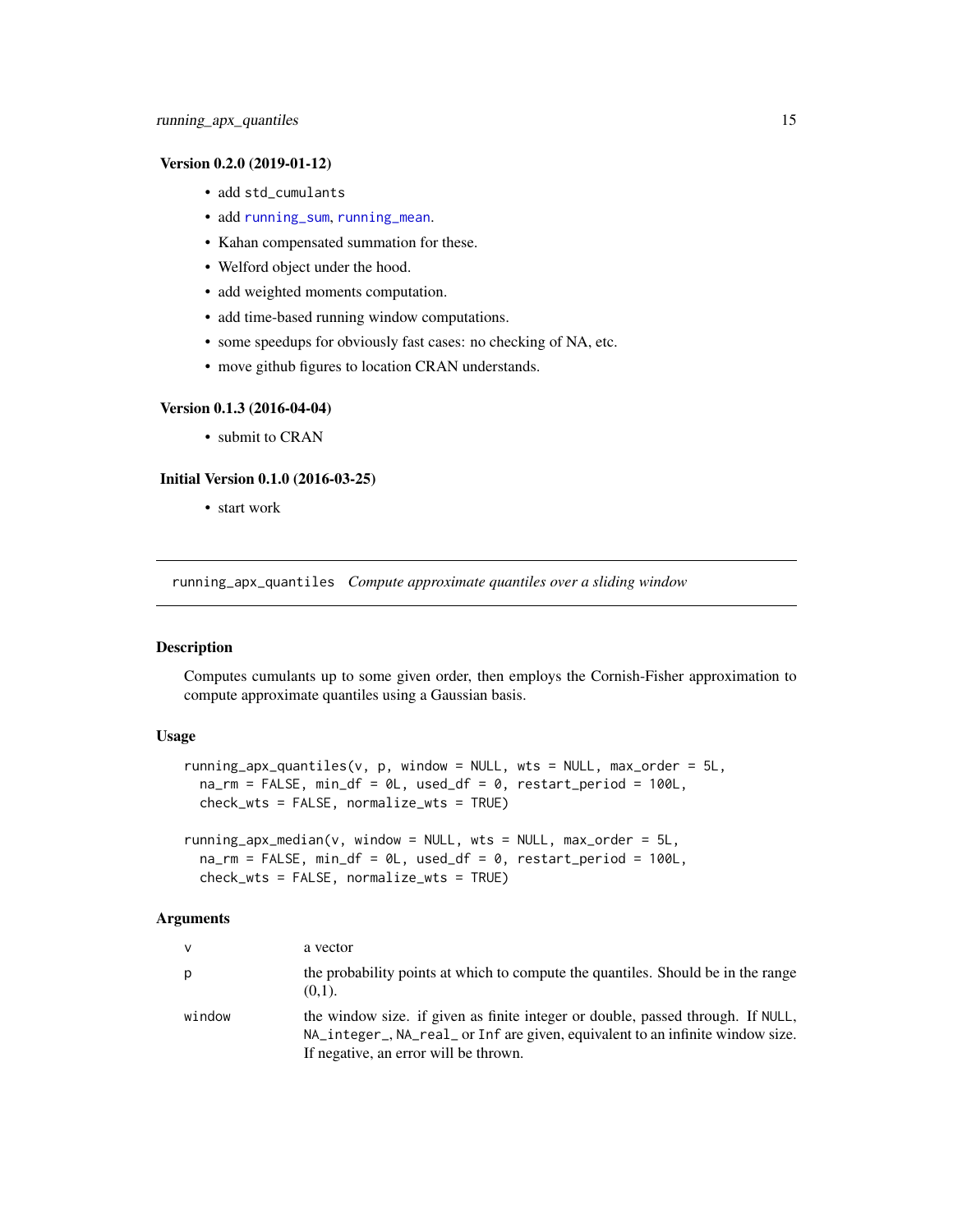| wts            | an optional vector of weights. Weights are 'replication' weights, meaning a<br>value of 2 is shorthand for having two observations with the corresponding v<br>value. If NULL, corresponds to equal unit weights, the default. Note that weights<br>are typically only meaningfully defined up to a multiplicative constant, meaning<br>the units of weights are immaterial, with the exception that methods which check<br>for minimum df will, in the weighted case, check against the sum of weights. For<br>this reason, weights less than 1 could cause NA to be returned unexpectedly due<br>to the minimum condition. When weights are NA, the same rules for checking<br>v are applied. That is, the observation will not contribute to the moment if the<br>weight is NA when na_rm is true. When there is no checking, an NA value will<br>cause the output to be NA. |
|----------------|---------------------------------------------------------------------------------------------------------------------------------------------------------------------------------------------------------------------------------------------------------------------------------------------------------------------------------------------------------------------------------------------------------------------------------------------------------------------------------------------------------------------------------------------------------------------------------------------------------------------------------------------------------------------------------------------------------------------------------------------------------------------------------------------------------------------------------------------------------------------------------|
| max_order      | the maximum order of the centered moment to be computed.                                                                                                                                                                                                                                                                                                                                                                                                                                                                                                                                                                                                                                                                                                                                                                                                                        |
| $na$ _ $rm$    | whether to remove NA, false by default.                                                                                                                                                                                                                                                                                                                                                                                                                                                                                                                                                                                                                                                                                                                                                                                                                                         |
| $min_d$        | the minimum df to return a value, otherwise NaN is returned. This can be used<br>to prevent moments from being computed on too few observations. Defaults to<br>zero, meaning no restriction.                                                                                                                                                                                                                                                                                                                                                                                                                                                                                                                                                                                                                                                                                   |
| used df        | the number of degrees of freedom consumed, used in the denominator of the<br>centered moments computation. These are subtracted from the number of ob-<br>servations.                                                                                                                                                                                                                                                                                                                                                                                                                                                                                                                                                                                                                                                                                                           |
| restart_period | the recompute period. because subtraction of elements can cause loss of preci-<br>sion, the computation of moments is restarted periodically based on this param-<br>eter. Larger values mean fewer restarts and faster, though less accurate results.                                                                                                                                                                                                                                                                                                                                                                                                                                                                                                                                                                                                                          |
| check_wts      | a boolean for whether the code shall check for negative weights, and throw an<br>error when they are found. Default false for speed.                                                                                                                                                                                                                                                                                                                                                                                                                                                                                                                                                                                                                                                                                                                                            |
| normalize_wts  | a boolean for whether the weights should be renormalized to have a mean value<br>of 1. This mean is computed over elements which contribute to the moments, so<br>if na_rm is set, that means non-NA elements of wts that correspond to non-NA<br>elements of the data vector.                                                                                                                                                                                                                                                                                                                                                                                                                                                                                                                                                                                                  |

# Details

Computes the cumulants, then approximates quantiles using AS269 of Lee & Lin.

# Value

A matrix, with one row for each element of x, and one column for each element of q.

#### Note

The current implementation is not as space-efficient as it could be, as it first computes the cumulants for each row, then performs the Cornish-Fisher approximation on a row-by-row basis. In the future, this computation may be moved earlier into the pipeline to be more space efficient. File an issue if the memory footprint is an issue for you.

The moment computations provided by fromo are numerically robust, but will often *not* provide the same results as the 'standard' implementations, due to differences in roundoff. We make every attempt to balance speed and robustness. User assumes all risk from using the fromo package.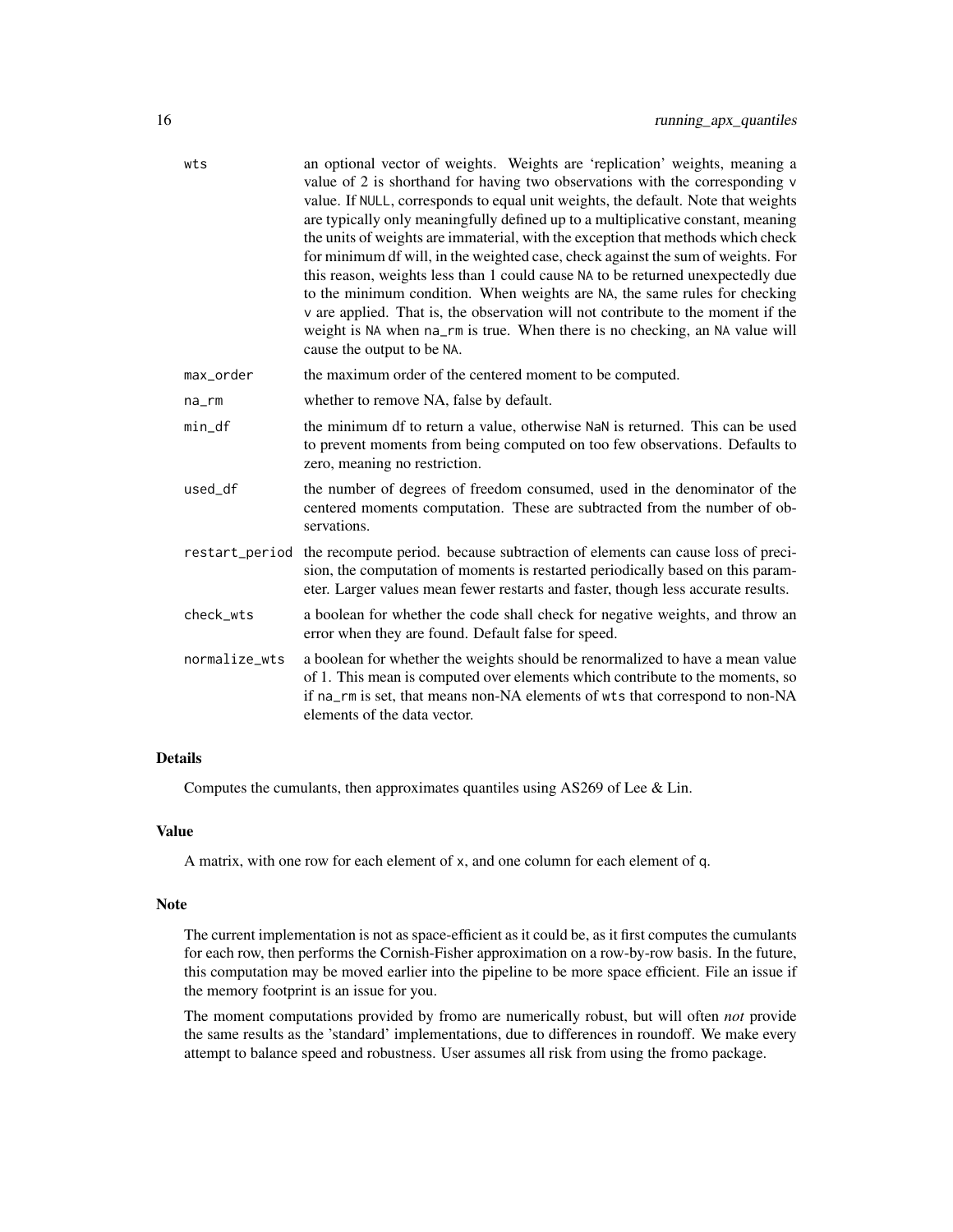#### <span id="page-16-0"></span>running\_centered 17

Note that when weights are given, they are treated as replication weights. This can have subtle effects on computations which require minimum degrees of freedom, since the sum of weights will be compared to that minimum, not the number of data points. Weight values (much) less than 1 can cause computations to return NA somewhat unexpectedly due to this condition, while values greater than one might cause the computation to spuriously return a value with little precision.

#### Author(s)

Steven E. Pav <shabbychef@gmail.com>

# References

Terriberry, T. "Computing Higher-Order Moments Online." [http://people.xiph.org/~tterribe](http://people.xiph.org/~tterribe/notes/homs.html)/ [notes/homs.html](http://people.xiph.org/~tterribe/notes/homs.html)

J. Bennett, et. al., "Numerically Stable, Single-Pass, Parallel Statistics Algorithms," Proceedings of IEEE International Conference on Cluster Computing, 2009. [https://www.semanticscholar.](https://www.semanticscholar.org/paper/Numerically-stable-single-pass-parallel-statistics-Bennett-Grout/a83ed72a5ba86622d5eb6395299b46d51c901265) org/paper/Numerically-stable-single-pass-parallel-statistics-Bennett-Grout/a83ed72a5ba86622d5eb6399

Cook, J. D. "Accurately computing running variance." [http://www.johndcook.com/standard\\_](http://www.johndcook.com/standard_deviation.html) [deviation.html](http://www.johndcook.com/standard_deviation.html)

Cook, J. D. "Comparing three methods of computing standard deviation." [http://www.johndcook.](http://www.johndcook.com/blog/2008/09/26/comparing-three-methods-of-computing-standard-deviation) [com/blog/2008/09/26/comparing-three-methods-of-computing-standard-deviation](http://www.johndcook.com/blog/2008/09/26/comparing-three-methods-of-computing-standard-deviation)

#### See Also

[t\\_running\\_apx\\_quantiles](#page-30-1), [running\\_cumulants](#page-20-1), PDQutils::qapx\_cf, PDQutils::AS269.

#### Examples

```
x < - rnorm(1e5)
xq <- running_apx_quantiles(x,c(0.1,0.25,0.5,0.75,0.9))
xm \leq running\_apx\_median(x)
```
<span id="page-16-1"></span>running\_centered *Compare data to moments computed over a sliding window.*

#### Description

Computes moments over a sliding window, then adjusts the data accordingly, centering, or scaling, or z-scoring, and so on.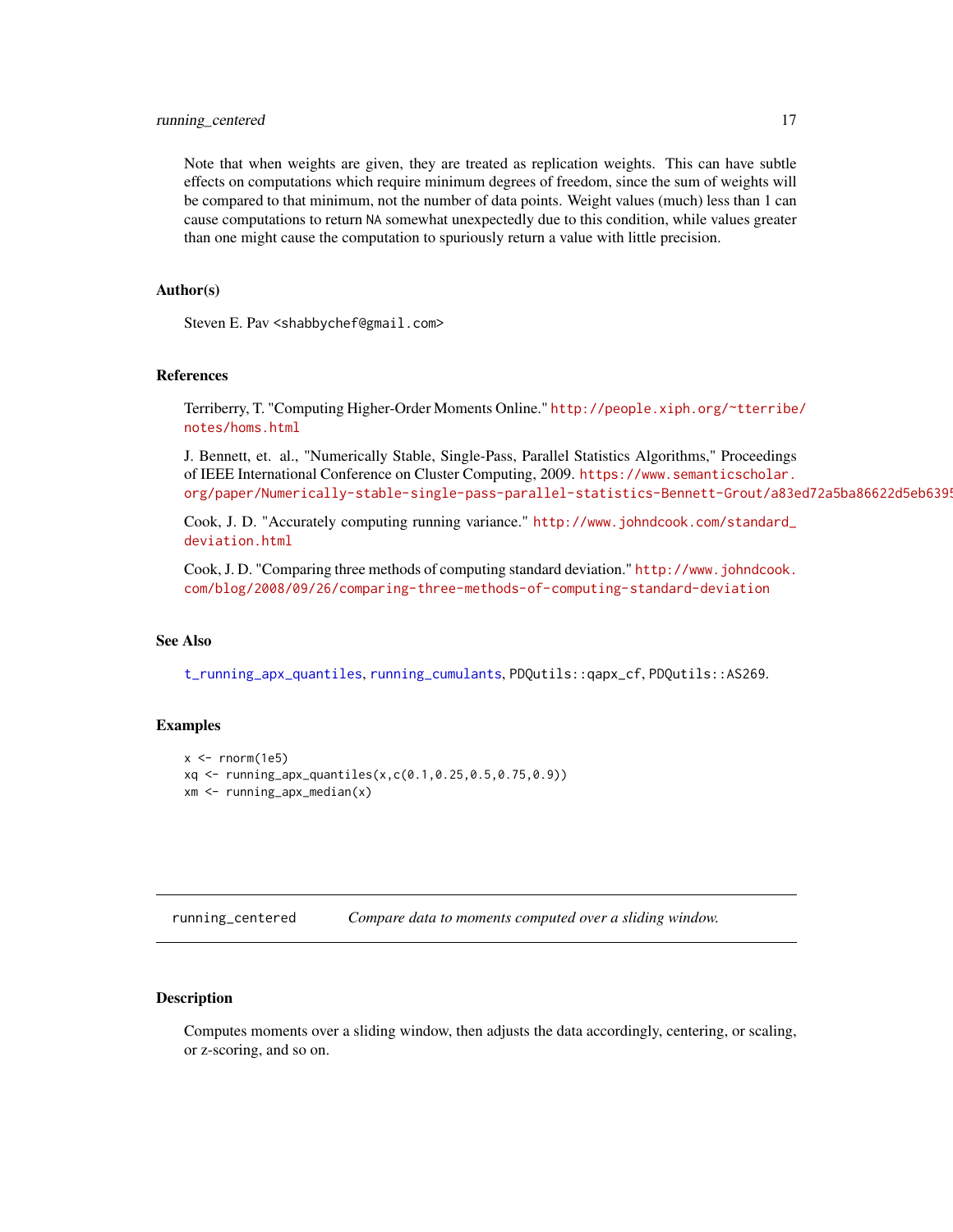#### Usage

```
running_centered(v, window = NULL, wts = NULL, na_rm = FALSE,
 min_d f = 0L, used_df = 1, lookahead = 0L, restart_period = 100L,
 check_wts = FALSE, normalize_wts = FALSE)
running_scaled(v, window = NULL, wts = NULL, na_rm = FALSE, min_df = 0L,
 used_df = 1, lookahead = 0L, restart_period = 100L, check_wts = FALSE,
 normalize_wts = TRUE)
running_zscored(v, window = NULL, wts = NULL, na_rm = FALSE,
 min_d f = 0L, used_df = 1, lookahead = 0L, restart_period = 100L,
 check_wts = FALSE, normalize_wts = TRUE)
running_sharpe(v, window = NULL, wts = NULL, na_rm = FALSE,
  compute_se = FALSE, min_df = 0L, used_df = 1, restart_period = 100L,
  check_wts = FALSE, normalize_wts = TRUE)
running_tstat(v, window = NULL, wts = NULL, na_rm = FALSE, min_df = 0L,
 used_df = 1, restart_period = 100L, check_wts = FALSE,
 normalize_wts = TRUE)
```
#### Arguments

| v       | a vector                                                                                                                                                                                                                                                                                                                                                                                                                                                                                                                                                                                                                                                                                                                                                                                                                                                                        |
|---------|---------------------------------------------------------------------------------------------------------------------------------------------------------------------------------------------------------------------------------------------------------------------------------------------------------------------------------------------------------------------------------------------------------------------------------------------------------------------------------------------------------------------------------------------------------------------------------------------------------------------------------------------------------------------------------------------------------------------------------------------------------------------------------------------------------------------------------------------------------------------------------|
| window  | the window size. if given as finite integer or double, passed through. If NULL,<br>NA_integer_, NA_real_ or Inf are given, equivalent to an infinite window size.<br>If negative, an error will be thrown.                                                                                                                                                                                                                                                                                                                                                                                                                                                                                                                                                                                                                                                                      |
| wts     | an optional vector of weights. Weights are 'replication' weights, meaning a<br>value of 2 is shorthand for having two observations with the corresponding v<br>value. If NULL, corresponds to equal unit weights, the default. Note that weights<br>are typically only meaningfully defined up to a multiplicative constant, meaning<br>the units of weights are immaterial, with the exception that methods which check<br>for minimum df will, in the weighted case, check against the sum of weights. For<br>this reason, weights less than 1 could cause NA to be returned unexpectedly due<br>to the minimum condition. When weights are NA, the same rules for checking<br>v are applied. That is, the observation will not contribute to the moment if the<br>weight is NA when na_rm is true. When there is no checking, an NA value will<br>cause the output to be NA. |
| na_rm   | whether to remove NA, false by default.                                                                                                                                                                                                                                                                                                                                                                                                                                                                                                                                                                                                                                                                                                                                                                                                                                         |
| min_df  | the minimum df to return a value, otherwise NaN is returned. This can be used<br>to prevent e.g. Z-scores from being computed on only 3 observations. Defaults<br>to zero, meaning no restriction, which can result in infinite Z-scores during the<br>burn-in period.                                                                                                                                                                                                                                                                                                                                                                                                                                                                                                                                                                                                          |
| used_df | the number of degrees of freedom consumed, used in the denominator of the<br>centered moments computation. These are subtracted from the number of ob-<br>servations.                                                                                                                                                                                                                                                                                                                                                                                                                                                                                                                                                                                                                                                                                                           |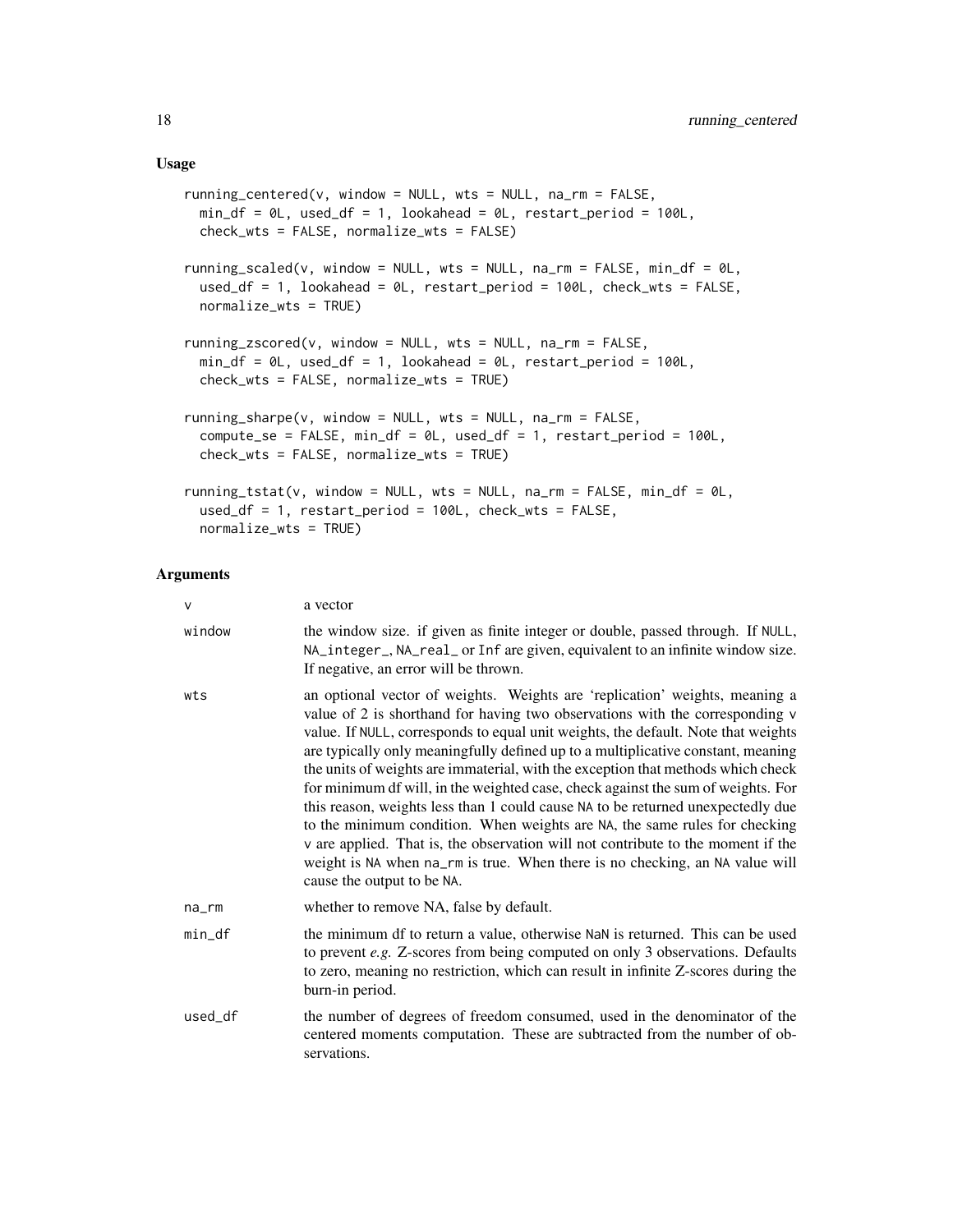| lookahead      | for some of the operations, the value is compared to mean and standard deviation<br>possibly using 'future' or 'past' information by means of a non-zero lookahead.<br>Positive values mean data are taken from the future.                                                    |
|----------------|--------------------------------------------------------------------------------------------------------------------------------------------------------------------------------------------------------------------------------------------------------------------------------|
| restart_period | the recompute period. because subtraction of elements can cause loss of preci-<br>sion, the computation of moments is restarted periodically based on this param-<br>eter. Larger values mean fewer restarts and faster, though less accurate results.                         |
| check wts      | a boolean for whether the code shall check for negative weights, and throw an<br>error when they are found. Default false for speed.                                                                                                                                           |
| normalize_wts  | a boolean for whether the weights should be renormalized to have a mean value<br>of 1. This mean is computed over elements which contribute to the moments, so<br>if na_rm is set, that means non-NA elements of wts that correspond to non-NA<br>elements of the data vector. |
| compute_se     | for running_sharpe, return an extra column of the standard error, as computed<br>by Mertens' correction.                                                                                                                                                                       |

#### Details

Given the length n vector x, for a given index i, define  $x^{(i)}$  as the vector of  $x_{i-window+1}, x_{i-window+2}, ..., x_i$ , where we do not run over the 'edge' of the vector. In code, this is essentially  $x[(max(1, i-window+1)):i].$ Then define  $\mu_i$ ,  $\sigma_i$  and  $n_i$  as, respectively, the sample mean, standard deviation and number of non-NA elements in  $x^{(i)}$ .

We compute output vector m the same size as x. For the 'centered' version of x, we have  $m_i =$  $x_i - \mu_i$ . For the 'scaled' version of x, we have  $m_i = x_i/\sigma_i$ . For the 'z-scored' version of x, we have  $m_i = (x_i - \mu_i)/\sigma_i$ . For the 't-scored' version of x, we have  $m_i = \sqrt{n_i} \mu_i/\sigma_i$ .

We also allow a 'lookahead' for some of these operations. If positive, the moments are computed using data from larger indices; if negative, from smaller indices. Letting  $j = i + 1,$  lookahead: For the 'centered' version of x, we have  $m_i = x_i - \mu_i$ . For the 'scaled' version of x, we have  $m_i = x_i/\sigma_i$ . For the 'z-scored' version of x, we have  $m_i = (x_i - \mu_i)/\sigma_i$ .

# Value

a vector the same size as the input consisting of the adjusted version of the input. When there are not sufficient (non-nan) elements for the computation, NaN are returned.

#### **Note**

The moment computations provided by fromo are numerically robust, but will often *not* provide the same results as the 'standard' implementations, due to differences in roundoff. We make every attempt to balance speed and robustness. User assumes all risk from using the fromo package.

Note that when weights are given, they are treated as replication weights. This can have subtle effects on computations which require minimum degrees of freedom, since the sum of weights will be compared to that minimum, not the number of data points. Weight values (much) less than 1 can cause computations to return NA somewhat unexpectedly due to this condition, while values greater than one might cause the computation to spuriously return a value with little precision.

#### Author(s)

Steven E. Pav <shabbychef@gmail.com>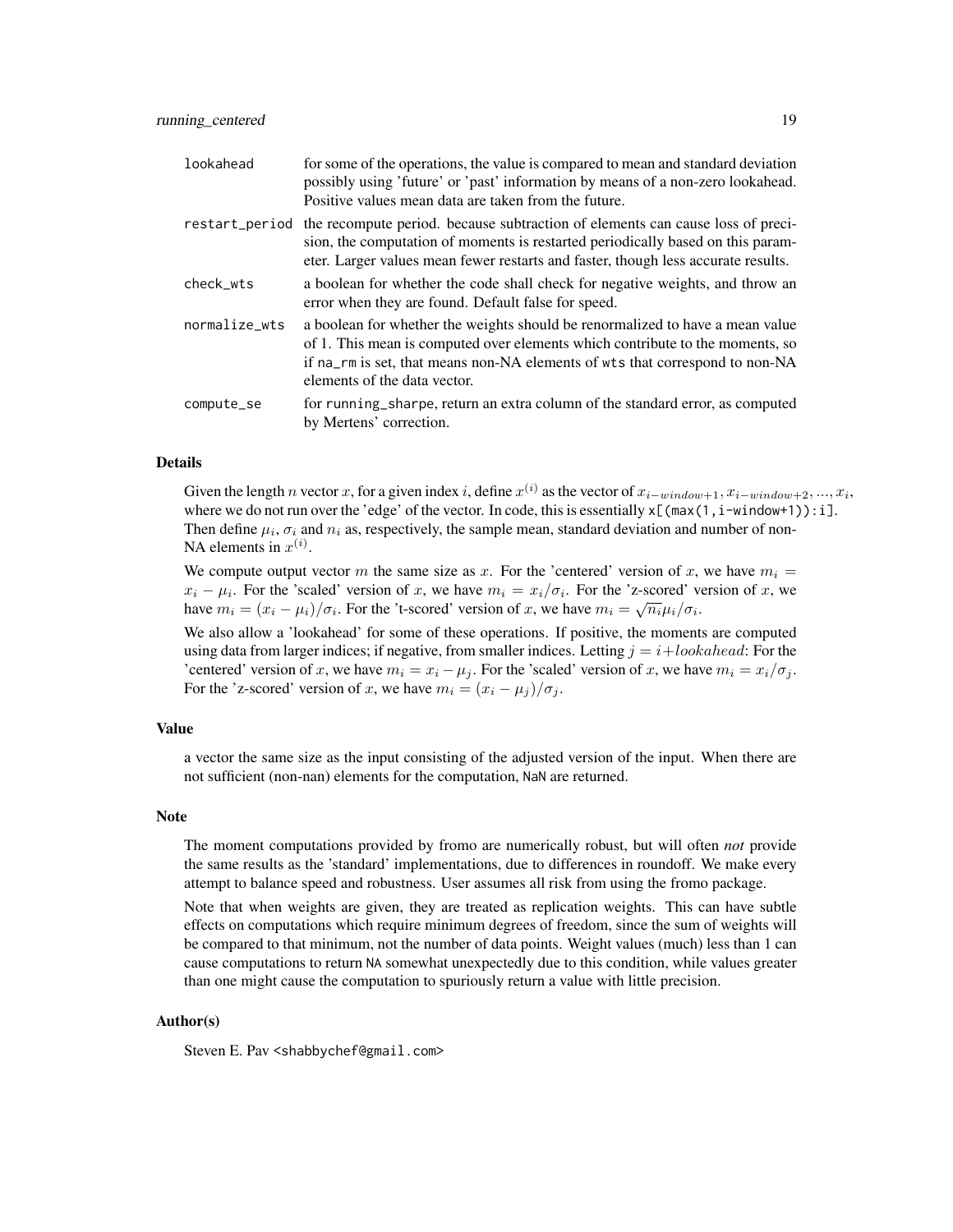#### References

Terriberry, T. "Computing Higher-Order Moments Online." [http://people.xiph.org/~tterribe](http://people.xiph.org/~tterribe/notes/homs.html)/ [notes/homs.html](http://people.xiph.org/~tterribe/notes/homs.html)

J. Bennett, et. al., "Numerically Stable, Single-Pass, Parallel Statistics Algorithms," Proceedings of IEEE International Conference on Cluster Computing, 2009. [https://www.semanticscholar.](https://www.semanticscholar.org/paper/Numerically-stable-single-pass-parallel-statistics-Bennett-Grout/a83ed72a5ba86622d5eb6395299b46d51c901265) org/paper/Numerically-stable-single-pass-parallel-statistics-Bennett-Grout/a83ed72a5ba86622d5eb6399

Cook, J. D. "Accurately computing running variance." [http://www.johndcook.com/standard\\_](http://www.johndcook.com/standard_deviation.html) [deviation.html](http://www.johndcook.com/standard_deviation.html)

Cook, J. D. "Comparing three methods of computing standard deviation." [http://www.johndcook.](http://www.johndcook.com/blog/2008/09/26/comparing-three-methods-of-computing-standard-deviation) [com/blog/2008/09/26/comparing-three-methods-of-computing-standard-deviation](http://www.johndcook.com/blog/2008/09/26/comparing-three-methods-of-computing-standard-deviation)

#### See Also

[t\\_running\\_centered](#page-34-1), [scale](#page-0-0)

#### Examples

```
if (require(moments)) {
   set.seed(123)
   x \leftarrow \text{norm}(5e1)window <-10Lrm1 < - t(sapply(seq_len(length(x)), function(iii) {
                  xrang <- x[max(1,iii-window+1):iii]
                  c(sd(xrang),mean(xrang),length(xrang)) },
                  simplify=TRUE))
   rcent <- running_centered(x,window=window)
   rscal <- running_scaled(x,window=window)
   rzsco <- running_zscored(x,window=window)
   rshrp <- running_sharpe(x,window=window)
   rtsco <- running_tstat(x,window=window)
   rsrse <- running_sharpe(x,window=window,compute_se=TRUE)
   stopifnot(max(abs(rcent - (x - rm1[,2])),na.rm=TRUE) < 1e-12)
   stopifnot(max(abs(rscal - (x / rm1[,1])),na.rm=TRUE) < 1e-12)
   stopifnot(max(abs(rzsco - ((x - rm1[,2]) / rm1[,1])),na.rm=TRUE) < 1e-12)
   stopifnot(max(abs(rshrp - (rm1[,2] /rm1]),na.rm=TRUE) < 1e-12)stopifnot(max(abs(rtsco - ((sqrtrml[,3]) * rml[,2]) / rml[,1])),na.rm=TRUE) < 1e-12)
   stopifnot(max(abs(rsrse[,1] - rshrp),na.rm=TRUE) < 1e-12)
   rm2 <- t(sapply(seq_len(length(x)),function(iii) {
                  xrang <- x[max(1,iii-window+1):iii]
                  c(kurtosis(xrang)-3.0,skewness(xrang)) },
                  simplify=TRUE))
   mertens_se <- sqrt((1 + ((2 + rm2[,1])/4) * rshrp^2 - rm2[,2]*rshrp) / rm1[,3])stopifnot(max(abs(rsrse[,2] - mertens_se),na.rm=TRUE) < 1e-12)
}
```
<span id="page-19-0"></span>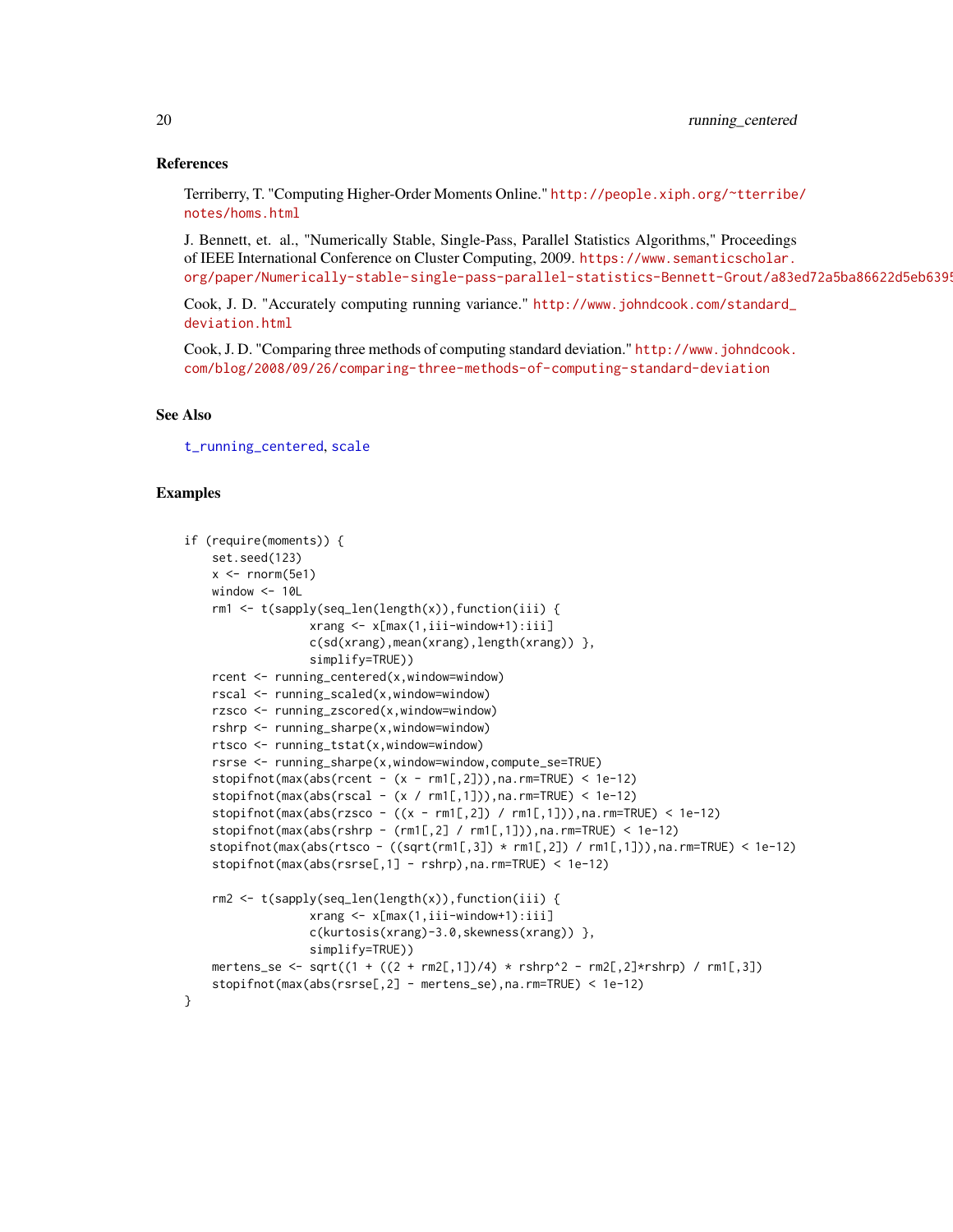<span id="page-20-2"></span><span id="page-20-0"></span>

#### <span id="page-20-1"></span>Description

Compute the (standardized) 2nd through kth moments, the mean, and the number of elements over an infinite or finite sliding window, returning a matrix.

#### Usage

```
running_sd3(v, window = NULL, wts = NULL, na_rm = FALSE, min_df = 0L,
  used_df = 1, restart_period = 100L, check_wts = FALSE,
 normalize_wts = TRUE)
running_skew4(v, window = NULL, wts = NULL, na_rm = FALSE, min_df = 0L,
  used_df = 1, restart_period = 100L, check_wts = FALSE,
  normalize_wts = TRUE)
running_kurt5(v, window = NULL, wts = NULL, na_rm = FALSE, min_df = \thetaL,
  used_df = 1, restart\_period = 100L, check\_wts = FALSE,
  normalize_wts = TRUE)
running_sd(v, window = NULL, wts = NULL, na_rm = FALSE, min_df = 0L,
 used_df = 1, restart_period = 100L, check_wts = FALSE,
 normalize_wts = TRUE)
running_skew(v, window = NULL, wts = NULL, na_rm = FALSE, min_df = 0L,
  used_df = 1, restart_period = 100L, check_wts = FALSE,
  normalize_wts = TRUE)
running_kurt(v, window = NULL, wts = NULL, na_rm = FALSE, min_df = 0L,
  used_df = 1, restart_period = 100L, check_wts = FALSE,
  normalize_wts = TRUE)
running_cent_moments(v, window = NULL, wts = NULL, max_corder = 5L,na\_rm = FALSE, max\_order\_only = FALSE, min\_df = 0, used\_df = 0,
 restart_period = 100L, check_wts = FALSE, normalize_wts = TRUE)
running_std_moments(v, window = NULL, wts = NULL, max_order = 5L,
  na_rm = FALSE, min_df = 0L, used_df = 0, restart_period = 100L,
  check_wts = FALSE, normalize_wts = TRUE)
running_cumulants(v, window = NULL, wts = NULL, max_order = 5L,
  na_rm = FALSE, min_df = 0L, used_df = 0, restart_period = 100L,
  check_wts = FALSE, normalize_wts = TRUE)
```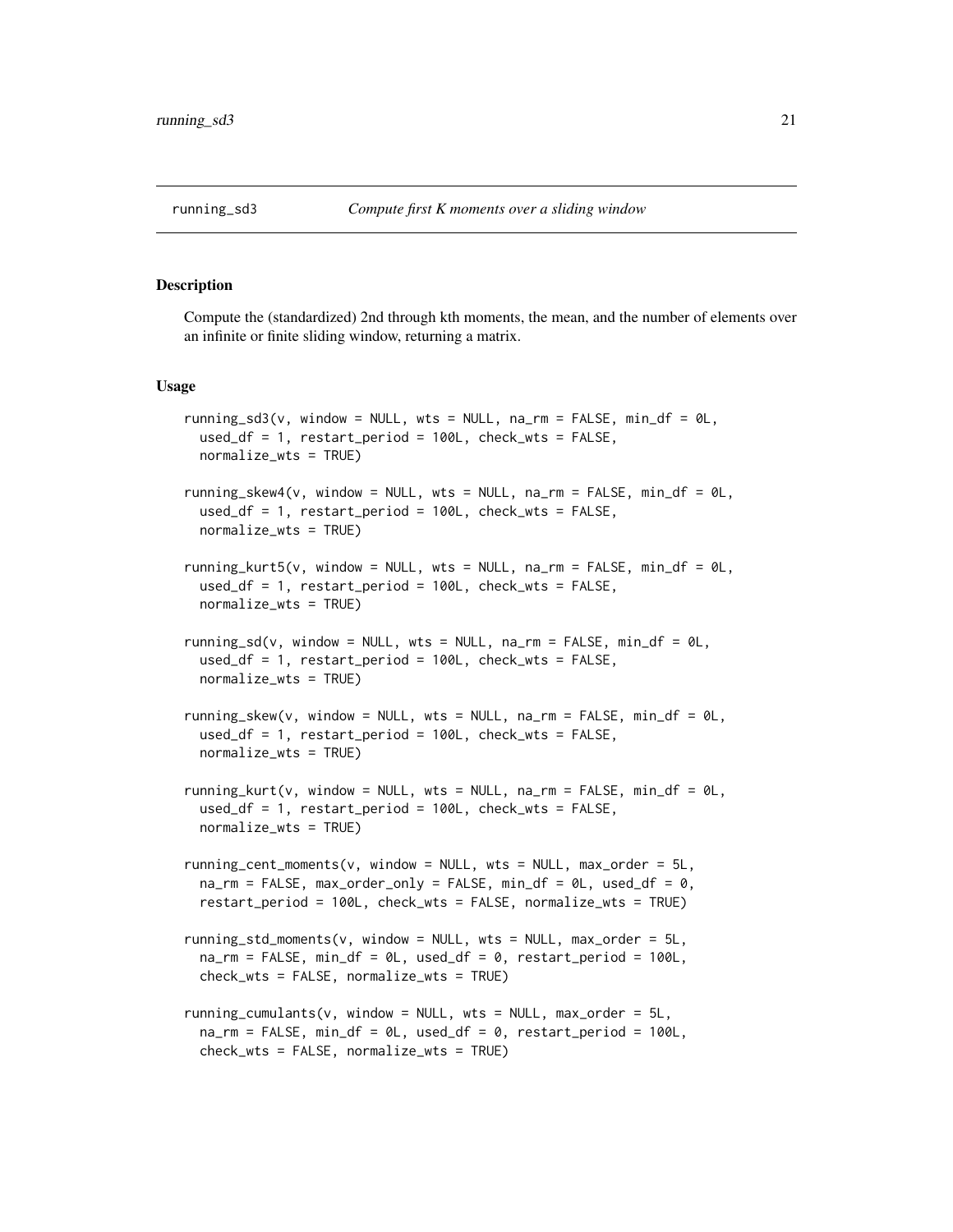### Arguments

| $\vee$         | a vector                                                                                                                                                                                                                                                                                                                                                                                                                                                                                                                                                                                                                                                                                                                                                                                                                                                                        |
|----------------|---------------------------------------------------------------------------------------------------------------------------------------------------------------------------------------------------------------------------------------------------------------------------------------------------------------------------------------------------------------------------------------------------------------------------------------------------------------------------------------------------------------------------------------------------------------------------------------------------------------------------------------------------------------------------------------------------------------------------------------------------------------------------------------------------------------------------------------------------------------------------------|
| window         | the window size. if given as finite integer or double, passed through. If NULL,<br>NA_integer_, NA_real_ or Inf are given, equivalent to an infinite window size.<br>If negative, an error will be thrown.                                                                                                                                                                                                                                                                                                                                                                                                                                                                                                                                                                                                                                                                      |
| wts            | an optional vector of weights. Weights are 'replication' weights, meaning a<br>value of 2 is shorthand for having two observations with the corresponding v<br>value. If NULL, corresponds to equal unit weights, the default. Note that weights<br>are typically only meaningfully defined up to a multiplicative constant, meaning<br>the units of weights are immaterial, with the exception that methods which check<br>for minimum df will, in the weighted case, check against the sum of weights. For<br>this reason, weights less than 1 could cause NA to be returned unexpectedly due<br>to the minimum condition. When weights are NA, the same rules for checking<br>v are applied. That is, the observation will not contribute to the moment if the<br>weight is NA when na_rm is true. When there is no checking, an NA value will<br>cause the output to be NA. |
| na_rm          | whether to remove NA, false by default.                                                                                                                                                                                                                                                                                                                                                                                                                                                                                                                                                                                                                                                                                                                                                                                                                                         |
| $min_d$        | the minimum df to return a value, otherwise NaN is returned. This can be used<br>to prevent moments from being computed on too few observations. Defaults to<br>zero, meaning no restriction.                                                                                                                                                                                                                                                                                                                                                                                                                                                                                                                                                                                                                                                                                   |
| used_df        | the number of degrees of freedom consumed, used in the denominator of the<br>centered moments computation. These are subtracted from the number of ob-<br>servations.                                                                                                                                                                                                                                                                                                                                                                                                                                                                                                                                                                                                                                                                                                           |
| restart_period | the recompute period. because subtraction of elements can cause loss of preci-<br>sion, the computation of moments is restarted periodically based on this param-<br>eter. Larger values mean fewer restarts and faster, though less accurate results.                                                                                                                                                                                                                                                                                                                                                                                                                                                                                                                                                                                                                          |
| check_wts      | a boolean for whether the code shall check for negative weights, and throw an<br>error when they are found. Default false for speed.                                                                                                                                                                                                                                                                                                                                                                                                                                                                                                                                                                                                                                                                                                                                            |
| normalize_wts  | a boolean for whether the weights should be renormalized to have a mean value<br>of 1. This mean is computed over elements which contribute to the moments, so<br>if na_rm is set, that means non-NA elements of wts that correspond to non-NA<br>elements of the data vector.                                                                                                                                                                                                                                                                                                                                                                                                                                                                                                                                                                                                  |
| max_order      | the maximum order of the centered moment to be computed.                                                                                                                                                                                                                                                                                                                                                                                                                                                                                                                                                                                                                                                                                                                                                                                                                        |
| max_order_only | for running_cent_moments, if this flag is set, only compute the maximum order<br>centered moment, and return in a vector.                                                                                                                                                                                                                                                                                                                                                                                                                                                                                                                                                                                                                                                                                                                                                       |

# Details

Computes the number of elements, the mean, and the 2nd through kth centered (and typically standardized) moments, for  $k = 2, 3, 4$ . These are computed via the numerically robust one-pass method of Bennett *et. al.*

Given the length *n* vector x, we output matrix M where  $M_{i,j}$  is the  $order-j+1$  moment (*i.e.* excess kurtosis, skewness, standard deviation, mean or number of elements) of  $x_{i-window+1}, x_{i-window+2}, ..., x_i$ . Barring NA or NaN, this is over a window of size window. During the 'burn-in' phase, we take fewer elements.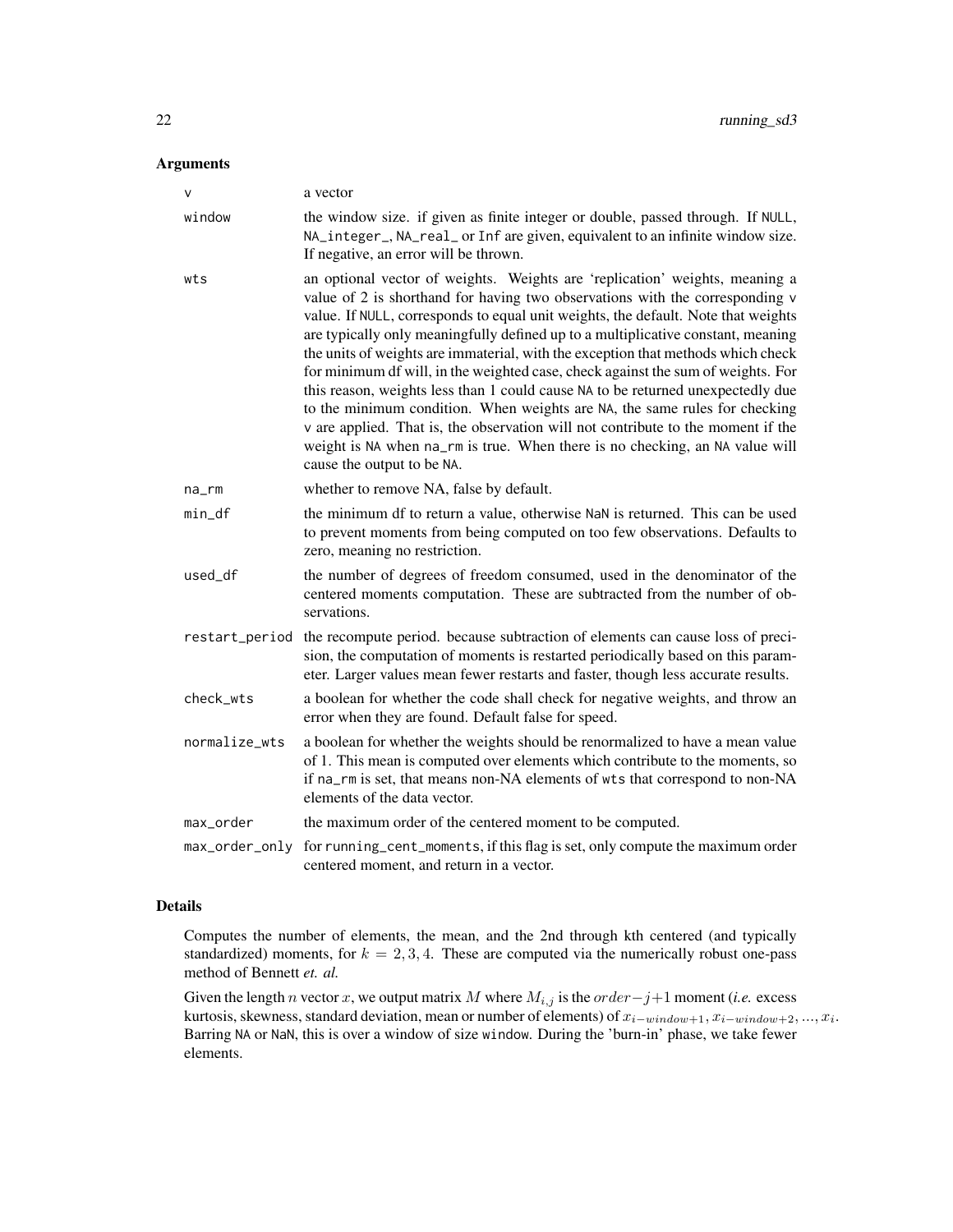#### running\_sd3 23

#### Value

Typically a matrix, where the first columns are the kth, k-1th through 2nd standardized, centered moments, then a column of the mean, then a column of the number of (non-nan) elements in the input, with the following exceptions:

- running cent moments Computes arbitrary order centered moments. When max\_order\_only is set, only a column of the maximum order centered moment is returned.
- running std moments Computes arbitrary order standardized moments, then the standard deviation, the mean, and the count. There is not yet an option for max\_order\_only, but probably should be.
- running\_cumulants Computes arbitrary order cumulants, and returns the kth, k-1th, through the second (which is the variance) cumulant, then the mean, and the count.

#### Note

the kurtosis is *excess kurtosis*, with a 3 subtracted, and should be nearly zero for Gaussian input.

The moment computations provided by fromo are numerically robust, but will often *not* provide the same results as the 'standard' implementations, due to differences in roundoff. We make every attempt to balance speed and robustness. User assumes all risk from using the fromo package.

Note that when weights are given, they are treated as replication weights. This can have subtle effects on computations which require minimum degrees of freedom, since the sum of weights will be compared to that minimum, not the number of data points. Weight values (much) less than 1 can cause computations to return NA somewhat unexpectedly due to this condition, while values greater than one might cause the computation to spuriously return a value with little precision.

As this code may add and remove observations, numerical imprecision may result in negative estimates of squared quantities, like the second or fourth moments. We do not currently correct for this issue, although it may be somewhat mitigated by setting a smaller restart\_period. In the future we will add a check for this case. Post an issue if you experience this bug.

#### Author(s)

Steven E. Pav <shabbychef@gmail.com>

#### References

Terriberry, T. "Computing Higher-Order Moments Online." [http://people.xiph.org/~tterribe](http://people.xiph.org/~tterribe/notes/homs.html)/ [notes/homs.html](http://people.xiph.org/~tterribe/notes/homs.html)

J. Bennett, et. al., "Numerically Stable, Single-Pass, Parallel Statistics Algorithms," Proceedings of IEEE International Conference on Cluster Computing, 2009. [https://www.semanticscholar.](https://www.semanticscholar.org/paper/Numerically-stable-single-pass-parallel-statistics-Bennett-Grout/a83ed72a5ba86622d5eb6395299b46d51c901265) org/paper/Numerically-stable-single-pass-parallel-statistics-Bennett-Grout/a83ed72a5ba86622d5eb6399

Cook, J. D. "Accurately computing running variance." [http://www.johndcook.com/standard\\_](http://www.johndcook.com/standard_deviation.html) [deviation.html](http://www.johndcook.com/standard_deviation.html)

Cook, J. D. "Comparing three methods of computing standard deviation." [http://www.johndcook.](http://www.johndcook.com/blog/2008/09/26/comparing-three-methods-of-computing-standard-deviation) [com/blog/2008/09/26/comparing-three-methods-of-computing-standard-deviation](http://www.johndcook.com/blog/2008/09/26/comparing-three-methods-of-computing-standard-deviation)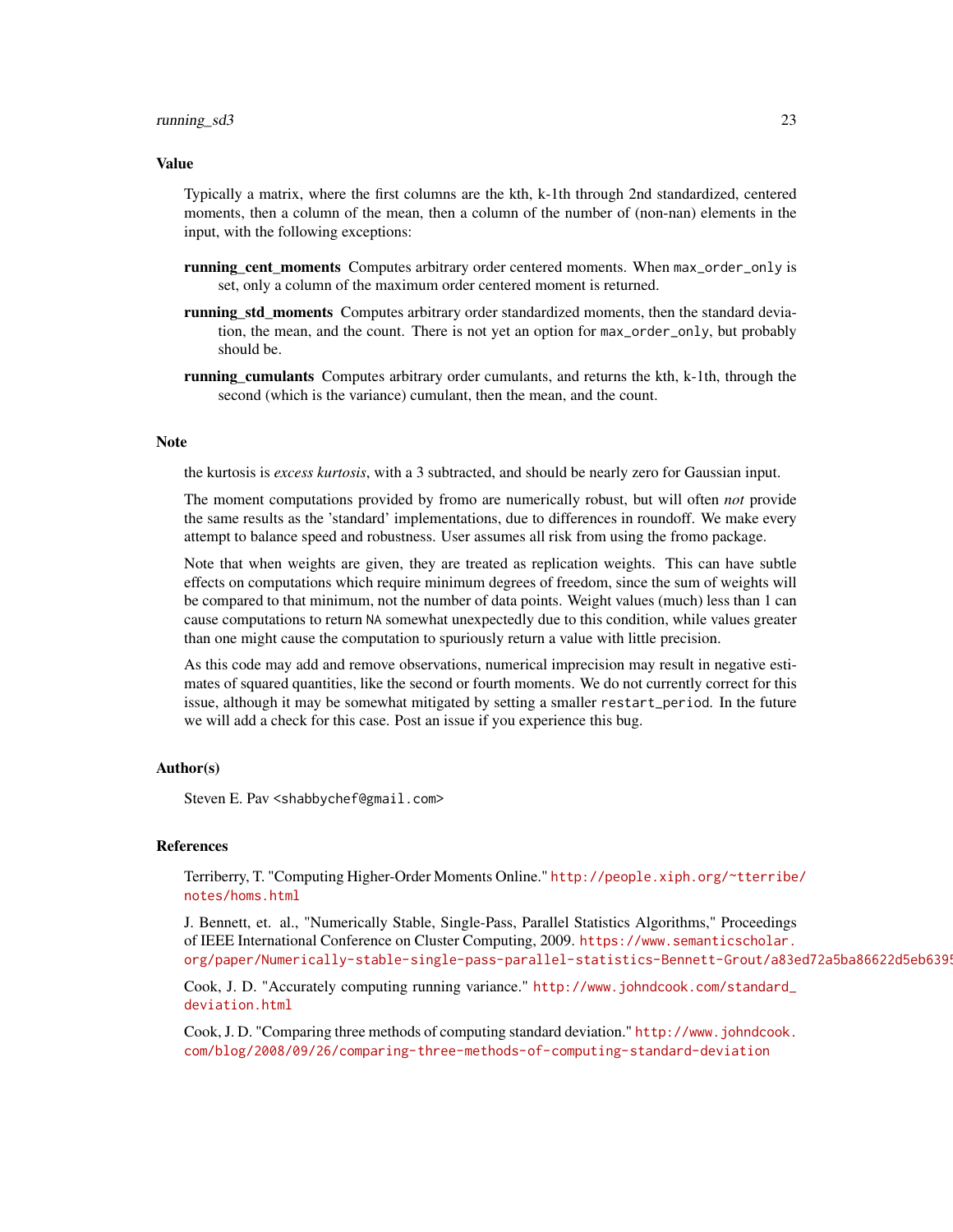#### Examples

```
x < - rnorm(1e5)
xs3 \le- running_sd3(x,10)
xs4 <- running_skew4(x,10)
if (require(moments)) {
    set.seed(123)
    x <- rnorm(5e1)
    window <-10Lkt5 <- running_kurt5(x,window=window)
    rm1 <- t(sapply(seq_len(length(x)),function(iii) {
                xrang <- x[max(1,iii-window+1):iii]
                c(moments::kurtosis(xrang)-3.0,moments::skewness(xrang),
                sd(xrang),mean(xrang),length(xrang)) },
             simplify=TRUE))
    stopifnot(max(abs(kt5 - rm1),na.rm=TRUE) < 1e-12)
}
```

```
xc6 <- running_cent_moments(x,window=100L,max_order=6L)
```
<span id="page-23-1"></span>running\_sum *Compute sums or means over a sliding window.*

# <span id="page-23-2"></span>Description

Compute the mean or sum over an infinite or finite sliding window, returning a vector the same size as the input.

#### Usage

```
running\_sum(v, window = NULL, wts = NULL, na\_rm = FALSE,restart_period = 10000L, check_wts = FALSE)
running_mean(v, window = NULL, wts = NULL, na_rm = FALSE, min_df = 0L,
  restart_period = 10000L, check_wts = FALSE)
```
#### Arguments

| $\mathsf{V}$ | a vector.                                                                                                                                                                                                                                                                                                                            |
|--------------|--------------------------------------------------------------------------------------------------------------------------------------------------------------------------------------------------------------------------------------------------------------------------------------------------------------------------------------|
| window       | the window size. if given as finite integer or double, passed through. If NULL,<br>NA_integer_, NA_real_ or Inf are given, equivalent to an infinite window size.<br>If negative, an error will be thrown.                                                                                                                           |
| wts          | an optional vector of weights. Weights are 'replication' weights, meaning a<br>value of 2 is shorthand for having two observations with the corresponding v<br>value. If NULL, corresponds to equal unit weights, the default. Note that weights<br>are typically only meaningfully defined up to a multiplicative constant, meaning |

<span id="page-23-0"></span>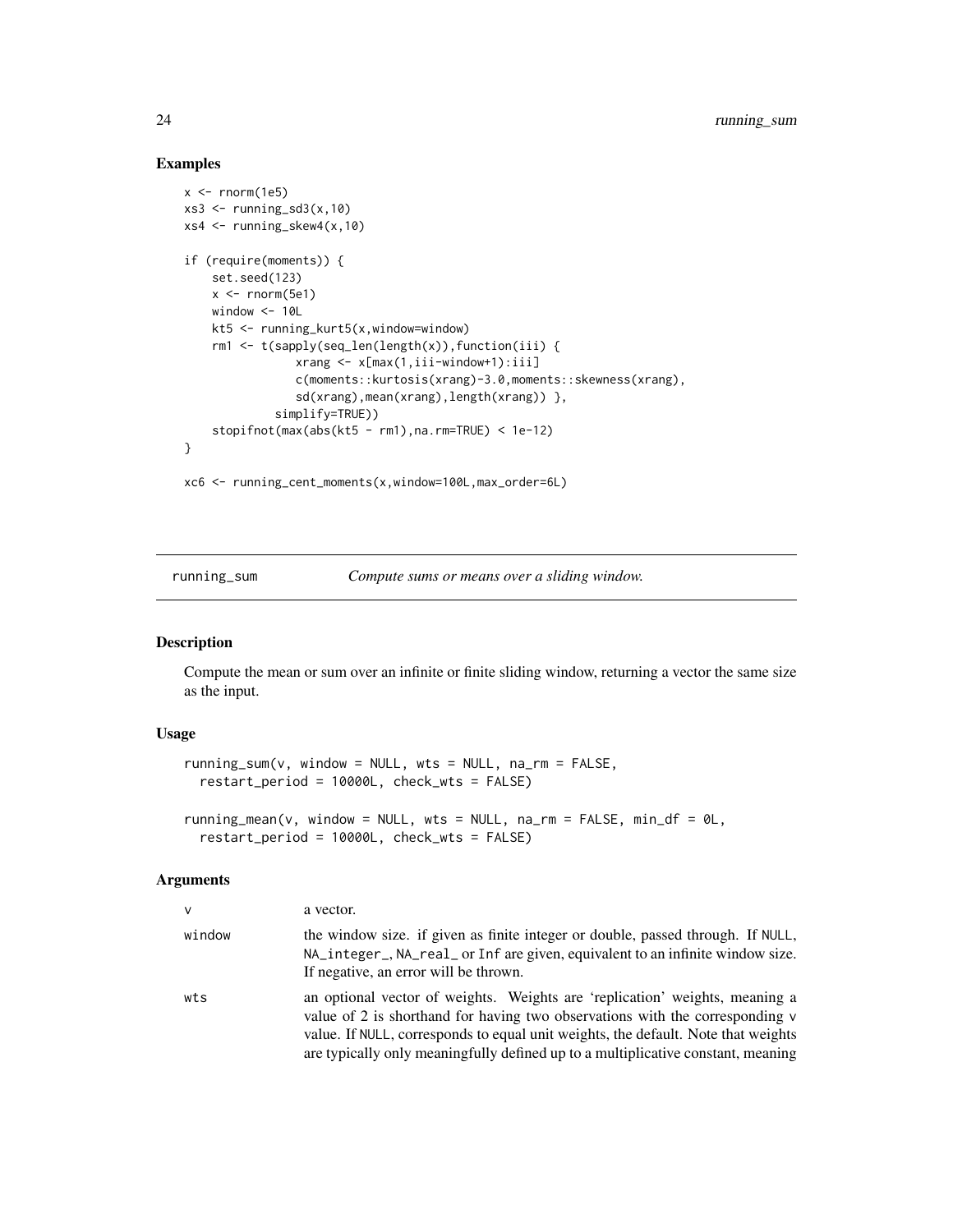|           | the units of weights are immaterial, with the exception that methods which check<br>for minimum df will, in the weighted case, check against the sum of weights. For<br>this reason, weights less than 1 could cause NA to be returned unexpectedly due<br>to the minimum condition. When weights are NA, the same rules for checking<br>v are applied. That is, the observation will not contribute to the moment if the<br>weight is NA when na_rm is true. When there is no checking, an NA value will<br>cause the output to be NA. |
|-----------|-----------------------------------------------------------------------------------------------------------------------------------------------------------------------------------------------------------------------------------------------------------------------------------------------------------------------------------------------------------------------------------------------------------------------------------------------------------------------------------------------------------------------------------------|
| na_rm     | whether to remove NA, false by default.                                                                                                                                                                                                                                                                                                                                                                                                                                                                                                 |
|           | restart_period the recompute period. because subtraction of elements can cause loss of preci-<br>sion, the computation of moments is restarted periodically based on this parame-<br>ter. Larger values mean fewer restarts and faster, though potentially less accurate<br>results. Unlike in the computation of even order moments, loss of precision is<br>unlikely to be disastrous, so the default value is rather large.                                                                                                          |
| check wts | a boolean for whether the code shall check for negative weights, and throw an<br>error when they are found. Default false for speed.                                                                                                                                                                                                                                                                                                                                                                                                    |
| $min_d$   | the minimum df to return a value, otherwise NaN is returned, only for the means<br>computation. This can be used to prevent moments from being computed on too<br>few observations. Defaults to zero, meaning no restriction.                                                                                                                                                                                                                                                                                                           |

#### Details

Computes the mean or sum of the elements, using a Kahan's Compensated Summation Algorithm, a numerically robust one-pass method.

Given the length n vector x, we output matrix M where  $M_{i,1}$  is the sum or mean of  $x_{i-window+1}, x_{i-window+2}, ..., x_i$ . Barring NA or NaN, this is over a window of size window. During the 'burn-in' phase, we take fewer elements. If fewer than min\_df for running\_mean, returns NA.

#### Value

A vector the same size as the input.

#### Note

The moment computations provided by fromo are numerically robust, but will often *not* provide the same results as the 'standard' implementations, due to differences in roundoff. We make every attempt to balance speed and robustness. User assumes all risk from using the fromo package.

#### Author(s)

Steven E. Pav <shabbychef@gmail.com>

#### References

Terriberry, T. "Computing Higher-Order Moments Online." [http://people.xiph.org/~tterribe](http://people.xiph.org/~tterribe/notes/homs.html)/ [notes/homs.html](http://people.xiph.org/~tterribe/notes/homs.html)

J. Bennett, et. al., "Numerically Stable, Single-Pass, Parallel Statistics Algorithms," Proceedings of IEEE International Conference on Cluster Computing, 2009. [https://www.semanticscholar.](https://www.semanticscholar.org/paper/Numerically-stable-single-pass-parallel-statistics-Bennett-Grout/a83ed72a5ba86622d5eb6395299b46d51c901265) org/paper/Numerically-stable-single-pass-parallel-statistics-Bennett-Grout/a83ed72a5ba86622d5eb6399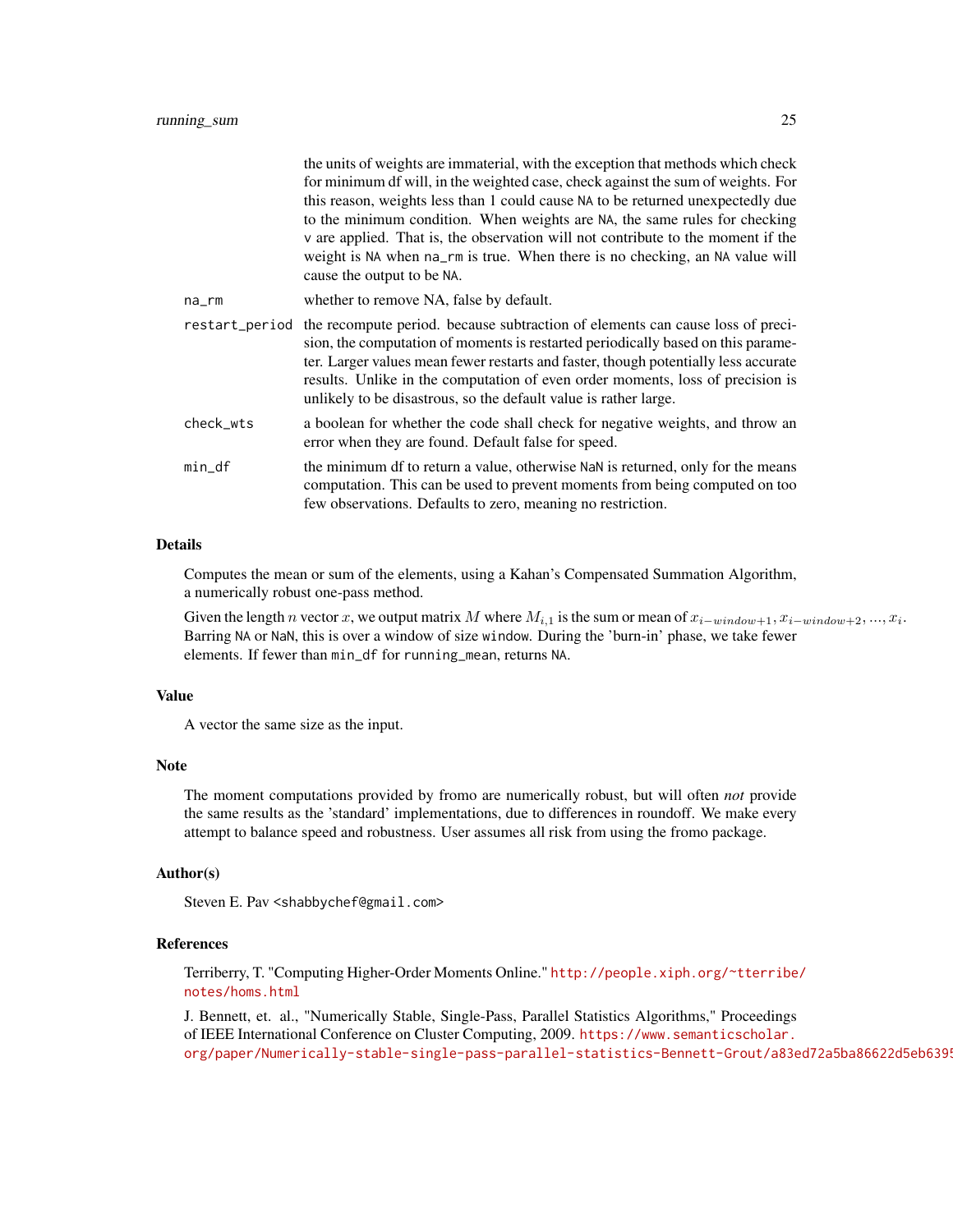<span id="page-25-0"></span>Cook, J. D. "Accurately computing running variance." [http://www.johndcook.com/standard\\_](http://www.johndcook.com/standard_deviation.html) [deviation.html](http://www.johndcook.com/standard_deviation.html)

Cook, J. D. "Comparing three methods of computing standard deviation." [http://www.johndcook.](http://www.johndcook.com/blog/2008/09/26/comparing-three-methods-of-computing-standard-deviation) [com/blog/2008/09/26/comparing-three-methods-of-computing-standard-deviation](http://www.johndcook.com/blog/2008/09/26/comparing-three-methods-of-computing-standard-deviation)

Kahan, W. "Further remarks on reducing truncation errors," Communications of the ACM, 8 (1), 1965. <https://doi.org/10.1145/363707.363723>

Wikipedia contributors "Kahan summation algorithm," Wikipedia, The Free Encyclopedia, [https:](https://en.wikipedia.org/w/index.php?title=Kahan_summation_algorithm&oldid=777164752) [//en.wikipedia.org/w/index.php?title=Kahan\\_summation\\_algorithm&oldid=777164752](https://en.wikipedia.org/w/index.php?title=Kahan_summation_algorithm&oldid=777164752) (accessed May 31, 2017).

#### Examples

```
x < - rnorm(1e5)
xs < - running_sum(x,10)xm <- running_mean(x,100)
```
#### sd3 *Compute first K moments*

#### Description

Compute the (standardized) 2nd through kth moments, the mean, and the number of elements.

#### Usage

```
sd3(v, na_rm = FALSE, wts = NULL, sg_df = 1, check_wts = FALSE,normalize_wts = TRUE)
skew4(v, na_rm = FALSE, wts = NULL, sg_df = 1, check_wts = FALSE,normalize_wts = TRUE)
kurt5(v, na_rm = FALSE, wts = NULL, sg_df = 1, check_wts = FALSE,
  normalize_wts = TRUE)
cent_moments(v, max_order = 5L, used_df = 0L, na_rm = FALSE, wts = NULL,
  check_wts = FALSE, normalize_wts = TRUE)
std_moments(v, max-order = 5L, used_df = 0L, na_rm = FALSE, wts = NULL,check_wts = FALSE, normalize_wts = TRUE)
cent_cumulants(v, max_order = 5L, used_df = 0L, na_rm = FALSE,
 wts = NULL, check_wts = FALSE, normalize_wts = TRUE)
std_cumulants(v, max_order = 5L, used_df = 0L, na_rm = FALSE,
 wts = NULL, check_wts = FALSE, normalize_wts = TRUE)
```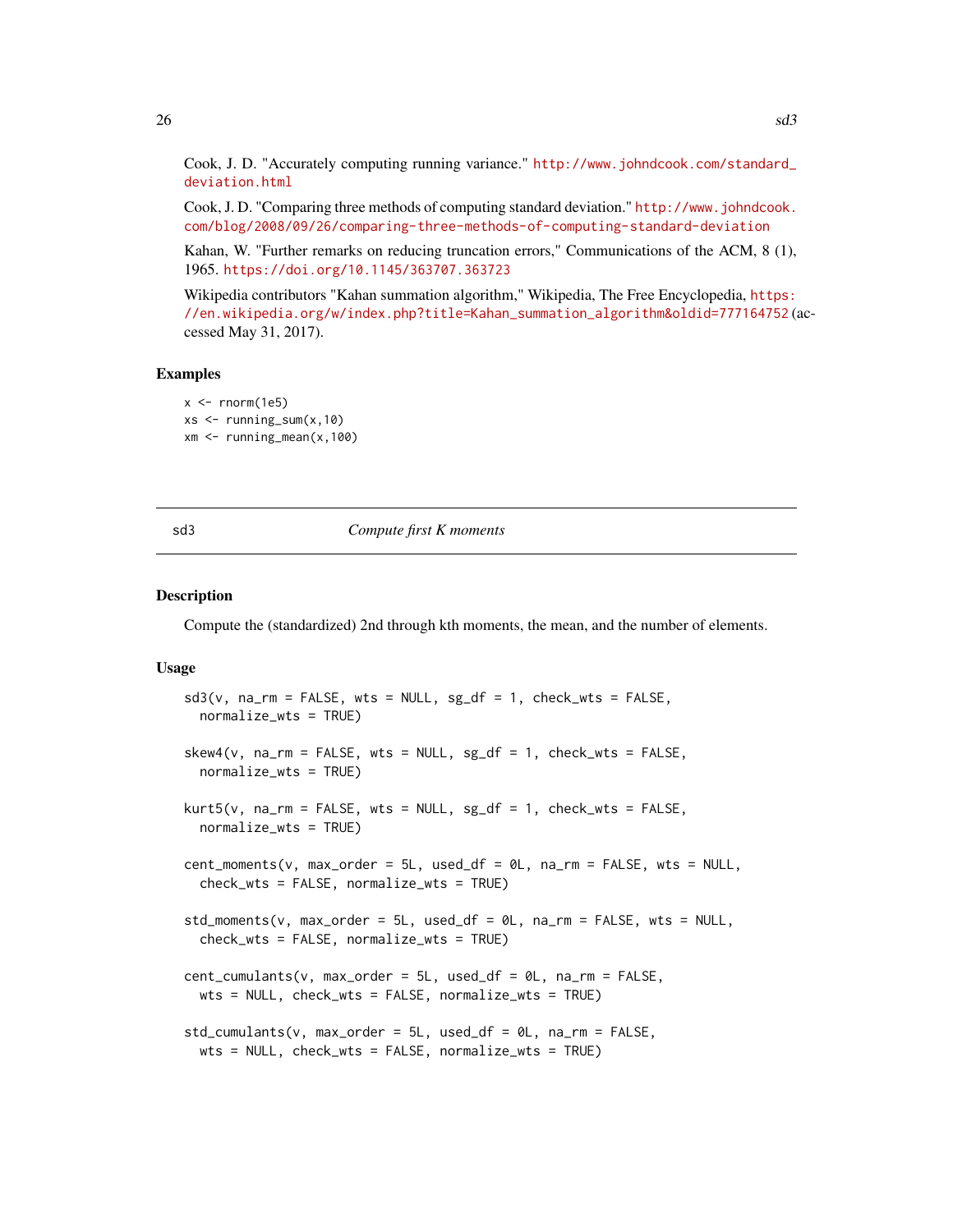#### $sd3$  27

#### Arguments

| $\vee$        | a vector                                                                                                                                                                                                                                                                                                                                                                                                                                                                                                                                                                                                                                                                                                                                                                                                                                                                        |
|---------------|---------------------------------------------------------------------------------------------------------------------------------------------------------------------------------------------------------------------------------------------------------------------------------------------------------------------------------------------------------------------------------------------------------------------------------------------------------------------------------------------------------------------------------------------------------------------------------------------------------------------------------------------------------------------------------------------------------------------------------------------------------------------------------------------------------------------------------------------------------------------------------|
| na_rm         | whether to remove NA, false by default.                                                                                                                                                                                                                                                                                                                                                                                                                                                                                                                                                                                                                                                                                                                                                                                                                                         |
| wts           | an optional vector of weights. Weights are 'replication' weights, meaning a<br>value of 2 is shorthand for having two observations with the corresponding v<br>value. If NULL, corresponds to equal unit weights, the default. Note that weights<br>are typically only meaningfully defined up to a multiplicative constant, meaning<br>the units of weights are immaterial, with the exception that methods which check<br>for minimum df will, in the weighted case, check against the sum of weights. For<br>this reason, weights less than 1 could cause NA to be returned unexpectedly due<br>to the minimum condition. When weights are NA, the same rules for checking<br>v are applied. That is, the observation will not contribute to the moment if the<br>weight is NA when na_rm is true. When there is no checking, an NA value will<br>cause the output to be NA. |
| sg_df         | the number of degrees of freedom consumed in the computation of the variance<br>or standard deviation. This defaults to 1 to match the 'Bessel correction'.                                                                                                                                                                                                                                                                                                                                                                                                                                                                                                                                                                                                                                                                                                                     |
| check_wts     | a boolean for whether the code shall check for negative weights, and throw an<br>error when they are found. Default false for speed.                                                                                                                                                                                                                                                                                                                                                                                                                                                                                                                                                                                                                                                                                                                                            |
| normalize_wts | a boolean for whether the weights should be renormalized to have a mean value<br>of 1. This mean is computed over elements which contribute to the moments, so<br>if na_rm is set, that means non-NA elements of wts that correspond to non-NA<br>elements of the data vector.                                                                                                                                                                                                                                                                                                                                                                                                                                                                                                                                                                                                  |
| max_order     | the maximum order of the centered moment to be computed.                                                                                                                                                                                                                                                                                                                                                                                                                                                                                                                                                                                                                                                                                                                                                                                                                        |
| used df       | the number of degrees of freedom consumed, used in the denominator of the<br>centered moments computation. These are subtracted from the number of ob-<br>servations.                                                                                                                                                                                                                                                                                                                                                                                                                                                                                                                                                                                                                                                                                                           |

# Details

Computes the number of elements, the mean, and the 2nd through kth centered standardized moment, for  $k = 2, 3, 4$ . These are computed via the numerically robust one-pass method of Bennett *et. al.* In general they will *not* match exactly with the 'standard' implementations, due to differences in roundoff.

These methods are reasonably fast, on par with the 'standard' implementations. However, they will usually be faster than calling the various standard implementations more than once.

Moments are computed as follows, given some values  $x_i$  and optional weights  $w_i$ , defaulting to 1, the weighted mean is computed as

$$
\mu = \frac{\sum_i x_i w_i}{\sum w_i}.
$$

The weighted kth central sum is computed as

$$
\mu = \sum_{i} (x_i - \mu)^k w_i.
$$

Let  $n = \sum_i w_i$  be the sum of weights (or number of observations in the unweighted case). Then the weighted kth central moment is computed as that weighted sum divided by the adjusted sum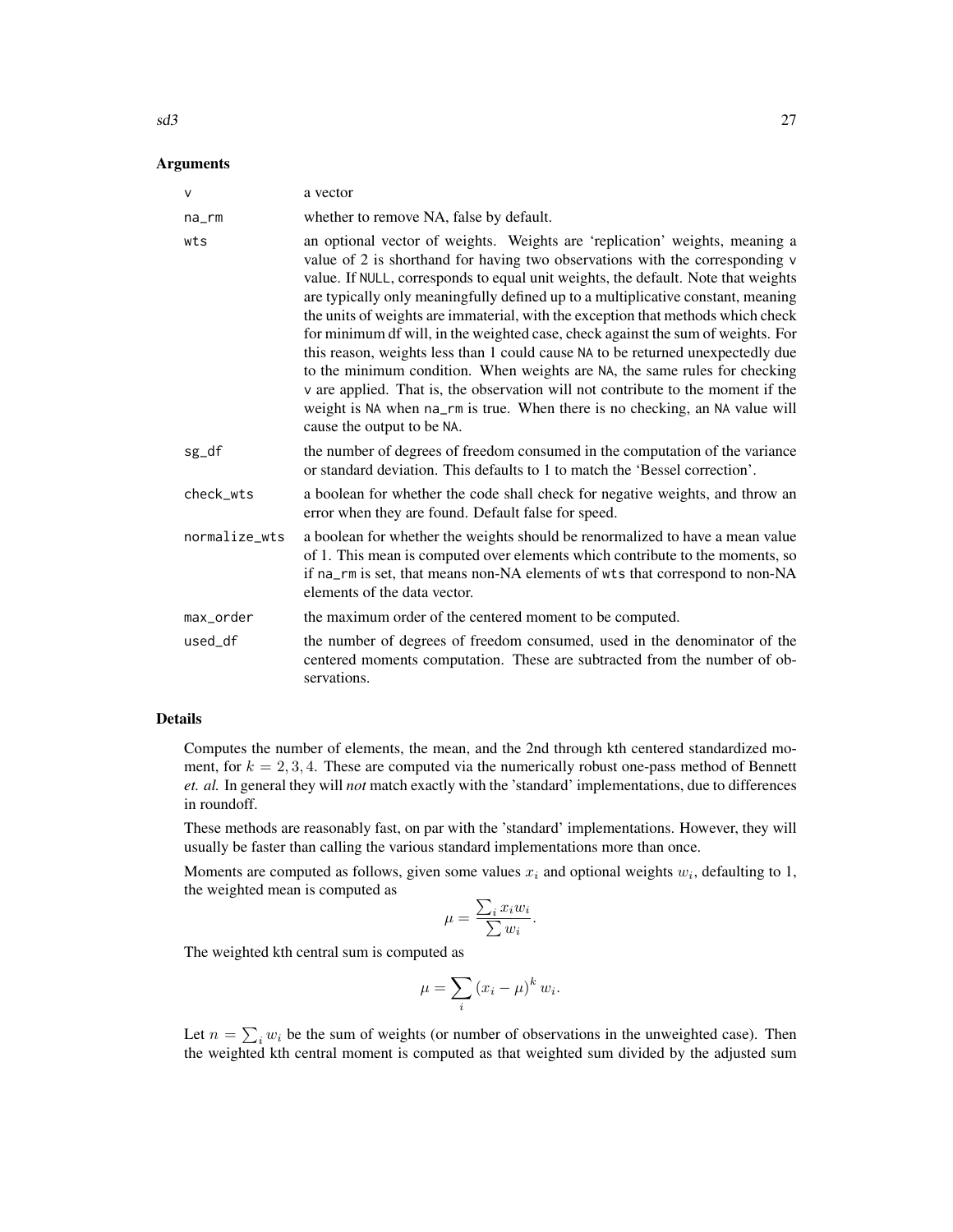weights:

$$
\mu_k = \frac{\sum_i (x_i - \mu)^k w_i}{n - \nu},
$$

where  $\nu$  is the 'used df', provided by the user to adjust the denominator. (Typical values are 0 or 1.) The weighted kth standardized moment is the central moment divided by the second central moment to the  $k/2$  power:

$$
\tilde{\mu}_k = \frac{\mu_k}{\mu_2^{k/2}}.
$$

The (centered) rth cumulant, for  $r \geq 2$  is then computed using the formula of Willink, namely

$$
\kappa_r = \mu_r - \sum_{j=0}^{r-2} {r-1 \choose j} \mu_j \kappa r - j.
$$

The standardized rth cumulant is the rth centered cumulant divided by  $\mu_2^{r/2}$ .

#### Value

a vector, filled out as follows:

- sd3 A vector of the (sample) standard devation, mean, and number of elements (or the total weight when wts are given).
- skew4 A vector of the (sample) skewness, standard devation, mean, and number of elements (or the total weight when wts are given).
- kurt5 A vector of the (sample) excess kurtosis, skewness, standard devation, mean, and number of elements (or the total weight when wts are given).
- cent moments A vector of the (sample) kth centered moment, then  $k 1$ th centered moment, ..., then the *variance*, the mean, and number of elements (total weight when wts are given).
- std\_moments A vector of the (sample) kth standardized (and centered) moment, then  $k 1$ th, ..., then standard devation, mean, and number of elements (total weight).
- cent cumulants A vector of the (sample) kth (centered, but this is redundant) cumulant, then the k − 1th, ..., then the *variance* (which is the second cumulant), then *the mean*, then the number of elements (total weight).
- std cumulants A vector of the (sample) kth standardized (and centered, but this is redundant) cumulant, then the  $k - 1$ th, ..., down to the third, then *the variance*, *the mean*, then the number of elements (total weight).

#### **Note**

The first centered (and standardized) moment is often defined to be identically 0. Instead cent\_moments and std\_moments returns the mean. Similarly, the second standardized moments defined to be identically 1; std\_moments instead returns the standard deviation. The reason is that a user can always decide to ignore the results and fill in a 0 or 1 as they need, but could not efficiently compute the mean and standard deviation from scratch if we discard it. The antepenultimate element of the output of std\_cumulants is not a one, even though that 'should' be the standardized second cumulant.

The antepenultimate element of the output of cent\_moments, cent\_cumulants and std\_cumulants is the *variance*, not the standard deviation. All other code return the standard deviation in that place.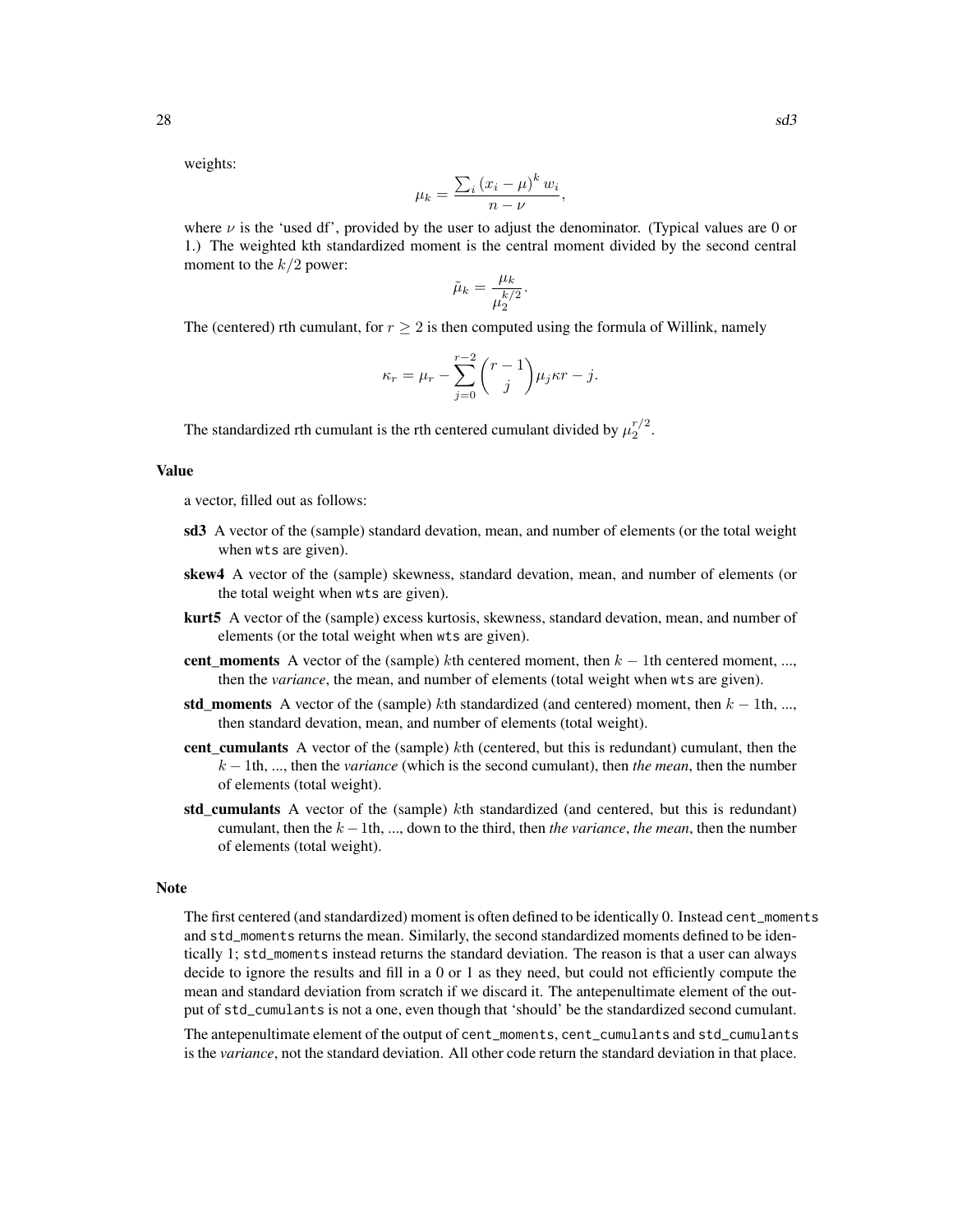The kurtosis is *excess kurtosis*, with a 3 subtracted, and should be nearly zero for Gaussian input.

The term 'centered cumulants' is redundant. The intent was to avoid possible collision with existing code named 'cumulants'.

The moment computations provided by fromo are numerically robust, but will often *not* provide the same results as the 'standard' implementations, due to differences in roundoff. We make every attempt to balance speed and robustness. User assumes all risk from using the fromo package.

Note that when weights are given, they are treated as replication weights. This can have subtle effects on computations which require minimum degrees of freedom, since the sum of weights will be compared to that minimum, not the number of data points. Weight values (much) less than 1 can cause computations to return NA somewhat unexpectedly due to this condition, while values greater than one might cause the computation to spuriously return a value with little precision.

#### Author(s)

Steven E. Pav <shabbychef@gmail.com>

#### References

Terriberry, T. "Computing Higher-Order Moments Online." [http://people.xiph.org/~tterribe](http://people.xiph.org/~tterribe/notes/homs.html)/ [notes/homs.html](http://people.xiph.org/~tterribe/notes/homs.html)

J. Bennett, et. al., "Numerically Stable, Single-Pass, Parallel Statistics Algorithms," Proceedings of IEEE International Conference on Cluster Computing, 2009. [https://www.semanticscholar.](https://www.semanticscholar.org/paper/Numerically-stable-single-pass-parallel-statistics-Bennett-Grout/a83ed72a5ba86622d5eb6395299b46d51c901265) org/paper/Numerically-stable-single-pass-parallel-statistics-Bennett-Grout/a83ed72a5ba86622d5eb639!

Cook, J. D. "Accurately computing running variance." [http://www.johndcook.com/standard\\_](http://www.johndcook.com/standard_deviation.html) [deviation.html](http://www.johndcook.com/standard_deviation.html)

Cook, J. D. "Comparing three methods of computing standard deviation." [http://www.johndcook.](http://www.johndcook.com/blog/2008/09/26/comparing-three-methods-of-computing-standard-deviation) [com/blog/2008/09/26/comparing-three-methods-of-computing-standard-deviation](http://www.johndcook.com/blog/2008/09/26/comparing-three-methods-of-computing-standard-deviation)

Willink, R. "Relationships Between Central Moments and Cumulants, with Formulae for the Central Moments of Gamma Distributions." Communications in Statistics - Theory and Methods, 32 no 4 (2003): 701-704. <https://doi.org/10.1081/STA-120018823>

#### Examples

```
x \le - rnorm(1e5)
sd3(x)[1] - sd(x)skew4(x)[4] - length(x)skew4(x)[3] - mean(x)skew4(x)[2] - sd(x)if (require(moments)) {
  skew4(x)[1] - skewness(x)
}
# check 'robustness'; only the mean should change:
kurt5(x + 1e12) - kurt5(x)# check speed
if (require(microbenchmark) && require(moments)) {
 dumbk \le function(x) { c(kurtosis(x) - 3.0, skewness(x), sd(x), mean(x), length(x)) }
```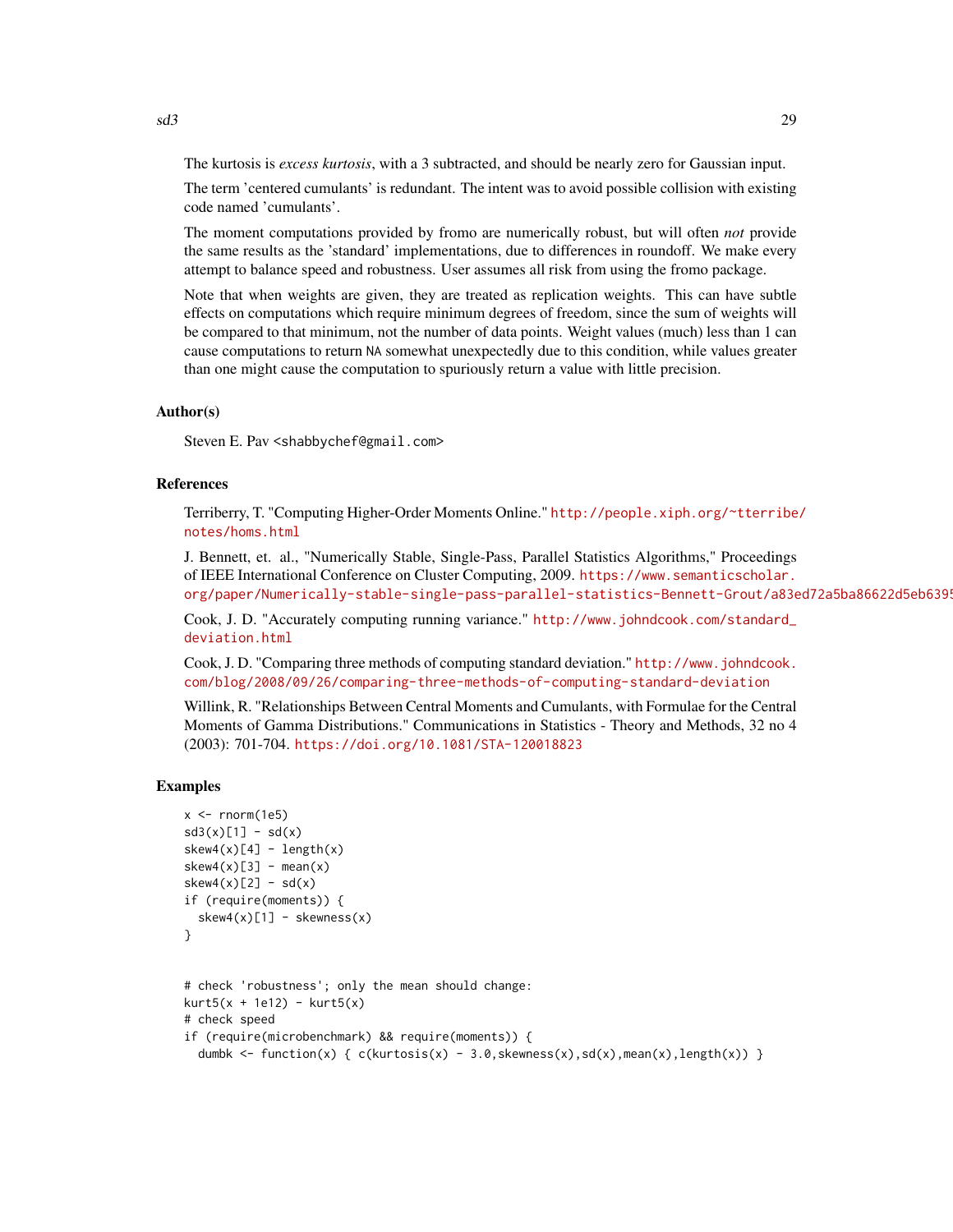```
set.seed(1234)
  x < - rnorm(1e6)
  print(kurt5(x) - dumbk(x))microbenchmark(dumbk(x),kurt5(x),times=10L)
}
y \leftarrow std_moments(x, 6)cm1 < -cent_cumulants(x, 6)std <- std_cumulants(x,6)
# check that skew matches moments::skewness
if (require(moments)) {
    set.seed(1234)
    x < - rnorm(1000)
    resu <- fromo::skew4(x)
    msku <- moments::skewness(x)
    stopifnot(abs(msku - resu[1]) < 1e-14)
}
# check skew vs e1071 skewness, which has a different denominator
if (require(e1071)) {
    set.seed(1234)
   x <- rnorm(1000)
   resu <- fromo::skew4(x)
    esku <- e1071::skewness(x,type=3)
   nobs <- resu[4]
    stopifnot(abs(esku - resu[1] * ((nobs-1)/nobs)^(3/2)) < 1e-14)
    # similarly:
    resu <- fromo::std_moments(x,max_order=3,used_df=0)
    stopifnot(abs(esku - resu[1] * ((nobs-1)/nobs)^(3/2)) < 1e-14)
}
```
show *Show a centsums object.*

#### Description

Displays the centsums object.

#### Usage

show(object)

## S4 method for signature 'centsums' show(object)

<span id="page-29-0"></span>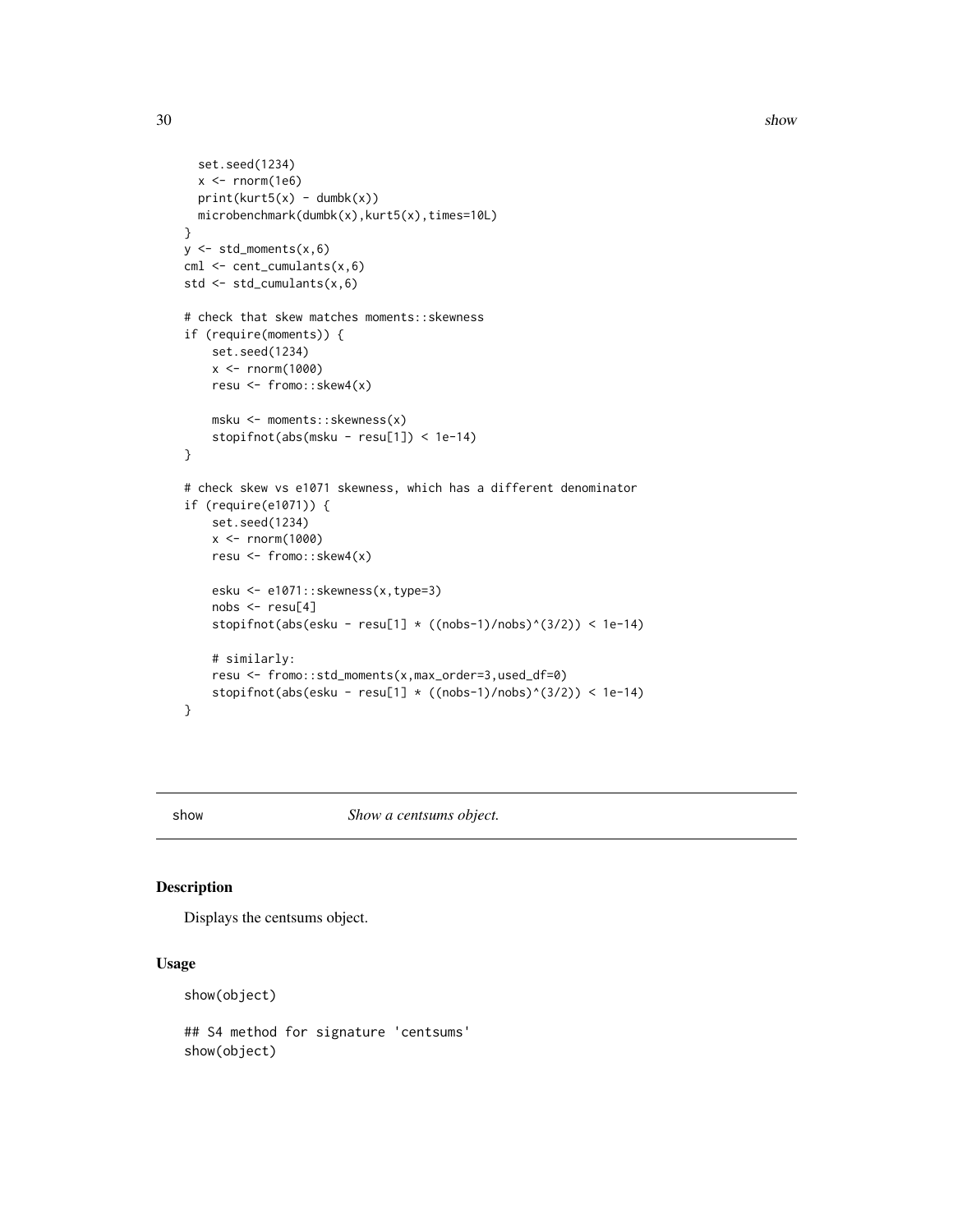#### <span id="page-30-0"></span>Arguments

object a centsums object.

# Note

The moment computations provided by fromo are numerically robust, but will often *not* provide the same results as the 'standard' implementations, due to differences in roundoff. We make every attempt to balance speed and robustness. User assumes all risk from using the fromo package.

#### Author(s)

Steven E. Pav <shabbychef@gmail.com>

#### Examples

```
set.seed(123)
x < - rnorm(1000)
obj <- as.centsums(x, order=5)
obj
```
<span id="page-30-1"></span>t\_running\_apx\_quantiles

*Compute approximate quantiles over a sliding time window*

#### **Description**

Computes cumulants up to some given order, then employs the Cornish-Fisher approximation to compute approximate quantiles using a Gaussian basis.

#### Usage

```
t_running_apx_quantiles(v, p, time = NULL, time_deltas = NULL,
  window = NULL, wts = NULL, lb_time = NULL, max_order = 5L,
  na\_rm = FALSE, min\_df = 0L, used\_df = 0, restart\_period = 100L,variable_win = FALSE, wts_as_delta = TRUE, check_wts = FALSE,
  normalize_wts = TRUE)
t_running_apx_median(v, time = NULL, time_deltas = NULL, window = NULL,
  wts = NULL, lb_time = NULL, max</u>  = <math>5L, na rm = FALSE,
 min_df = 0L, used_df = 0, restart_period = 100L, variable_win = FALSE,
```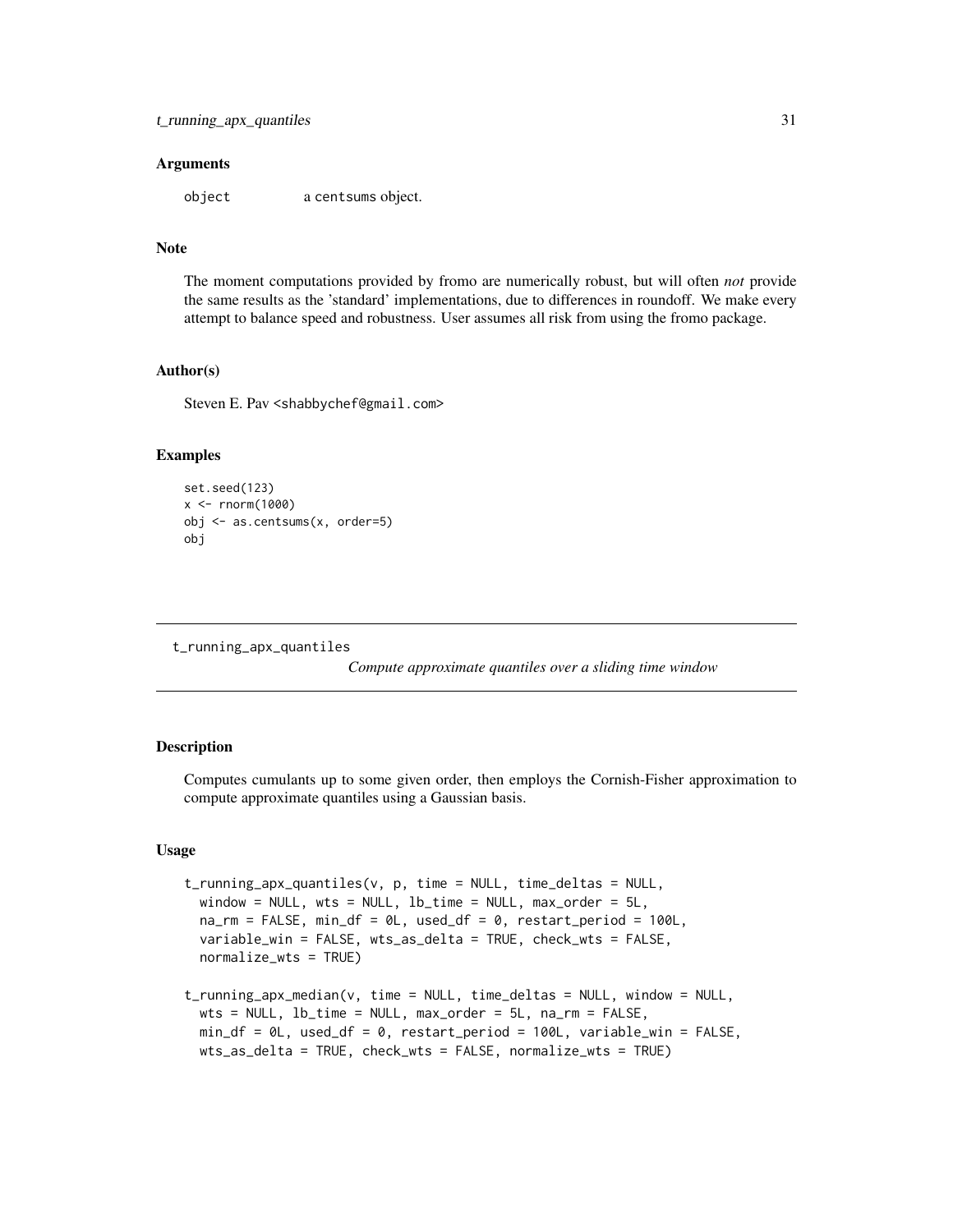# Arguments

| V              | a vector of data.                                                                                                                                                                                                                                                                                                                                                                                                                                                                                                                                                                                                                                                                                                                                                                                                                                                               |
|----------------|---------------------------------------------------------------------------------------------------------------------------------------------------------------------------------------------------------------------------------------------------------------------------------------------------------------------------------------------------------------------------------------------------------------------------------------------------------------------------------------------------------------------------------------------------------------------------------------------------------------------------------------------------------------------------------------------------------------------------------------------------------------------------------------------------------------------------------------------------------------------------------|
| p              | the probability points at which to compute the quantiles. Should be in the range<br>(0,1).                                                                                                                                                                                                                                                                                                                                                                                                                                                                                                                                                                                                                                                                                                                                                                                      |
| time           | an optional vector of the timestamps of v. If given, must be the same length as<br>v. If not given, we try to infer it by summing the time_deltas.                                                                                                                                                                                                                                                                                                                                                                                                                                                                                                                                                                                                                                                                                                                              |
| time_deltas    | an optional vector of the deltas of timestamps. If given, must be the same length<br>as v. If not given, and wts are given and wts_as_delta is true, we take the wts<br>as the time deltas. The deltas must be positive. We sum them to arrive at the<br>times.                                                                                                                                                                                                                                                                                                                                                                                                                                                                                                                                                                                                                 |
| window         | the window size, in time units. if given as finite integer or double, passed<br>through. If NULL, NA_integer_, NA_real_ or Inf are given, and variable_win<br>is true, then we infer the window from the lookback times: the first window is in-<br>finite, but the remaining is the deltas between lookback times. If variable_win<br>is false, then these undefined values are equivalent to an infinite window. If<br>negative, an error will be thrown.                                                                                                                                                                                                                                                                                                                                                                                                                     |
| wts            | an optional vector of weights. Weights are 'replication' weights, meaning a<br>value of 2 is shorthand for having two observations with the corresponding v<br>value. If NULL, corresponds to equal unit weights, the default. Note that weights<br>are typically only meaningfully defined up to a multiplicative constant, meaning<br>the units of weights are immaterial, with the exception that methods which check<br>for minimum df will, in the weighted case, check against the sum of weights. For<br>this reason, weights less than 1 could cause NA to be returned unexpectedly due<br>to the minimum condition. When weights are NA, the same rules for checking<br>v are applied. That is, the observation will not contribute to the moment if the<br>weight is NA when na_rm is true. When there is no checking, an NA value will<br>cause the output to be NA. |
| lb_time        | a vector of the times from which lookback will be performed. The output should<br>be the same size as this vector. If not given, defaults to time.                                                                                                                                                                                                                                                                                                                                                                                                                                                                                                                                                                                                                                                                                                                              |
| max_order      | the maximum order of the centered moment to be computed.                                                                                                                                                                                                                                                                                                                                                                                                                                                                                                                                                                                                                                                                                                                                                                                                                        |
| na_rm          | whether to remove NA, false by default.                                                                                                                                                                                                                                                                                                                                                                                                                                                                                                                                                                                                                                                                                                                                                                                                                                         |
| min_df         | the minimum df to return a value, otherwise NaN is returned. This can be used<br>to prevent moments from being computed on too few observations. Defaults to<br>zero, meaning no restriction.                                                                                                                                                                                                                                                                                                                                                                                                                                                                                                                                                                                                                                                                                   |
| used_df        | the number of degrees of freedom consumed, used in the denominator of the<br>centered moments computation. These are subtracted from the number of ob-<br>servations.                                                                                                                                                                                                                                                                                                                                                                                                                                                                                                                                                                                                                                                                                                           |
| restart_period | the recompute period. because subtraction of elements can cause loss of preci-<br>sion, the computation of moments is restarted periodically based on this param-<br>eter. Larger values mean fewer restarts and faster, though less accurate results.                                                                                                                                                                                                                                                                                                                                                                                                                                                                                                                                                                                                                          |
| variable_win   | if true, and the window is not a concrete number, the computation window be-<br>comes the time between lookback times.                                                                                                                                                                                                                                                                                                                                                                                                                                                                                                                                                                                                                                                                                                                                                          |
| wts_as_delta   | if true and the time and time_deltas are not given, but wts are given, we take<br>wts as the time_deltas.                                                                                                                                                                                                                                                                                                                                                                                                                                                                                                                                                                                                                                                                                                                                                                       |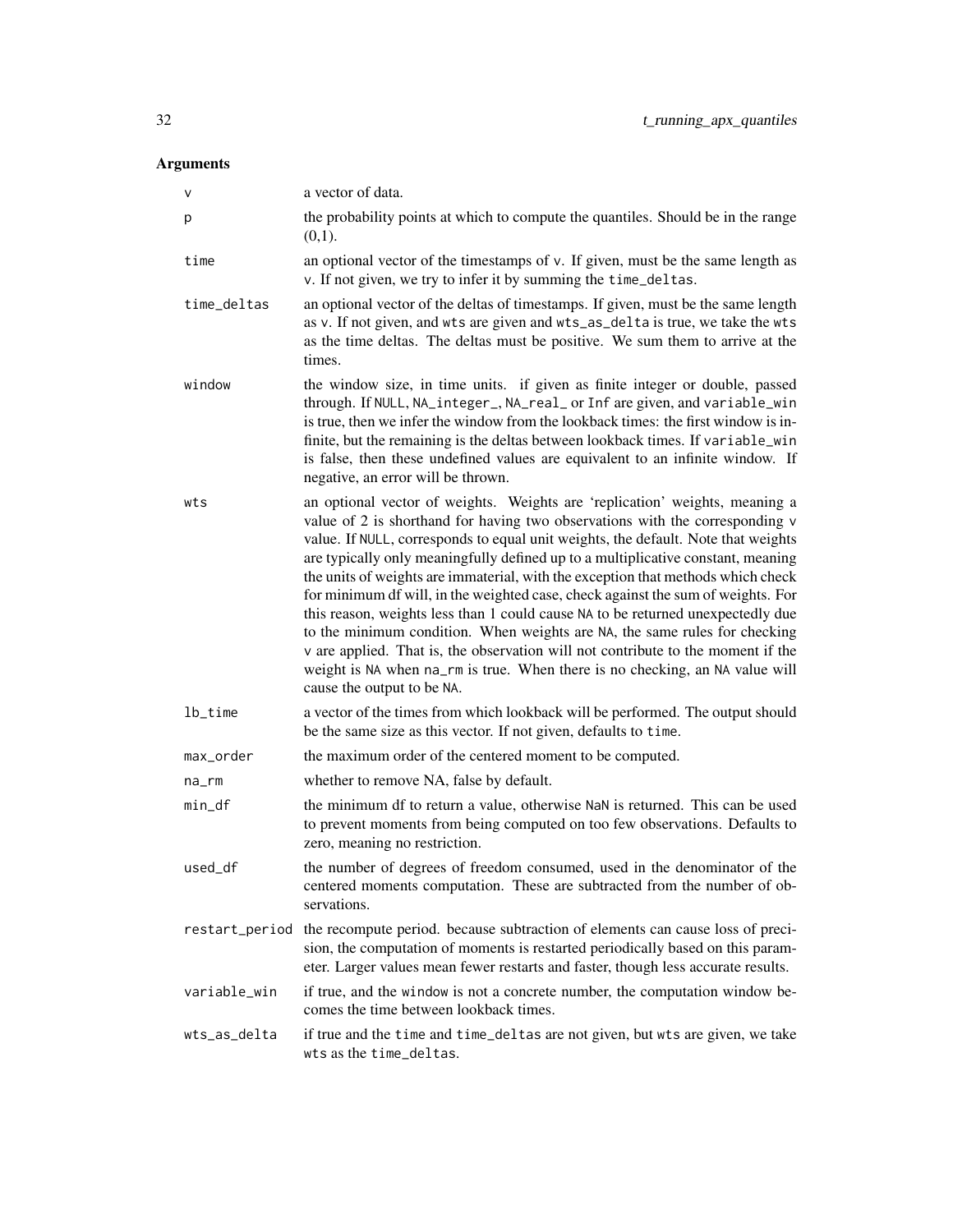| check_wts     | a boolean for whether the code shall check for negative weights, and throw an<br>error when they are found. Default false for speed.                                                                                                                                           |
|---------------|--------------------------------------------------------------------------------------------------------------------------------------------------------------------------------------------------------------------------------------------------------------------------------|
| normalize_wts | a boolean for whether the weights should be renormalized to have a mean value<br>of 1. This mean is computed over elements which contribute to the moments, so<br>if na_rm is set, that means non-NA elements of wts that correspond to non-NA<br>elements of the data vector. |

#### Details

Computes the cumulants, then approximates quantiles using AS269 of Lee & Lin.

#### Value

A matrix, with one row for each element of x, and one column for each element of q.

# Time Windowing

This function supports time (or other counter) based running computation. Here the input are the data  $x_i$ , and optional weights vectors,  $w_i$ , defaulting to 1, and a vector of time indices,  $t_i$  of the same length as  $x$ . The times must be non-decreasing:

$$
t_1\leq t_2\leq \ldots
$$

It is assumed that  $t_0 = -\infty$ . The window, W is now a time-based window. An optional set of *lookback times* are also given,  $b_j$ , which may have different length than the x and w. The output will correspond to the lookback times, and should be the same length. The  $j$ th output is computed over indices  $i$  such that

$$
b_j - W < t_i \le b_j.
$$

For comparison functions (like Z-score, rescaling, centering), which compare values of  $x_i$  to local moments, the lookbacks may not be given, but a lookahead  $L$  is admitted. In this case, the jth output is computed over indices  $i$  such that

$$
t_j - W + L < t_i \le t_j + L.
$$

If the times are not given, 'deltas' may be given instead. If  $\delta_i$  are the deltas, then we compute the times as

$$
t_i = \sum_{1 \le j \le i} \delta_j.
$$

The deltas must be the same length as  $x$ . If times and deltas are not given, but weights are given and the 'weights as deltas' flag is set true, then the weights are used as the deltas.

Some times it makes sense to have the computational window be the space between lookback times. That is, the *j*th output is to be computed over indices  $i$  such that

$$
b_{j-1} - W < t_i \le b_j.
$$

This can be achieved by setting the 'variable window' flag true and setting the window to null. This will not make much sense if the lookback times are equal to the times, since each moment computation is over a set of a single index, and most moments are underdefined.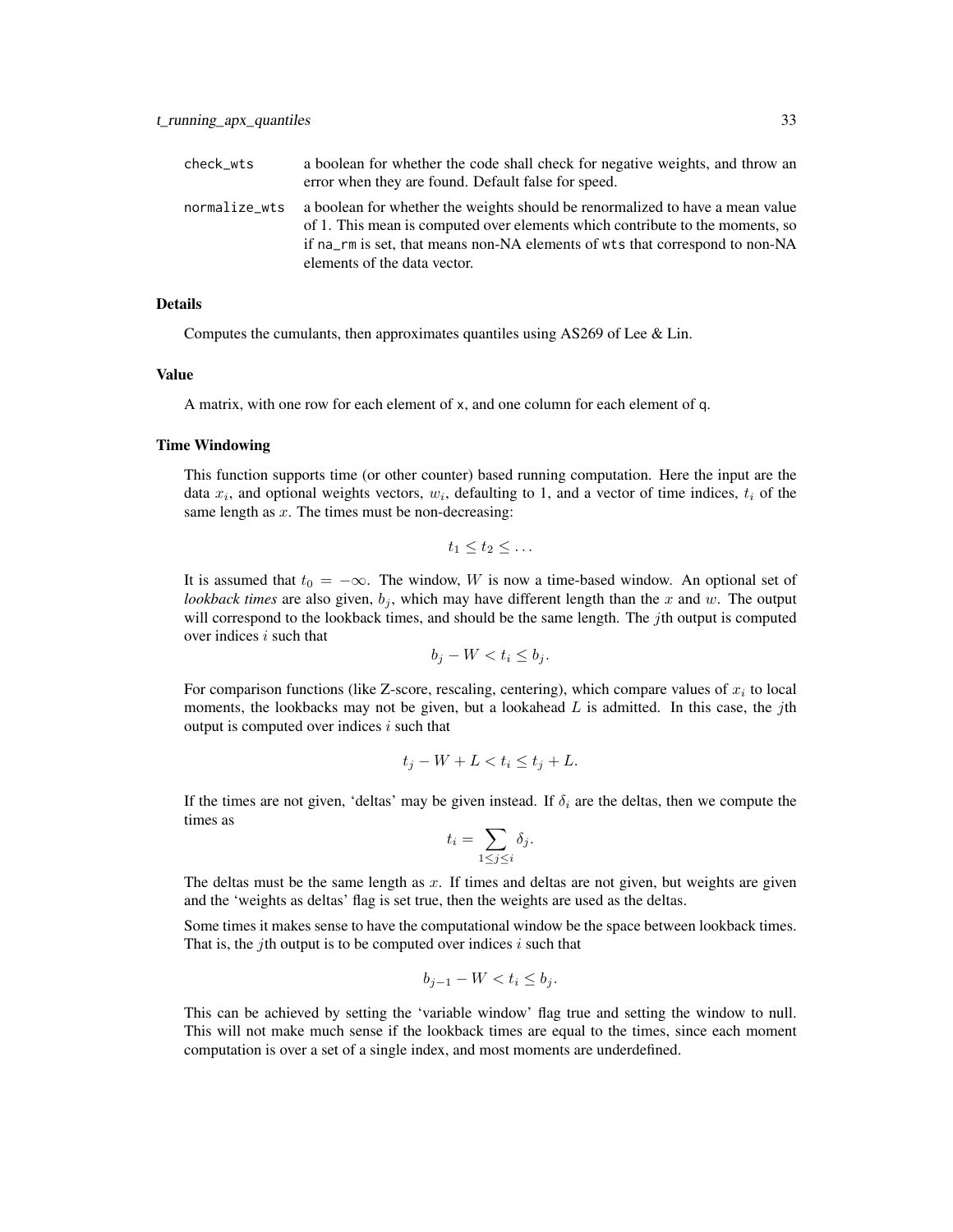The current implementation is not as space-efficient as it could be, as it first computes the cumulants for each row, then performs the Cornish-Fisher approximation on a row-by-row basis. In the future, this computation may be moved earlier into the pipeline to be more space efficient. File an issue if the memory footprint is an issue for you.

The moment computations provided by fromo are numerically robust, but will often *not* provide the same results as the 'standard' implementations, due to differences in roundoff. We make every attempt to balance speed and robustness. User assumes all risk from using the fromo package.

Note that when weights are given, they are treated as replication weights. This can have subtle effects on computations which require minimum degrees of freedom, since the sum of weights will be compared to that minimum, not the number of data points. Weight values (much) less than 1 can cause computations to return NA somewhat unexpectedly due to this condition, while values greater than one might cause the computation to spuriously return a value with little precision.

#### Author(s)

Steven E. Pav <shabbychef@gmail.com>

#### References

Terriberry, T. "Computing Higher-Order Moments Online." [http://people.xiph.org/~tterribe](http://people.xiph.org/~tterribe/notes/homs.html)/ [notes/homs.html](http://people.xiph.org/~tterribe/notes/homs.html)

J. Bennett, et. al., "Numerically Stable, Single-Pass, Parallel Statistics Algorithms," Proceedings of IEEE International Conference on Cluster Computing, 2009. [https://www.semanticscholar.](https://www.semanticscholar.org/paper/Numerically-stable-single-pass-parallel-statistics-Bennett-Grout/a83ed72a5ba86622d5eb6395299b46d51c901265) org/paper/Numerically-stable-single-pass-parallel-statistics-Bennett-Grout/a83ed72a5ba86622d5eb6399

Cook, J. D. "Accurately computing running variance." [http://www.johndcook.com/standard\\_](http://www.johndcook.com/standard_deviation.html) [deviation.html](http://www.johndcook.com/standard_deviation.html)

Cook, J. D. "Comparing three methods of computing standard deviation." [http://www.johndcook.](http://www.johndcook.com/blog/2008/09/26/comparing-three-methods-of-computing-standard-deviation) [com/blog/2008/09/26/comparing-three-methods-of-computing-standard-deviation](http://www.johndcook.com/blog/2008/09/26/comparing-three-methods-of-computing-standard-deviation)

#### See Also

[running\\_apx\\_quantiles](#page-14-1), [t\\_running\\_cumulants](#page-38-1), PDQutils::qapx\_cf, PDQutils::AS269.

#### Examples

```
x \leq -rnorm(1e5)
```
xq <- t\_running\_apx\_quantiles(x,c(0.1,0.25,0.5,0.75,0.9), time=seq\_along(x),window=200,lb\_time=c(100,200,400))

xq <- t\_running\_apx\_median(x,time=seq\_along(x),window=200,lb\_time=c(100,200,400))

xq <- t\_running\_apx\_median(x,time=cumsum(runif(length(x),min=0.5,max=1.5)), window=200,lb\_time=c(100,200,400))

# weighted median?

```
wts <- runif(length(x),min=1,max=5)
```
xq <- t\_running\_apx\_median(x,wts=wts,wts\_as\_delta=TRUE,window=1000,lb\_time=seq(1000,10000,by=1000))

<span id="page-33-0"></span>

# **Note**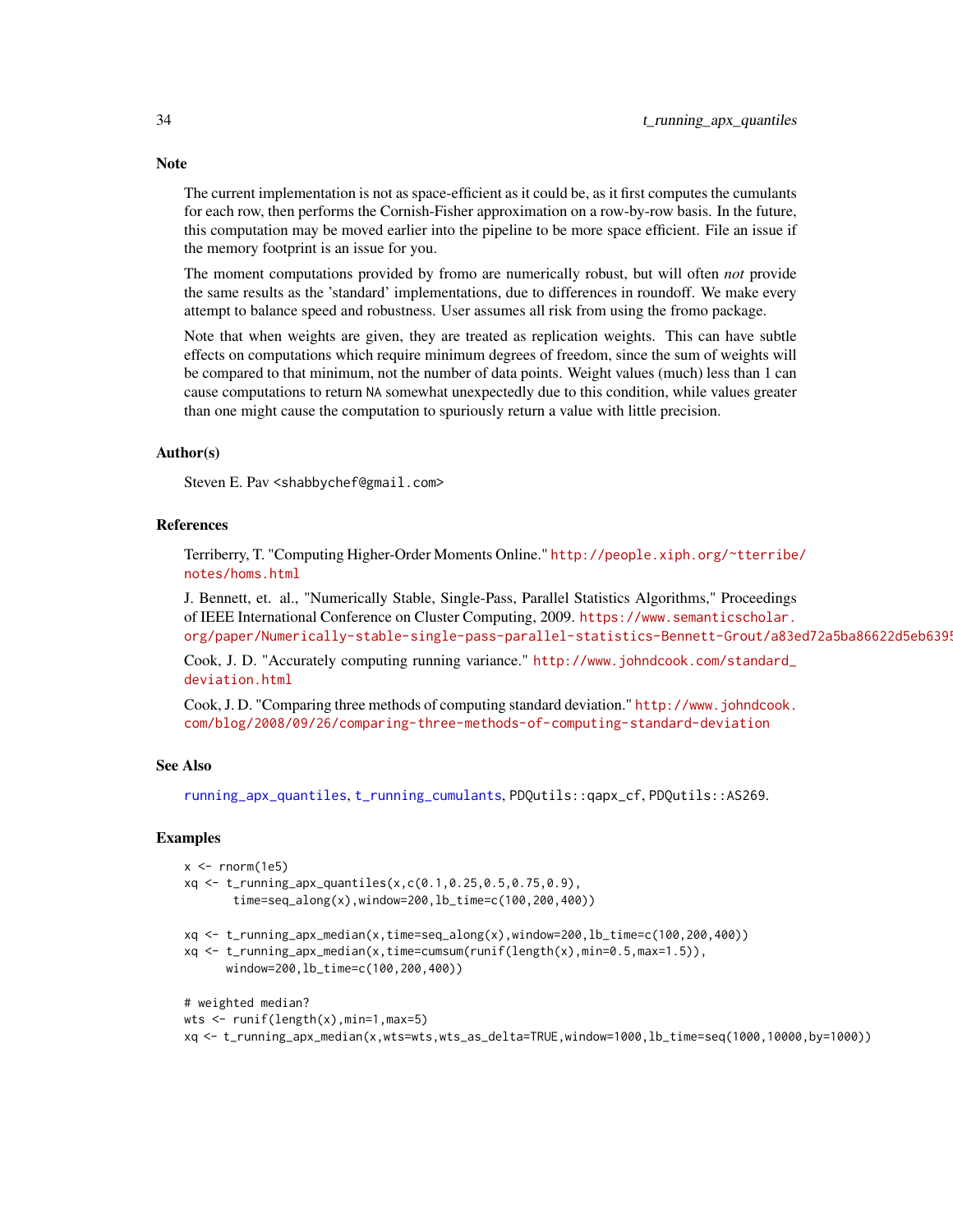```
# these should give the same answer:
xr <- running_apx_median(x,window=200);
xt <- t_running_apx_median(x,time=seq_along(x),window=199.99)
```
<span id="page-34-1"></span>t\_running\_centered *Compare data to moments computed over a time sliding window.*

#### Description

Computes moments over a sliding window, then adjusts the data accordingly, centering, or scaling, or z-scoring, and so on.

#### Usage

```
t_running_centered(v, time = NULL, time_deltas = NULL, window = NULL,
 wts = NULL, na\_rm = FALSE, min\_df = 0L, used_df = 1, lookahead = 0,
  restart_period = 100L, variable_win = FALSE, wts_as_delta = TRUE,
  check_wts = FALSE, normalize_wts = TRUE)
```
- t\_running\_scaled(v, time = NULL, time\_deltas = NULL, window = NULL, wts = NULL,  $na\_rm = FALSE, min\_df = 0L$ , used\_df = 1, lookahead = 0, restart\_period = 100L, variable\_win = FALSE, wts\_as\_delta = TRUE,  $check_wts = FALSE$ , normalize\_wts = TRUE)
- t\_running\_zscored(v, time = NULL, time\_deltas = NULL, window = NULL, wts = NULL,  $na\_rm = FALSE, min\_df = 0L$ , used\_df = 1, lookahead = 0, restart\_period = 100L, variable\_win = FALSE, wts\_as\_delta = TRUE, check\_wts = FALSE, normalize\_wts = TRUE)
- t\_running\_sharpe(v, time = NULL, time\_deltas = NULL, window = NULL,  $wts = NULL$ ,  $lb_time = NULL$ ,  $na_rm = FALSE$ , compute\_se = FALSE, min\_df = 0L, used\_df = 1, restart\_period = 100L, variable\_win = FALSE, wts\_as\_delta = TRUE, check\_wts = FALSE, normalize\_wts = TRUE)

```
t_running_tstat(v, time = NULL, time_deltas = NULL, window = NULL,
 wts = NULL, lb_time = NULL, na_rm = FALSE, compute_se = FALSE,
 min_df = 0L, used_df = 1, restart_period = 100L, variable_win = FALSE,
 wts_as_delta = TRUE, check_wts = FALSE, normalize_wts = TRUE)
```
#### Arguments

| $\mathsf{v}$ | a vector of data.                                                                  |
|--------------|------------------------------------------------------------------------------------|
| time         | an optional vector of the timestamps of $v$ . If given, must be the same length as |
|              | v. If not given, we try to infer it by summing the time_deltas.                    |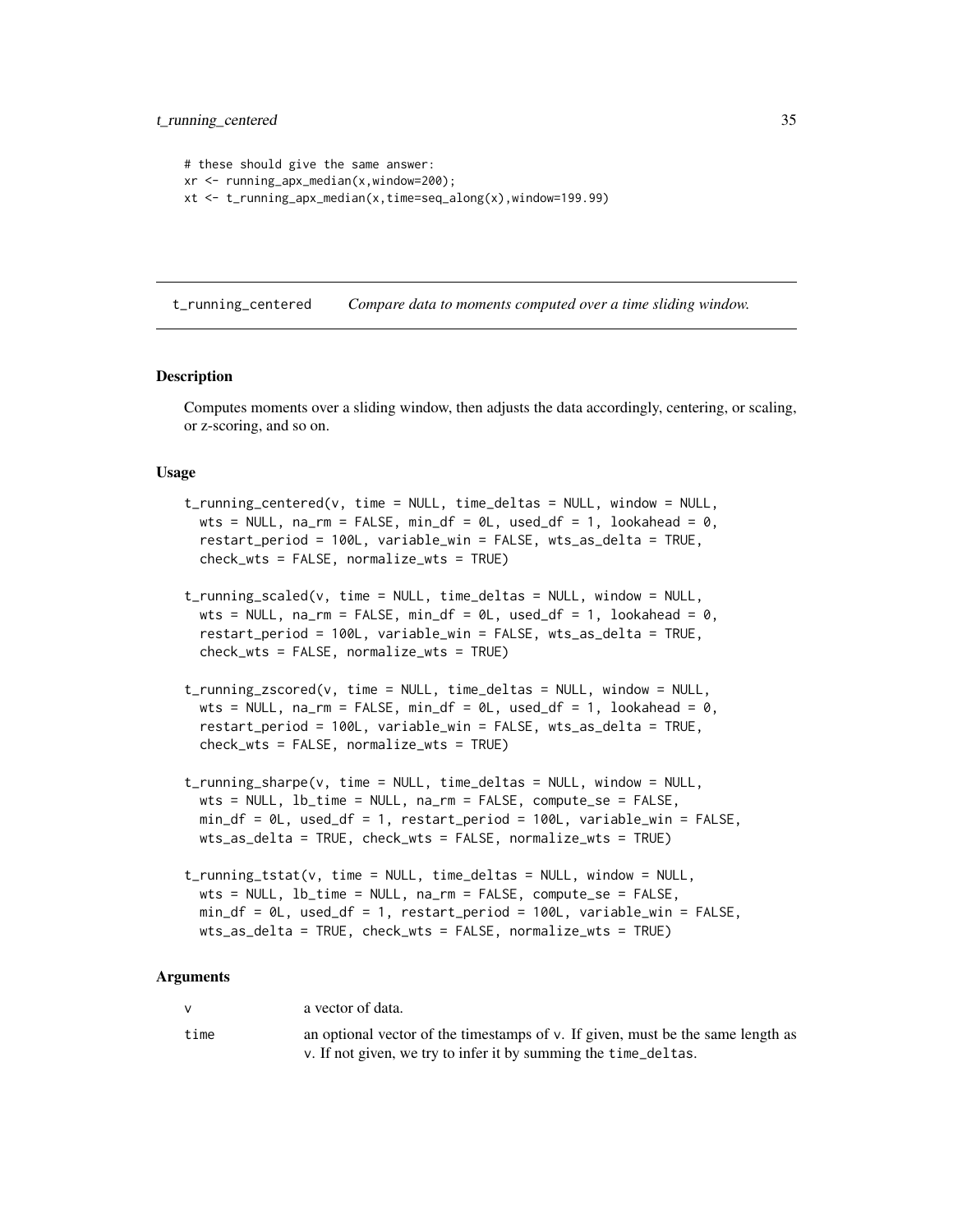- time\_deltas an optional vector of the deltas of timestamps. If given, must be the same length as v. If not given, and wts are given and wts\_as\_delta is true, we take the wts as the time deltas. The deltas must be positive. We sum them to arrive at the times.
- window the window size, in time units. if given as finite integer or double, passed through. If NULL, NA\_integer\_, NA\_real\_ or Inf are given, and variable\_win is true, then we infer the window from the lookback times: the first window is infinite, but the remaining is the deltas between lookback times. If variable\_win is false, then these undefined values are equivalent to an infinite window. If negative, an error will be thrown.
- wts an optional vector of weights. Weights are 'replication' weights, meaning a value of 2 is shorthand for having two observations with the corresponding v value. If NULL, corresponds to equal unit weights, the default. Note that weights are typically only meaningfully defined up to a multiplicative constant, meaning the units of weights are immaterial, with the exception that methods which check for minimum df will, in the weighted case, check against the sum of weights. For this reason, weights less than 1 could cause NA to be returned unexpectedly due to the minimum condition. When weights are NA, the same rules for checking v are applied. That is, the observation will not contribute to the moment if the weight is NA when na\_rm is true. When there is no checking, an NA value will cause the output to be NA.
- na\_rm whether to remove NA, false by default.
- min\_df the minimum df to return a value, otherwise NaN is returned. This can be used to prevent *e.g.* Z-scores from being computed on only 3 observations. Defaults to zero, meaning no restriction, which can result in infinite Z-scores during the burn-in period.
- used\_df the number of degrees of freedom consumed, used in the denominator of the centered moments computation. These are subtracted from the number of observations.
- lookahead for some of the operations, the value is compared to mean and standard deviation possibly using 'future' or 'past' information by means of a non-zero lookahead. Positive values mean data are taken from the future. This is in time units, and so should be a real.
- restart\_period the recompute period. because subtraction of elements can cause loss of precision, the computation of moments is restarted periodically based on this parameter. Larger values mean fewer restarts and faster, though less accurate results.
- variable\_win if true, and the window is not a concrete number, the computation window becomes the time between lookback times.
- wts\_as\_delta if true and the time and time\_deltas are not given, but wts are given, we take wts as the time\_deltas.
- check\_wts a boolean for whether the code shall check for negative weights, and throw an error when they are found. Default false for speed.
- normalize\_wts a boolean for whether the weights should be renormalized to have a mean value of 1. This mean is computed over elements which contribute to the moments, so if na\_rm is set, that means non-NA elements of wts that correspond to non-NA elements of the data vector.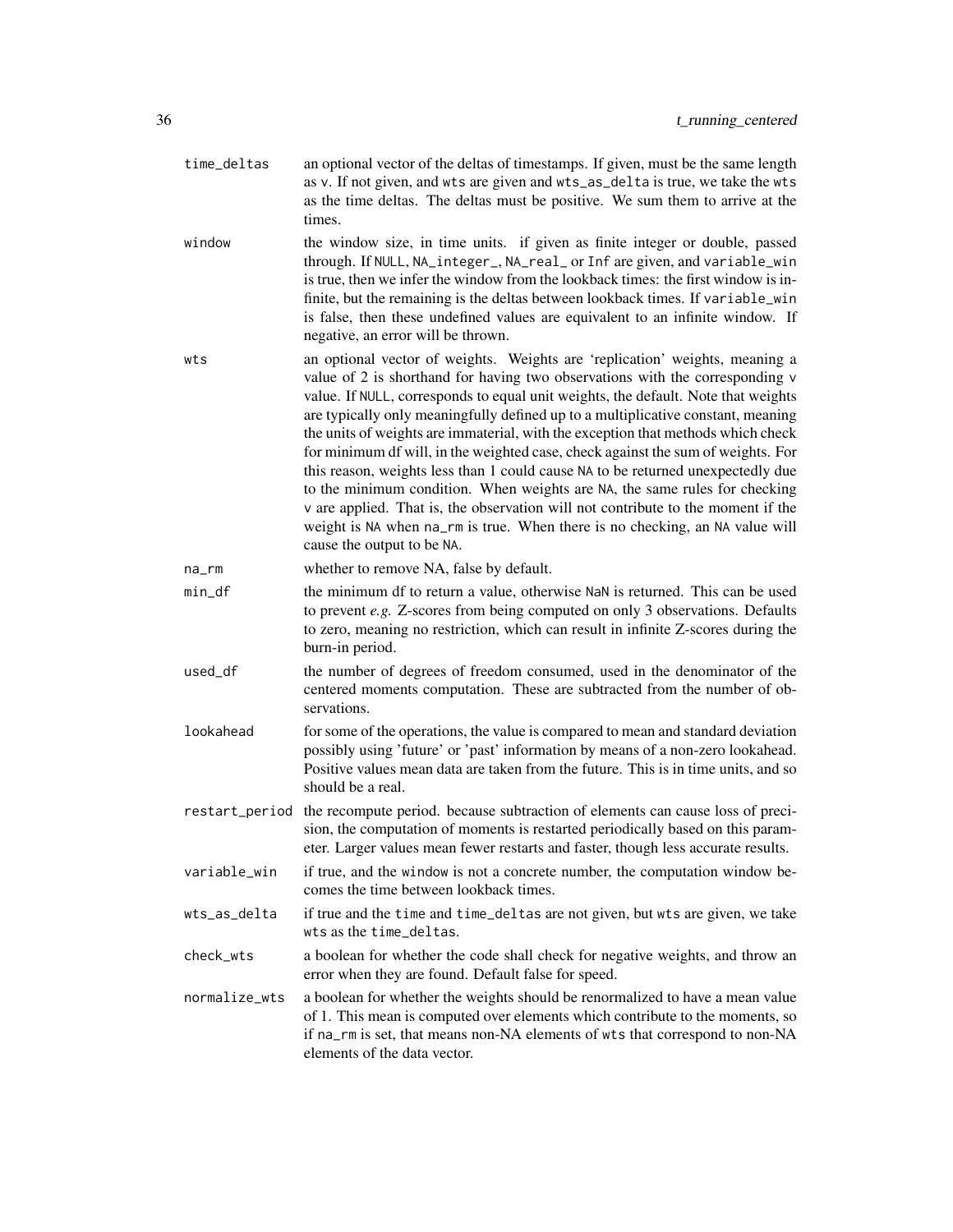| lb time    | a vector of the times from which lookback will be performed. The output should<br>be the same size as this vector. If not given, defaults to time. |
|------------|----------------------------------------------------------------------------------------------------------------------------------------------------|
| compute_se | for running sharpe, return an extra column of the standard error, as computed<br>by Mertens' correction.                                           |

#### Details

Given the length n vector x, for a given index i, define  $x^{(i)}$  as the elements of x defined by the sliding time window (see the section on time windowing). Then define  $\mu_i$ ,  $\sigma_i$  and  $n_i$  as, respectively, the sample mean, standard deviation and number of non-NA elements in  $x^{(i)}$ .

We compute output vector m the same size as x. For the 'centered' version of x, we have  $m_i =$  $x_i - \mu_i$ . For the 'scaled' version of x, we have  $m_i = x_i/\sigma_i$ . For the 'z-scored' version of x, we have  $m_i = (x_i - \mu_i)/\sigma_i$ . For the 't-scored' version of x, we have  $m_i = \sqrt{n_i} \mu_i/\sigma_i$ .

We also allow a 'lookahead' for some of these operations. If positive, the moments are computed using data from larger indices; if negative, from smaller indices.

#### Value

a vector the same size as the input consisting of the adjusted version of the input. When there are not sufficient (non-nan) elements for the computation, NaN are returned.

#### Time Windowing

This function supports time (or other counter) based running computation. Here the input are the data  $x_i$ , and optional weights vectors,  $w_i$ , defaulting to 1, and a vector of time indices,  $t_i$  of the same length as  $x$ . The times must be non-decreasing:

$$
t_1\leq t_2\leq \ldots
$$

It is assumed that  $t_0 = -\infty$ . The window, W is now a time-based window. An optional set of *lookback times* are also given,  $b_j$ , which may have different length than the x and w. The output will correspond to the lookback times, and should be the same length. The *j*th output is computed over indices  $i$  such that

$$
b_j - W < t_i \le b_j.
$$

For comparison functions (like Z-score, rescaling, centering), which compare values of  $x_i$  to local moments, the lookbacks may not be given, but a lookahead  $L$  is admitted. In this case, the jth output is computed over indices  $i$  such that

$$
t_j - W + L < t_i \le t_j + L.
$$

If the times are not given, 'deltas' may be given instead. If  $\delta_i$  are the deltas, then we compute the times as

$$
t_i = \sum_{1 \le j \le i} \delta_j.
$$

The deltas must be the same length as  $x$ . If times and deltas are not given, but weights are given and the 'weights as deltas' flag is set true, then the weights are used as the deltas.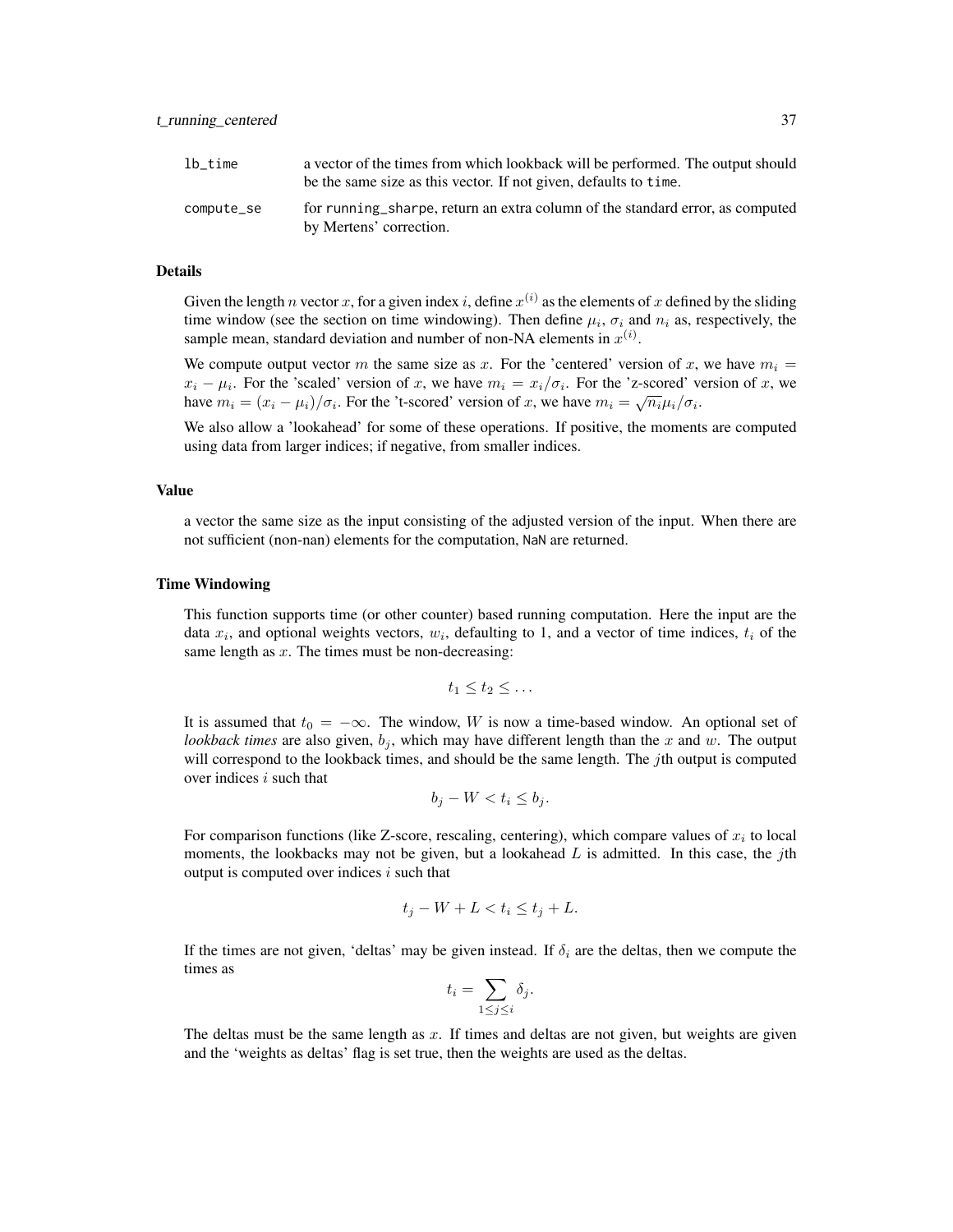<span id="page-37-0"></span>Some times it makes sense to have the computational window be the space between lookback times. That is, the *j*th output is to be computed over indices *i* such that

$$
b_{j-1} - W < t_i \le b_j.
$$

This can be achieved by setting the 'variable window' flag true and setting the window to null. This will not make much sense if the lookback times are equal to the times, since each moment computation is over a set of a single index, and most moments are underdefined.

#### **Note**

The moment computations provided by fromo are numerically robust, but will often *not* provide the same results as the 'standard' implementations, due to differences in roundoff. We make every attempt to balance speed and robustness. User assumes all risk from using the fromo package.

Note that when weights are given, they are treated as replication weights. This can have subtle effects on computations which require minimum degrees of freedom, since the sum of weights will be compared to that minimum, not the number of data points. Weight values (much) less than 1 can cause computations to return NA somewhat unexpectedly due to this condition, while values greater than one might cause the computation to spuriously return a value with little precision.

#### Author(s)

Steven E. Pav <shabbychef@gmail.com>

#### References

Terriberry, T. "Computing Higher-Order Moments Online." [http://people.xiph.org/~tterribe](http://people.xiph.org/~tterribe/notes/homs.html)/ [notes/homs.html](http://people.xiph.org/~tterribe/notes/homs.html)

J. Bennett, et. al., "Numerically Stable, Single-Pass, Parallel Statistics Algorithms," Proceedings of IEEE International Conference on Cluster Computing, 2009. [https://www.semanticscholar.](https://www.semanticscholar.org/paper/Numerically-stable-single-pass-parallel-statistics-Bennett-Grout/a83ed72a5ba86622d5eb6395299b46d51c901265) org/paper/Numerically-stable-single-pass-parallel-statistics-Bennett-Grout/a83ed72a5ba86622d5eb6399

Cook, J. D. "Accurately computing running variance." [http://www.johndcook.com/standard\\_](http://www.johndcook.com/standard_deviation.html) [deviation.html](http://www.johndcook.com/standard_deviation.html)

Cook, J. D. "Comparing three methods of computing standard deviation." [http://www.johndcook.](http://www.johndcook.com/blog/2008/09/26/comparing-three-methods-of-computing-standard-deviation) [com/blog/2008/09/26/comparing-three-methods-of-computing-standard-deviation](http://www.johndcook.com/blog/2008/09/26/comparing-three-methods-of-computing-standard-deviation)

#### See Also

[running\\_centered](#page-16-1), [scale](#page-0-0)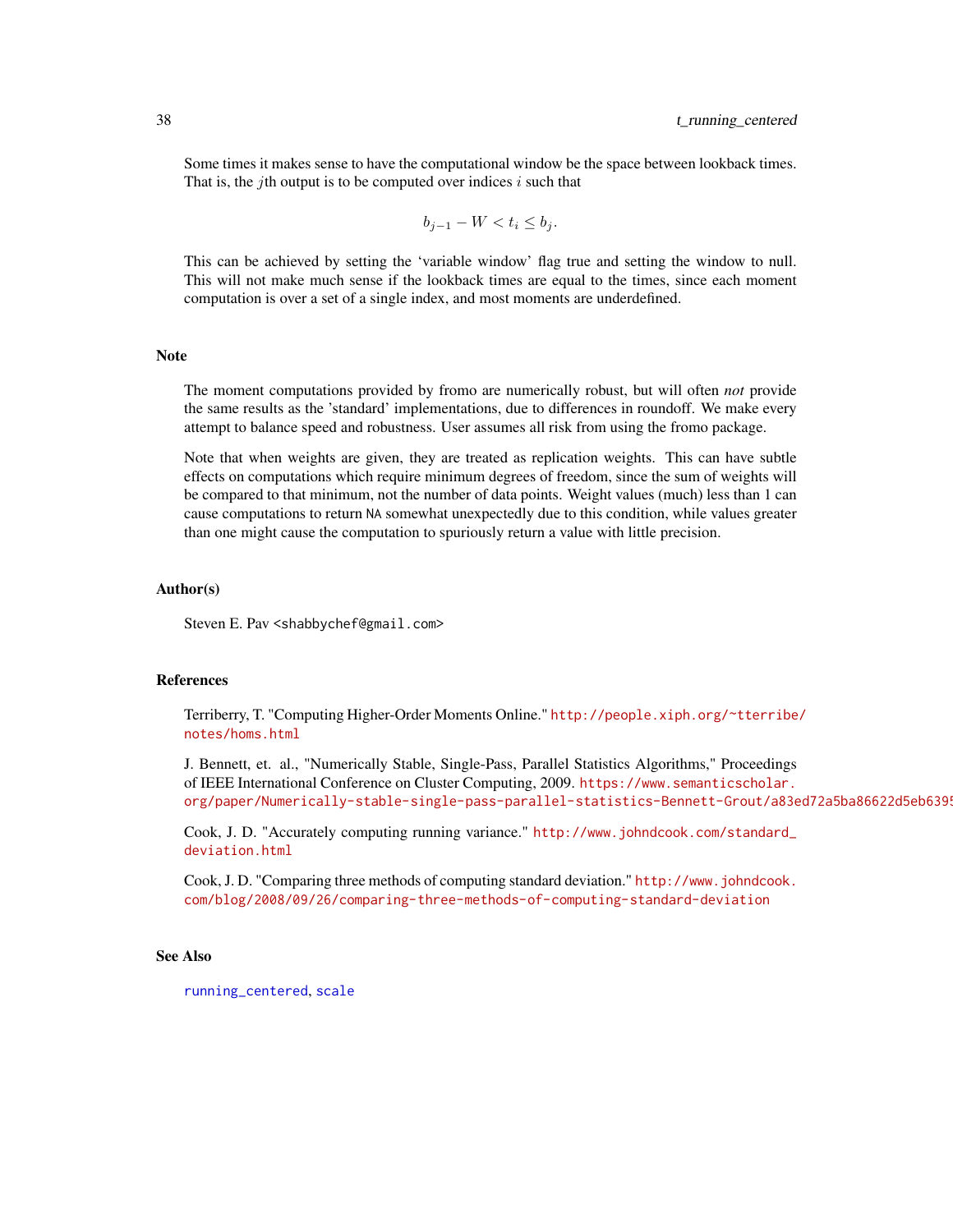#### <span id="page-38-1"></span><span id="page-38-0"></span>Description

Compute the (standardized) 2nd through kth moments, the mean, and the number of elements over an infinite or finite sliding time based window, returning a matrix.

t\_running\_sd3(v, time = NULL, time\_deltas = NULL, window = NULL,

#### Usage

```
wts = NULL, lb_time = NULL, na_rm = FALSE, min_df = 0L, used_df = 1,
 restart_period = 100L, variable_win = FALSE, wts_as_delta = TRUE,
 check_wts = FALSE, normalize_wts = TRUE)
t_running_skew4(v, time = NULL, time_deltas = NULL, window = NULL,
 wts = NULL, 1b_time = NULL, na_rm = FALSE, min_ddf = 0L, useddf = 1,
 restart_period = 100L, variable_win = FALSE, wts_as_delta = TRUE,
 check_wts = FALSE, normalize_wts = TRUE)
t_running_kurt5(v, time = NULL, time_deltas = NULL, window = NULL,
 wts = NULL, lb_time = NULL, na_rm = FALSE, min_d f = 0L, used_d f = 1,
 restart_period = 100L, variable_win = FALSE, wts_as_delta = TRUE,
 check_wts = FALSE, normalize_wts = TRUE)
t_running_sd(v, time = NULL, time_deltas = NULL, window = NULL,
 wts = NULL, 1b_time = NULL, na_rm = FALSE, min_ddf = 0L, useddf = 1,
 restart_period = 100L, variable_win = FALSE, wts_as_delta = TRUE,
 check_wts = FALSE, normalize_wts = TRUE)
t_running_skew(v, time = NULL, time_deltas = NULL, window = NULL,
 wts = NULL, 1b_time = NULL, na_rm = FALSE, min_ddf = 0L, useddf = 1,
 restart_period = 100L, variable_win = FALSE, wts_as_delta = TRUE,
 check_wts = FALSE, normalize_wts = TRUE)
t_running_kurt(v, time = NULL, time_deltas = NULL, window = NULL,
 wts = NULL, lb_time = NULL, na_rm = FALSE, min_d f = 0L, used_d f = 1,
 restart_period = 100L, variable_win = FALSE, wts_as_delta = TRUE,
 check_wts = FALSE, normalize_wts = TRUE)
t_running_cent_moments(v, time = NULL, time_deltas = NULL, window = NULL,
 wts = NULL, lb_time = NULL, max_order = 5L, na_rm = FALSE,
 max_corder_conly = FALSE, min_cdf = 0, used_cdf = 0,restart_period = 100L, variable_win = FALSE, wts_as_delta = TRUE,
 check_wts = FALSE, normalize_wts = TRUE)
t_running_std_moments(v, time = NULL, time_deltas = NULL, window = NULL,
```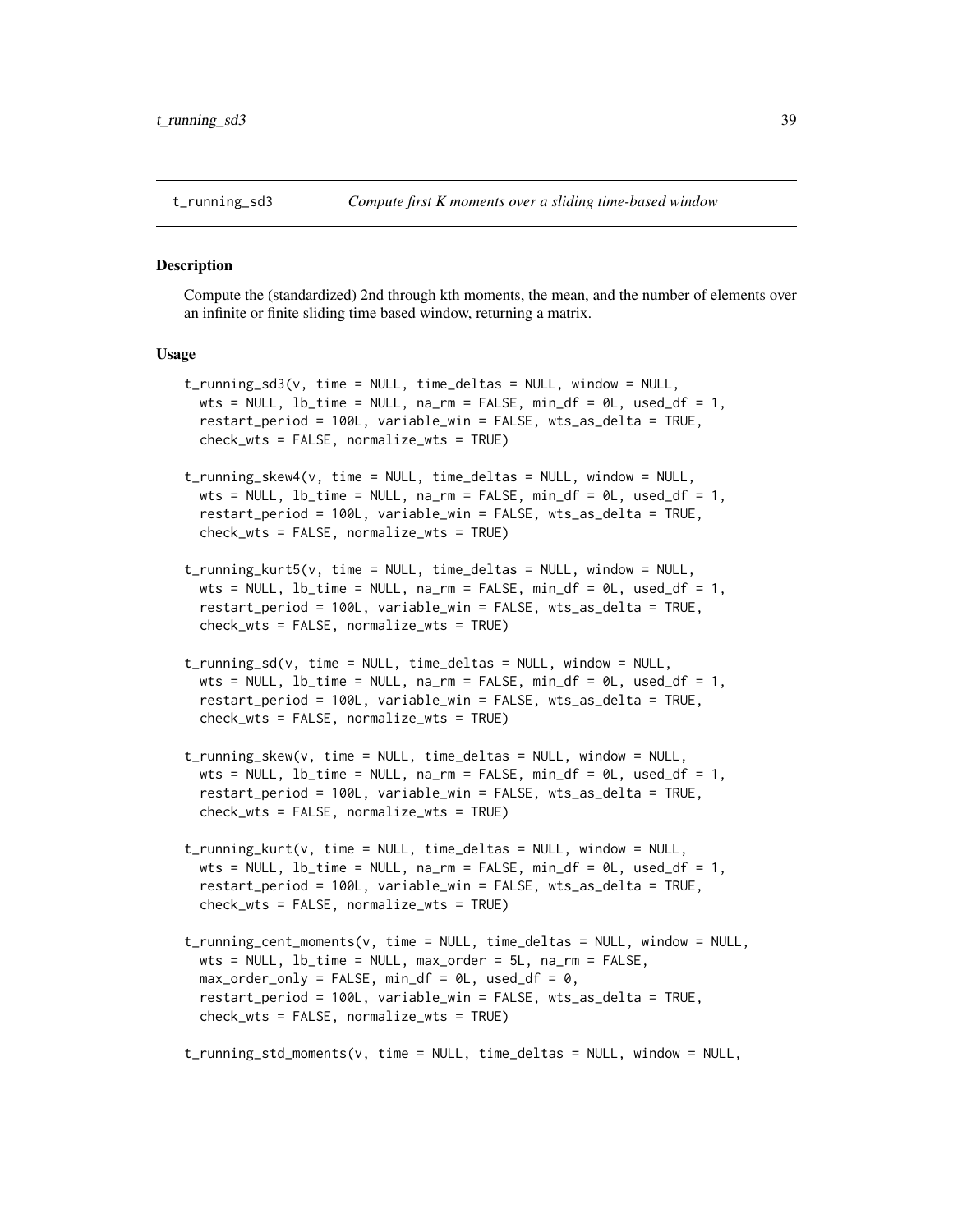```
wts = NULL, lb_time = NULL, max_order = 5L, na_rm = FALSE,
 min_df = 0L, used_df = 0, restart_period = 100L, variable_win = FALSE,
 wts_as_delta = TRUE, check_wts = FALSE, normalize_wts = TRUE)
t_running_cumulants(v, time = NULL, time_deltas = NULL, window = NULL,
 wts = NULL, lb_time = NULL, max_order = 5L, na_rm = FALSE,
 min_df = 0L, used_df = 0, restart_period = 100L, variable_win = FALSE,
 wts_as_delta = TRUE, check_wts = FALSE, normalize_wts = TRUE)
```
# Arguments

| V           | a vector of data.                                                                                                                                                                                                                                                                                                                                                                                                                                                                                                                                                                                                                                                                                                                                                                                                                                                               |
|-------------|---------------------------------------------------------------------------------------------------------------------------------------------------------------------------------------------------------------------------------------------------------------------------------------------------------------------------------------------------------------------------------------------------------------------------------------------------------------------------------------------------------------------------------------------------------------------------------------------------------------------------------------------------------------------------------------------------------------------------------------------------------------------------------------------------------------------------------------------------------------------------------|
| time        | an optional vector of the timestamps of v. If given, must be the same length as<br>v. If not given, we try to infer it by summing the time_deltas.                                                                                                                                                                                                                                                                                                                                                                                                                                                                                                                                                                                                                                                                                                                              |
| time_deltas | an optional vector of the deltas of timestamps. If given, must be the same length<br>as v. If not given, and wts are given and wts_as_delta is true, we take the wts<br>as the time deltas. The deltas must be positive. We sum them to arrive at the<br>times.                                                                                                                                                                                                                                                                                                                                                                                                                                                                                                                                                                                                                 |
| window      | the window size, in time units. if given as finite integer or double, passed<br>through. If NULL, NA_integer_, NA_real_ or Inf are given, and variable_win<br>is true, then we infer the window from the lookback times: the first window is in-<br>finite, but the remaining is the deltas between lookback times. If variable_win<br>is false, then these undefined values are equivalent to an infinite window. If<br>negative, an error will be thrown.                                                                                                                                                                                                                                                                                                                                                                                                                     |
| wts         | an optional vector of weights. Weights are 'replication' weights, meaning a<br>value of 2 is shorthand for having two observations with the corresponding v<br>value. If NULL, corresponds to equal unit weights, the default. Note that weights<br>are typically only meaningfully defined up to a multiplicative constant, meaning<br>the units of weights are immaterial, with the exception that methods which check<br>for minimum df will, in the weighted case, check against the sum of weights. For<br>this reason, weights less than 1 could cause NA to be returned unexpectedly due<br>to the minimum condition. When weights are NA, the same rules for checking<br>v are applied. That is, the observation will not contribute to the moment if the<br>weight is NA when na_rm is true. When there is no checking, an NA value will<br>cause the output to be NA. |
| lb_time     | a vector of the times from which lookback will be performed. The output should<br>be the same size as this vector. If not given, defaults to time.                                                                                                                                                                                                                                                                                                                                                                                                                                                                                                                                                                                                                                                                                                                              |
| na_rm       | whether to remove NA, false by default.                                                                                                                                                                                                                                                                                                                                                                                                                                                                                                                                                                                                                                                                                                                                                                                                                                         |
| min_df      | the minimum df to return a value, otherwise NaN is returned. This can be used<br>to prevent moments from being computed on too few observations. Defaults to<br>zero, meaning no restriction.                                                                                                                                                                                                                                                                                                                                                                                                                                                                                                                                                                                                                                                                                   |
| used_df     | the number of degrees of freedom consumed, used in the denominator of the<br>centered moments computation. These are subtracted from the number of ob-<br>servations.                                                                                                                                                                                                                                                                                                                                                                                                                                                                                                                                                                                                                                                                                                           |
|             | restart_period the recompute period. because subtraction of elements can cause loss of preci-<br>sion, the computation of moments is restarted periodically based on this param-<br>eter. Larger values mean fewer restarts and faster, though less accurate results.                                                                                                                                                                                                                                                                                                                                                                                                                                                                                                                                                                                                           |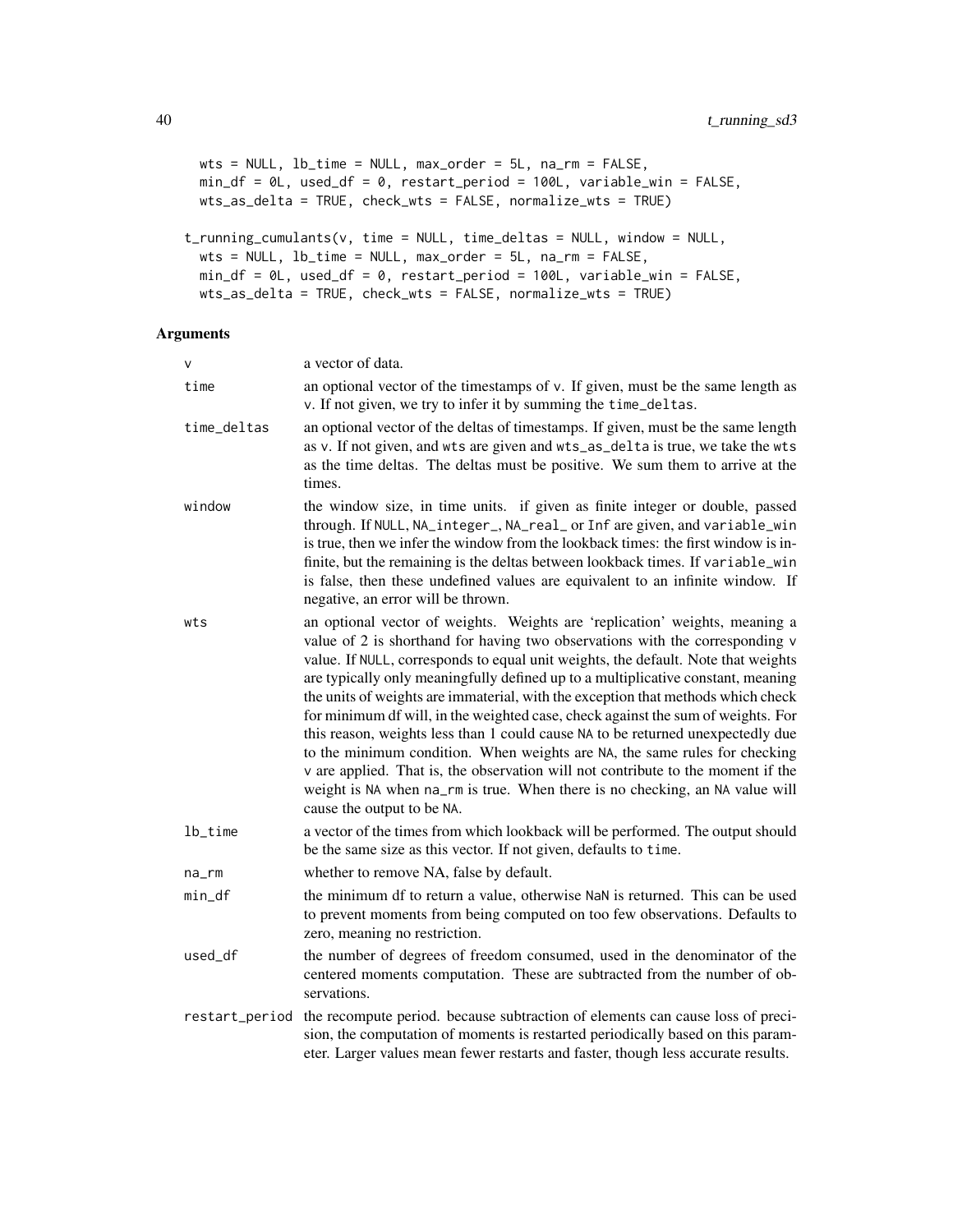| variable_win  | if true, and the window is not a concrete number, the computation window be-<br>comes the time between lookback times.                                                                                                                                                         |
|---------------|--------------------------------------------------------------------------------------------------------------------------------------------------------------------------------------------------------------------------------------------------------------------------------|
| wts_as_delta  | if true and the time and time_deltas are not given, but wts are given, we take<br>wts as the time_deltas.                                                                                                                                                                      |
| check_wts     | a boolean for whether the code shall check for negative weights, and throw an<br>error when they are found. Default false for speed.                                                                                                                                           |
| normalize_wts | a boolean for whether the weights should be renormalized to have a mean value<br>of 1. This mean is computed over elements which contribute to the moments, so<br>if na_rm is set, that means non-NA elements of wts that correspond to non-NA<br>elements of the data vector. |
| max_order     | the maximum order of the centered moment to be computed.                                                                                                                                                                                                                       |
|               | max_order_only for running_cent_moments, if this flag is set, only compute the maximum order<br>centered moment, and return in a vector.                                                                                                                                       |

#### Details

Computes the number of elements, the mean, and the 2nd through kth centered (and typically standardized) moments, for  $k = 2, 3, 4$ . These are computed via the numerically robust one-pass method of Bennett *et. al.*

Given the length *n* vector x, we output matrix M where  $M_{i,j}$  is the order  $-j+1$  moment (*i.e.* excess kurtosis, skewness, standard deviation, mean or number of elements) of some elements  $x_i$ defined by the sliding time window. Barring NA or NaN, this is over a window of time width window.

#### Value

Typically a matrix, where the first columns are the kth, k-1th through 2nd standardized, centered moments, then a column of the mean, then a column of the number of (non-nan) elements in the input, with the following exceptions:

- t\_running\_cent\_moments Computes arbitrary order centered moments. When max\_order\_only is set, only a column of the maximum order centered moment is returned.
- t running std moments Computes arbitrary order standardized moments, then the standard deviation, the mean, and the count. There is not yet an option for max\_order\_only, but probably should be.
- **t\_running\_cumulants** Computes arbitrary order cumulants, and returns the kth, k-1th, through the second (which is the variance) cumulant, then the mean, and the count.

#### Time Windowing

This function supports time (or other counter) based running computation. Here the input are the data  $x_i$ , and optional weights vectors,  $w_i$ , defaulting to 1, and a vector of time indices,  $t_i$  of the same length as  $x$ . The times must be non-decreasing:

$$
t_1\leq t_2\leq \ldots
$$

It is assumed that  $t_0 = -\infty$ . The window, W is now a time-based window. An optional set of *lookback times* are also given,  $b_j$ , which may have different length than the x and w. The output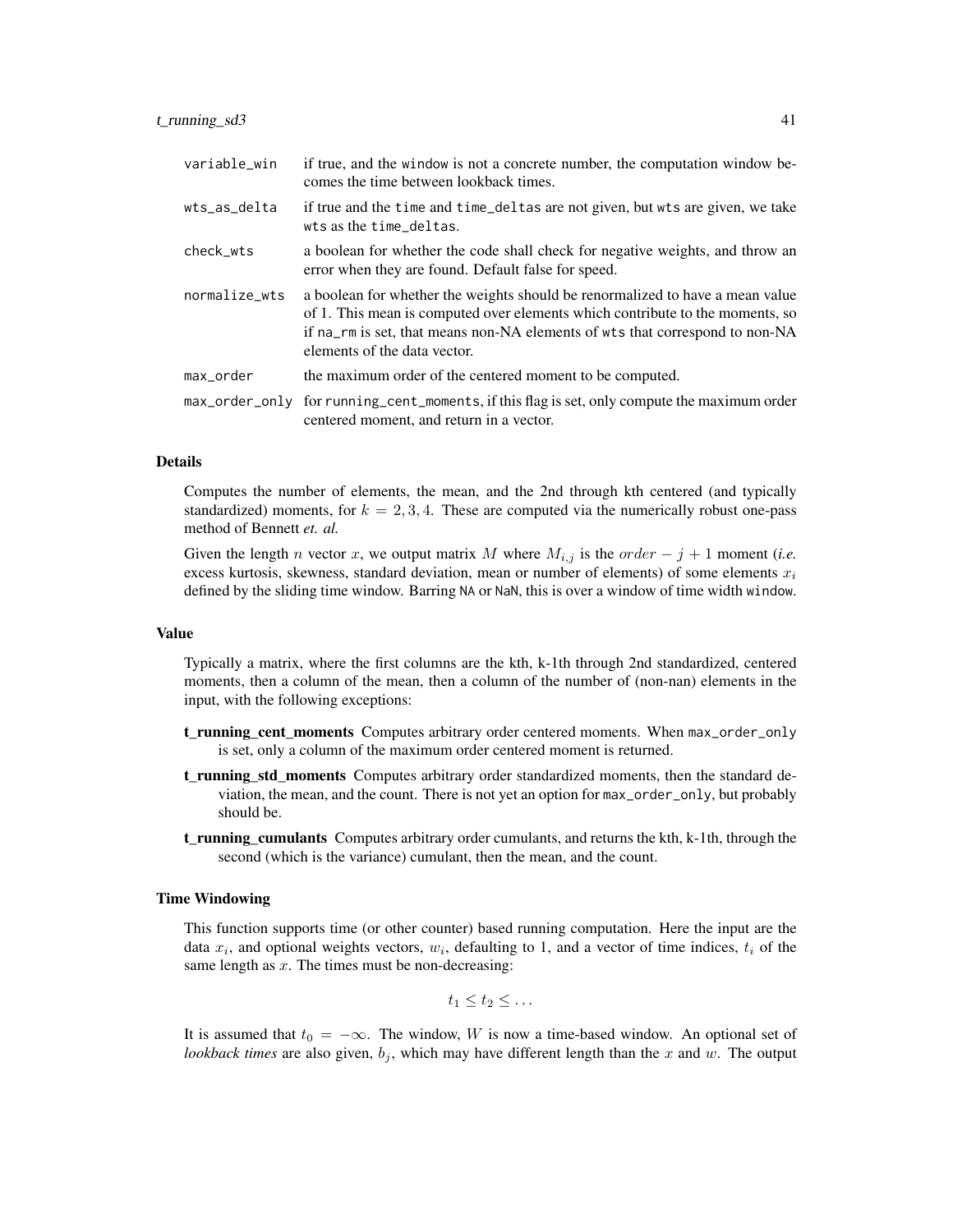will correspond to the lookback times, and should be the same length. The *j*th output is computed over indices  $i$  such that

$$
b_j - W < t_i \le b_j.
$$

For comparison functions (like Z-score, rescaling, centering), which compare values of  $x_i$  to local moments, the lookbacks may not be given, but a lookahead  $L$  is admitted. In this case, the jth output is computed over indices  $i$  such that

$$
t_j - W + L < t_i \le t_j + L.
$$

If the times are not given, 'deltas' may be given instead. If  $\delta_i$  are the deltas, then we compute the times as

$$
t_i = \sum_{1 \le j \le i} \delta_j.
$$

The deltas must be the same length as  $x$ . If times and deltas are not given, but weights are given and the 'weights as deltas' flag is set true, then the weights are used as the deltas.

Some times it makes sense to have the computational window be the space between lookback times. That is, the *j*th output is to be computed over indices  $i$  such that

$$
b_{j-1} - W < t_i \le b_j.
$$

This can be achieved by setting the 'variable window' flag true and setting the window to null. This will not make much sense if the lookback times are equal to the times, since each moment computation is over a set of a single index, and most moments are underdefined.

#### Note

the kurtosis is *excess kurtosis*, with a 3 subtracted, and should be nearly zero for Gaussian input.

The moment computations provided by fromo are numerically robust, but will often *not* provide the same results as the 'standard' implementations, due to differences in roundoff. We make every attempt to balance speed and robustness. User assumes all risk from using the fromo package.

Note that when weights are given, they are treated as replication weights. This can have subtle effects on computations which require minimum degrees of freedom, since the sum of weights will be compared to that minimum, not the number of data points. Weight values (much) less than 1 can cause computations to return NA somewhat unexpectedly due to this condition, while values greater than one might cause the computation to spuriously return a value with little precision.

As this code may add and remove observations, numerical imprecision may result in negative estimates of squared quantities, like the second or fourth moments. We do not currently correct for this issue, although it may be somewhat mitigated by setting a smaller restart\_period. In the future we will add a check for this case. Post an issue if you experience this bug.

#### Author(s)

Steven E. Pav <shabbychef@gmail.com>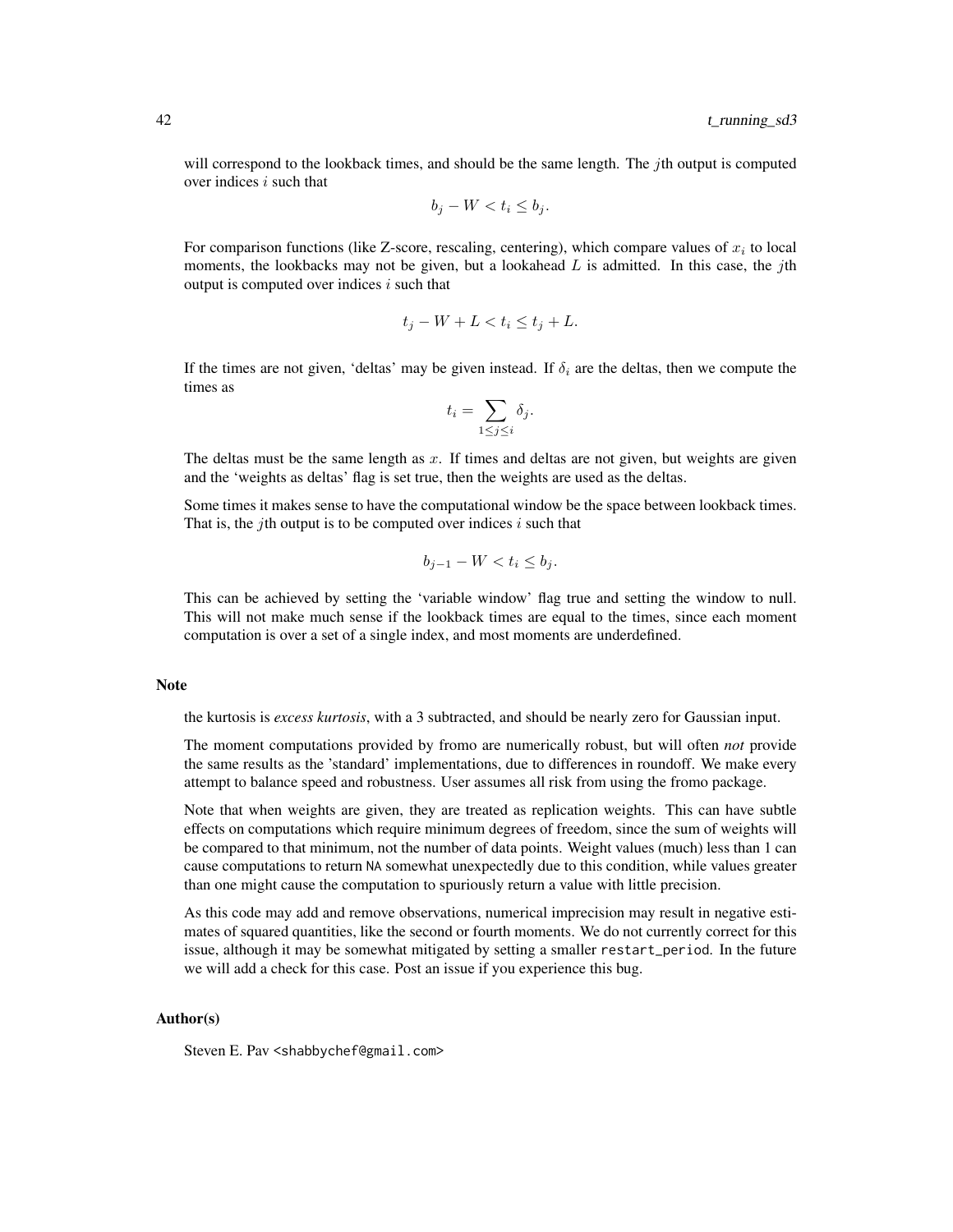### <span id="page-42-0"></span>t\_running\_sum 43

#### References

Terriberry, T. "Computing Higher-Order Moments Online." [http://people.xiph.org/~tterribe](http://people.xiph.org/~tterribe/notes/homs.html)/ [notes/homs.html](http://people.xiph.org/~tterribe/notes/homs.html)

J. Bennett, et. al., "Numerically Stable, Single-Pass, Parallel Statistics Algorithms," Proceedings of IEEE International Conference on Cluster Computing, 2009. [https://www.semanticscholar.](https://www.semanticscholar.org/paper/Numerically-stable-single-pass-parallel-statistics-Bennett-Grout/a83ed72a5ba86622d5eb6395299b46d51c901265) org/paper/Numerically-stable-single-pass-parallel-statistics-Bennett-Grout/a83ed72a5ba86622d5eb6399

Cook, J. D. "Accurately computing running variance." [http://www.johndcook.com/standard\\_](http://www.johndcook.com/standard_deviation.html) [deviation.html](http://www.johndcook.com/standard_deviation.html)

Cook, J. D. "Comparing three methods of computing standard deviation." [http://www.johndcook.](http://www.johndcook.com/blog/2008/09/26/comparing-three-methods-of-computing-standard-deviation) [com/blog/2008/09/26/comparing-three-methods-of-computing-standard-deviation](http://www.johndcook.com/blog/2008/09/26/comparing-three-methods-of-computing-standard-deviation)

#### See Also

[running\\_sd3](#page-20-2).

#### Examples

```
x \le - rnorm(1e5)
xs3 \leq t_running_sd3(x,time=seq_along(x),window=10)
xs4 <- t_running_skew4(x,time=seq_along(x),window=10)
# but what if you only cared about some middle values?
xs4 \le t_running_skew4(x,time=seq_along(x),lb_time=(length(x) / 2) + 0:10,window=20)
```

| t_running_sum | Compute sums or means over a sliding time window. |  |  |
|---------------|---------------------------------------------------|--|--|
|---------------|---------------------------------------------------|--|--|

#### Description

Compute the mean or sum over an infinite or finite sliding time window, returning a vector the same size as the lookback times.

#### Usage

```
t_running_sum(v, time = NULL, time_deltas = NULL, window = NULL,
  wts = NULL, lb_time = NULL, na\_rm = FALSE, min_d f = 0L,
  restart_period = 10000L, variable_win = FALSE, wts_as_delta = TRUE,
  check_wts = FALSE)
t_running_mean(v, time = NULL, time_deltas = NULL, window = NULL,
  wts = NULL, lb_time = NULL, na_rm = FALSE, min_d f = 0L,
  restart_period = 10000L, variable_win = FALSE, wts_as_delta = TRUE,
```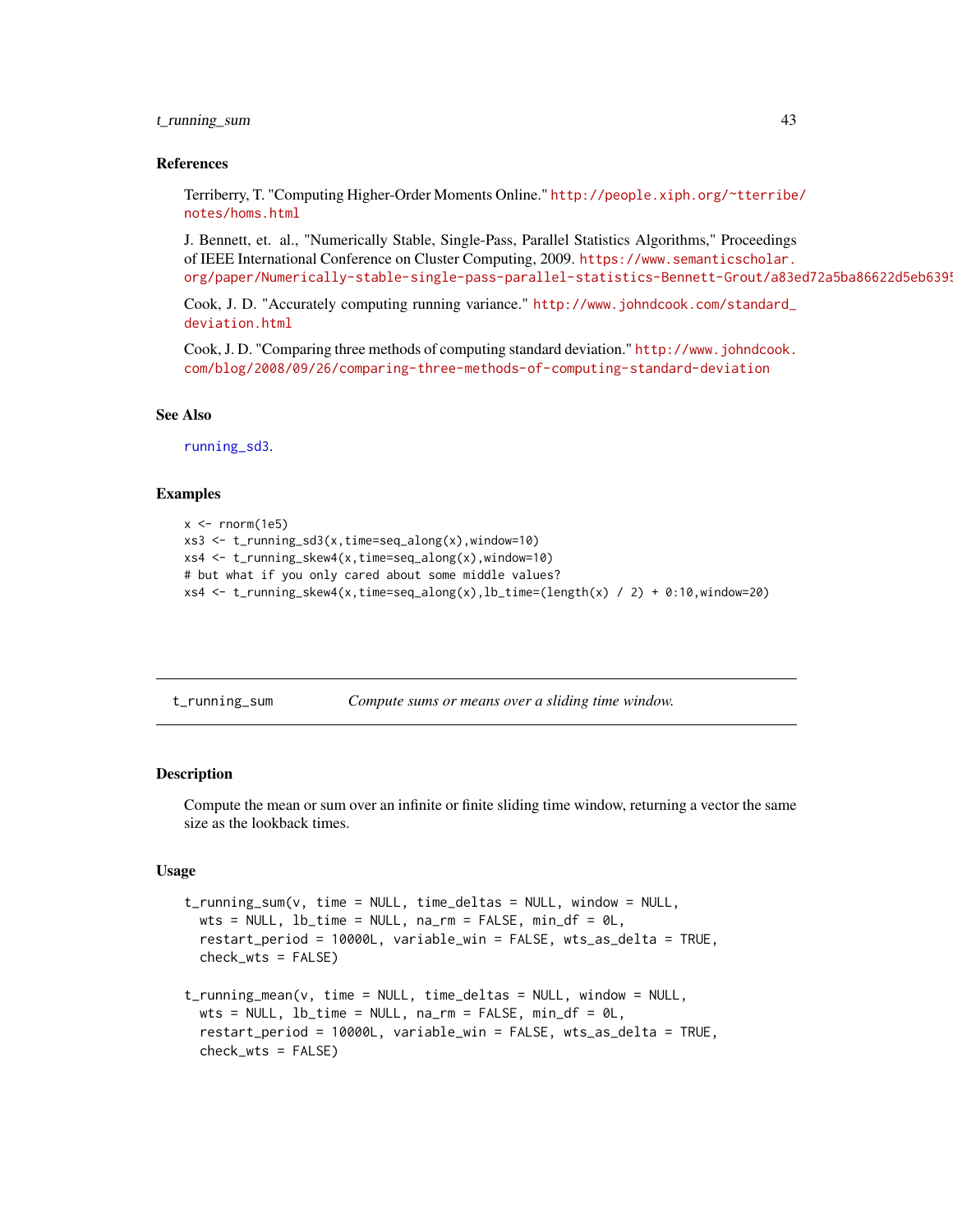# Arguments

| $\mathsf{V}$ | a vector.                                                                                                                                                                                                                                                                                                                                                                                                                                                                                                                                                                                                                                                                                                                                                                                                                                                                       |
|--------------|---------------------------------------------------------------------------------------------------------------------------------------------------------------------------------------------------------------------------------------------------------------------------------------------------------------------------------------------------------------------------------------------------------------------------------------------------------------------------------------------------------------------------------------------------------------------------------------------------------------------------------------------------------------------------------------------------------------------------------------------------------------------------------------------------------------------------------------------------------------------------------|
| time         | an optional vector of the timestamps of v. If given, must be the same length as<br>v. If not given, we try to infer it by summing the time_deltas.                                                                                                                                                                                                                                                                                                                                                                                                                                                                                                                                                                                                                                                                                                                              |
| time_deltas  | an optional vector of the deltas of timestamps. If given, must be the same length<br>as v. If not given, and wts are given and wts_as_delta is true, we take the wts<br>as the time deltas. The deltas must be positive. We sum them to arrive at the<br>times.                                                                                                                                                                                                                                                                                                                                                                                                                                                                                                                                                                                                                 |
| window       | the window size, in time units. if given as finite integer or double, passed<br>through. If NULL, NA_integer_, NA_real_ or Inf are given, and variable_win<br>is true, then we infer the window from the lookback times: the first window is in-<br>finite, but the remaining is the deltas between lookback times. If variable_win<br>is false, then these undefined values are equivalent to an infinite window. If<br>negative, an error will be thrown.                                                                                                                                                                                                                                                                                                                                                                                                                     |
| wts          | an optional vector of weights. Weights are 'replication' weights, meaning a<br>value of 2 is shorthand for having two observations with the corresponding v<br>value. If NULL, corresponds to equal unit weights, the default. Note that weights<br>are typically only meaningfully defined up to a multiplicative constant, meaning<br>the units of weights are immaterial, with the exception that methods which check<br>for minimum df will, in the weighted case, check against the sum of weights. For<br>this reason, weights less than 1 could cause NA to be returned unexpectedly due<br>to the minimum condition. When weights are NA, the same rules for checking<br>v are applied. That is, the observation will not contribute to the moment if the<br>weight is NA when na_rm is true. When there is no checking, an NA value will<br>cause the output to be NA. |
| lb_time      | a vector of the times from which lookback will be performed. The output should<br>be the same size as this vector. If not given, defaults to time.                                                                                                                                                                                                                                                                                                                                                                                                                                                                                                                                                                                                                                                                                                                              |
| na_rm        | whether to remove NA, false by default.                                                                                                                                                                                                                                                                                                                                                                                                                                                                                                                                                                                                                                                                                                                                                                                                                                         |
| min_df       | the minimum df to return a value, otherwise NaN is returned, only for the means<br>computation. This can be used to prevent moments from being computed on too<br>few observations. Defaults to zero, meaning no restriction.                                                                                                                                                                                                                                                                                                                                                                                                                                                                                                                                                                                                                                                   |
|              | restart_period the recompute period. because subtraction of elements can cause loss of preci-<br>sion, the computation of moments is restarted periodically based on this parame-<br>ter. Larger values mean fewer restarts and faster, though potentially less accurate<br>results. Unlike in the computation of even order moments, loss of precision is<br>unlikely to be disastrous, so the default value is rather large.                                                                                                                                                                                                                                                                                                                                                                                                                                                  |
| variable_win | if true, and the window is not a concrete number, the computation window be-<br>comes the time between lookback times.                                                                                                                                                                                                                                                                                                                                                                                                                                                                                                                                                                                                                                                                                                                                                          |
| wts_as_delta | if true and the time and time_deltas are not given, but wts are given, we take<br>wts as the time_deltas.                                                                                                                                                                                                                                                                                                                                                                                                                                                                                                                                                                                                                                                                                                                                                                       |
| check_wts    | a boolean for whether the code shall check for negative weights, and throw an<br>error when they are found. Default false for speed.                                                                                                                                                                                                                                                                                                                                                                                                                                                                                                                                                                                                                                                                                                                                            |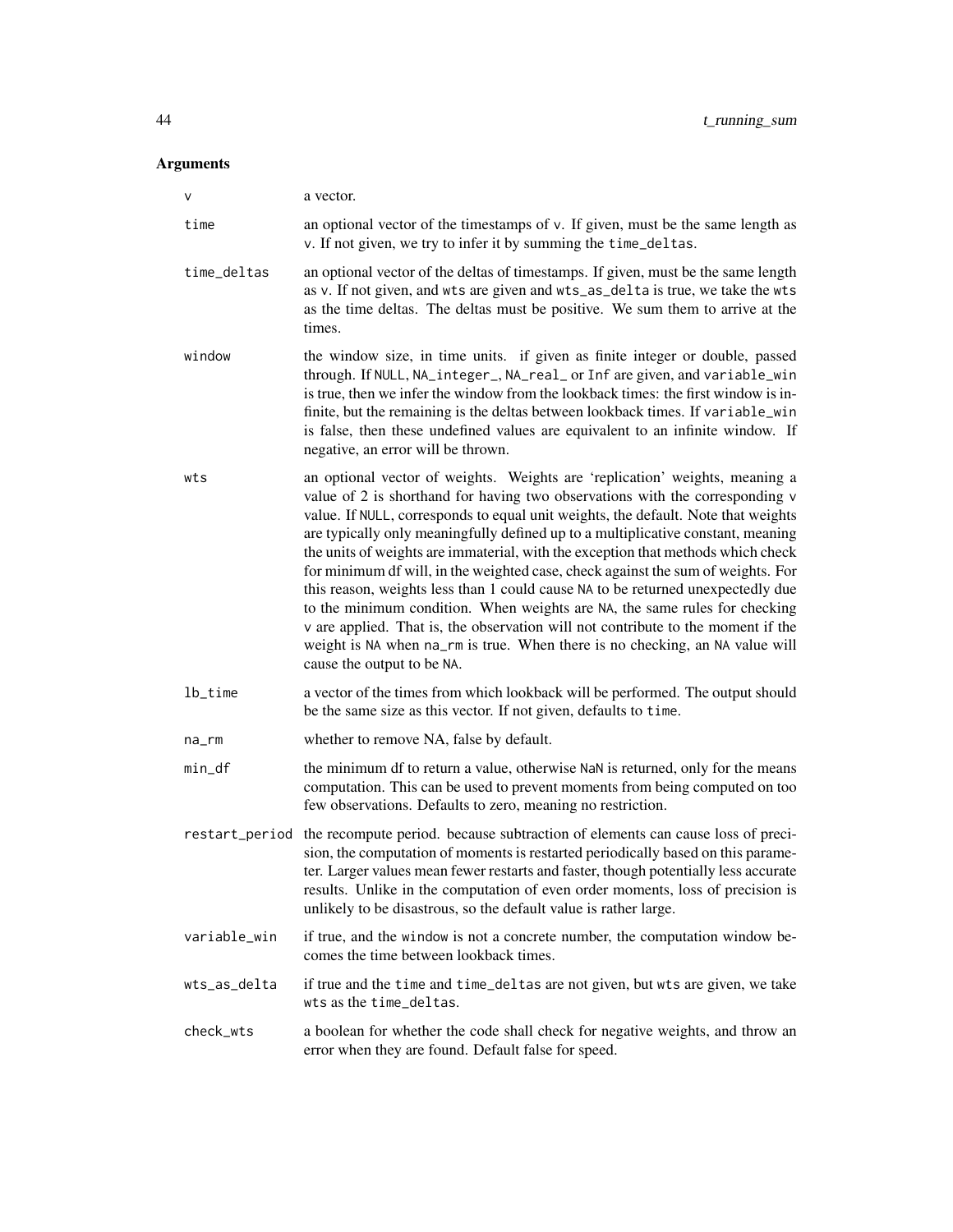#### t\_running\_sum 45

#### Details

Computes the mean or sum of the elements, using a Kahan's Compensated Summation Algorithm, a numerically robust one-pass method.

Given the length n vector x, we output matrix M where  $M_{i,1}$  is the sum or mean of some elements  $x_i$  defined by the sliding time window. Barring NA or NaN, this is over a window of time width window.

### Value

A vector the same size as the lookback times.

#### Time Windowing

This function supports time (or other counter) based running computation. Here the input are the data  $x_i$ , and optional weights vectors,  $w_i$ , defaulting to 1, and a vector of time indices,  $t_i$  of the same length as  $x$ . The times must be non-decreasing:

$$
t_1\leq t_2\leq \ldots
$$

It is assumed that  $t_0 = -\infty$ . The window, W is now a time-based window. An optional set of *lookback times* are also given,  $b_j$ , which may have different length than the x and w. The output will correspond to the lookback times, and should be the same length. The jth output is computed over indices  $i$  such that

$$
b_j - W < t_i \le b_j.
$$

For comparison functions (like Z-score, rescaling, centering), which compare values of  $x_i$  to local moments, the lookbacks may not be given, but a lookahead  $L$  is admitted. In this case, the jth output is computed over indices  $i$  such that

$$
t_j - W + L < t_i \le t_j + L.
$$

If the times are not given, 'deltas' may be given instead. If  $\delta_i$  are the deltas, then we compute the times as

$$
t_i = \sum_{1 \le j \le i} \delta_j.
$$

The deltas must be the same length as  $x$ . If times and deltas are not given, but weights are given and the 'weights as deltas' flag is set true, then the weights are used as the deltas.

Some times it makes sense to have the computational window be the space between lookback times. That is, the *j*th output is to be computed over indices  $i$  such that

$$
b_{j-1} - W < t_i \le b_j.
$$

This can be achieved by setting the 'variable window' flag true and setting the window to null. This will not make much sense if the lookback times are equal to the times, since each moment computation is over a set of a single index, and most moments are underdefined.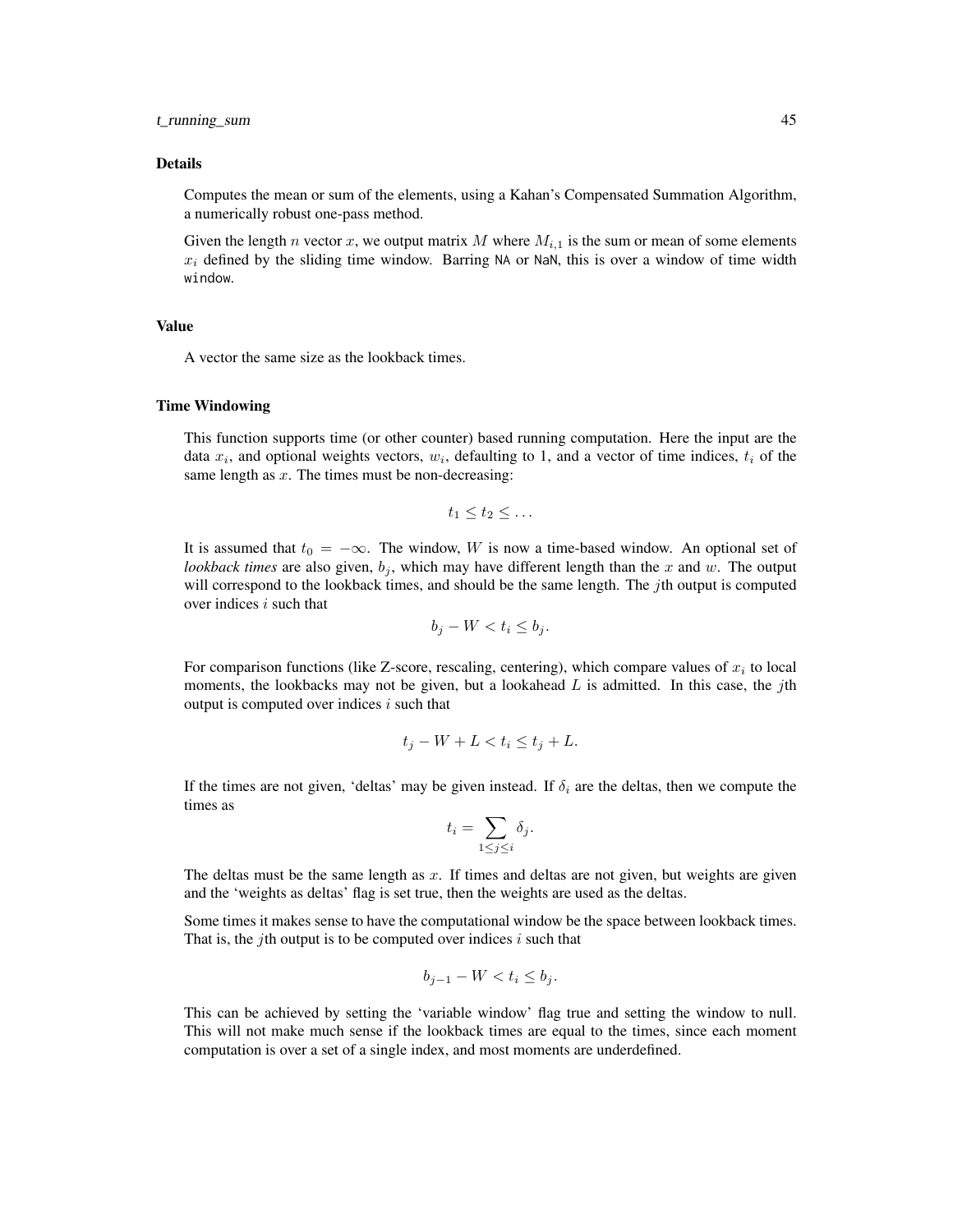The moment computations provided by fromo are numerically robust, but will often *not* provide the same results as the 'standard' implementations, due to differences in roundoff. We make every attempt to balance speed and robustness. User assumes all risk from using the fromo package.

Note that when weights are given, they are treated as replication weights. This can have subtle effects on computations which require minimum degrees of freedom, since the sum of weights will be compared to that minimum, not the number of data points. Weight values (much) less than 1 can cause computations to return NA somewhat unexpectedly due to this condition, while values greater than one might cause the computation to spuriously return a value with little precision.

#### Author(s)

Steven E. Pav <shabbychef@gmail.com>

#### References

Terriberry, T. "Computing Higher-Order Moments Online." [http://people.xiph.org/~tterribe](http://people.xiph.org/~tterribe/notes/homs.html)/ [notes/homs.html](http://people.xiph.org/~tterribe/notes/homs.html)

J. Bennett, et. al., "Numerically Stable, Single-Pass, Parallel Statistics Algorithms," Proceedings of IEEE International Conference on Cluster Computing, 2009. [https://www.semanticscholar.](https://www.semanticscholar.org/paper/Numerically-stable-single-pass-parallel-statistics-Bennett-Grout/a83ed72a5ba86622d5eb6395299b46d51c901265) org/paper/Numerically-stable-single-pass-parallel-statistics-Bennett-Grout/a83ed72a5ba86622d5eb6399

Cook, J. D. "Accurately computing running variance." [http://www.johndcook.com/standard\\_](http://www.johndcook.com/standard_deviation.html) [deviation.html](http://www.johndcook.com/standard_deviation.html)

Cook, J. D. "Comparing three methods of computing standard deviation." [http://www.johndcook.](http://www.johndcook.com/blog/2008/09/26/comparing-three-methods-of-computing-standard-deviation) [com/blog/2008/09/26/comparing-three-methods-of-computing-standard-deviation](http://www.johndcook.com/blog/2008/09/26/comparing-three-methods-of-computing-standard-deviation)

Kahan, W. "Further remarks on reducing truncation errors," Communications of the ACM, 8 (1), 1965. <https://doi.org/10.1145/363707.363723>

Wikipedia contributors "Kahan summation algorithm," Wikipedia, The Free Encyclopedia, [https:](https://en.wikipedia.org/w/index.php?title=Kahan_summation_algorithm&oldid=777164752) [//en.wikipedia.org/w/index.php?title=Kahan\\_summation\\_algorithm&oldid=777164752](https://en.wikipedia.org/w/index.php?title=Kahan_summation_algorithm&oldid=777164752) (accessed May 31, 2017).

#### Examples

```
x \leftarrow \text{rnorm}(1e5)xs <- t_running_sum(x,time=seq_along(x),window=10)
xm <- t_running_mean(x,time=cumsum(runif(length(x))),window=7.3)
```
%-%,centcosums,centcosums-method

*unconcatenate centcosums objects.*

#### Description

Unconcatenate centcosums objects.

<span id="page-45-0"></span>

#### **Note**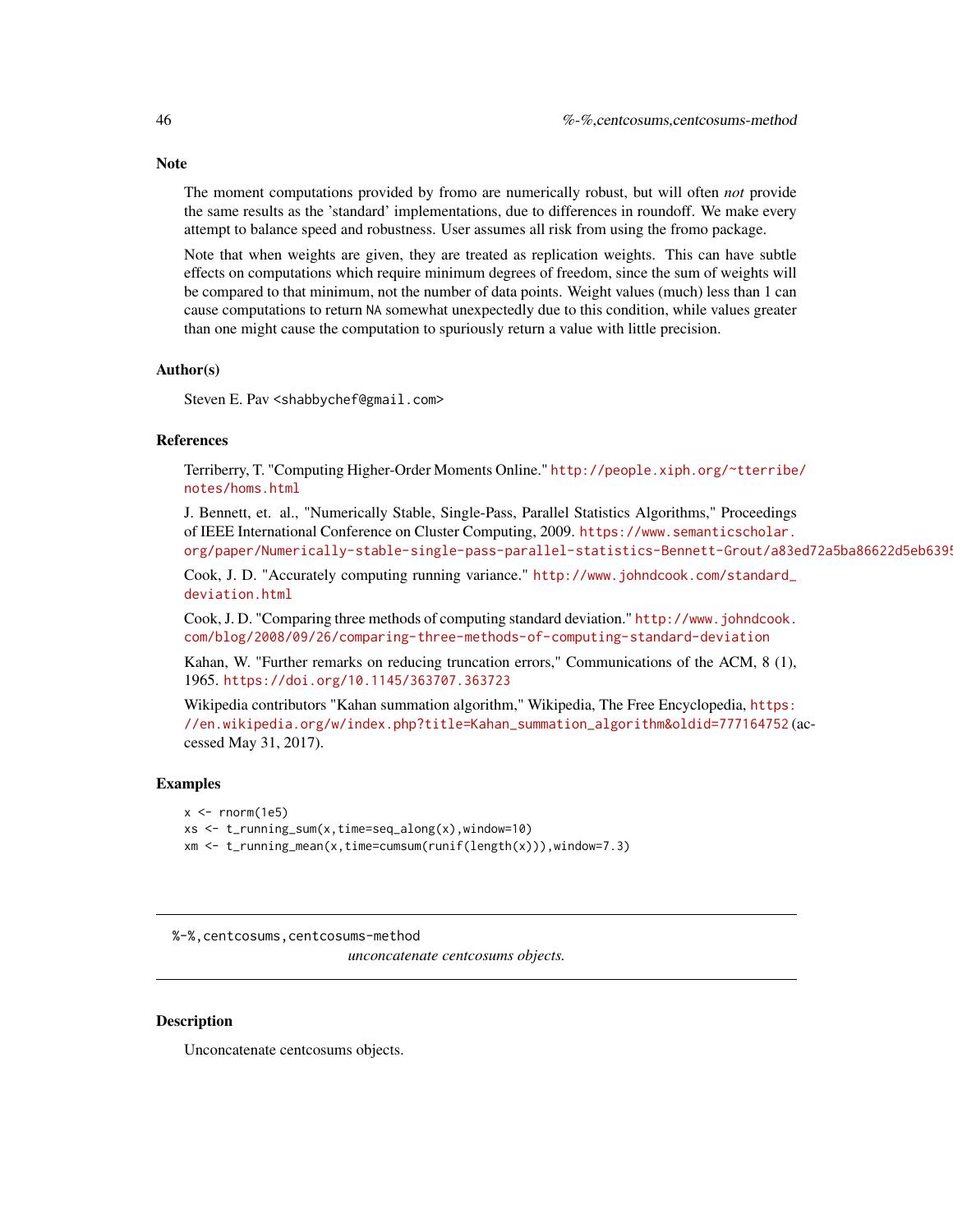#### <span id="page-46-0"></span> $\%$ -% and the set of the set of the set of the set of the set of the set of the set of the set of the set of the set of the set of the set of the set of the set of the set of the set of the set of the set of the set of t

# Usage

## S4 method for signature 'centcosums, centcosums' x %-% y

# Arguments

| x | a centcosums objects |
|---|----------------------|
| ٧ | a centcosums objects |

# See Also

unjoin\_cent\_cosums

# %-% *unconcatenate centsums objects.*

# Description

Unconcatenate centsums objects.

# Usage

x %-% y

## S4 method for signature 'centsums, centsums' x %-% y

# Arguments

| x | a centsums objects |
|---|--------------------|
| у | a centsums objects |

# See Also

unjoin\_cent\_sums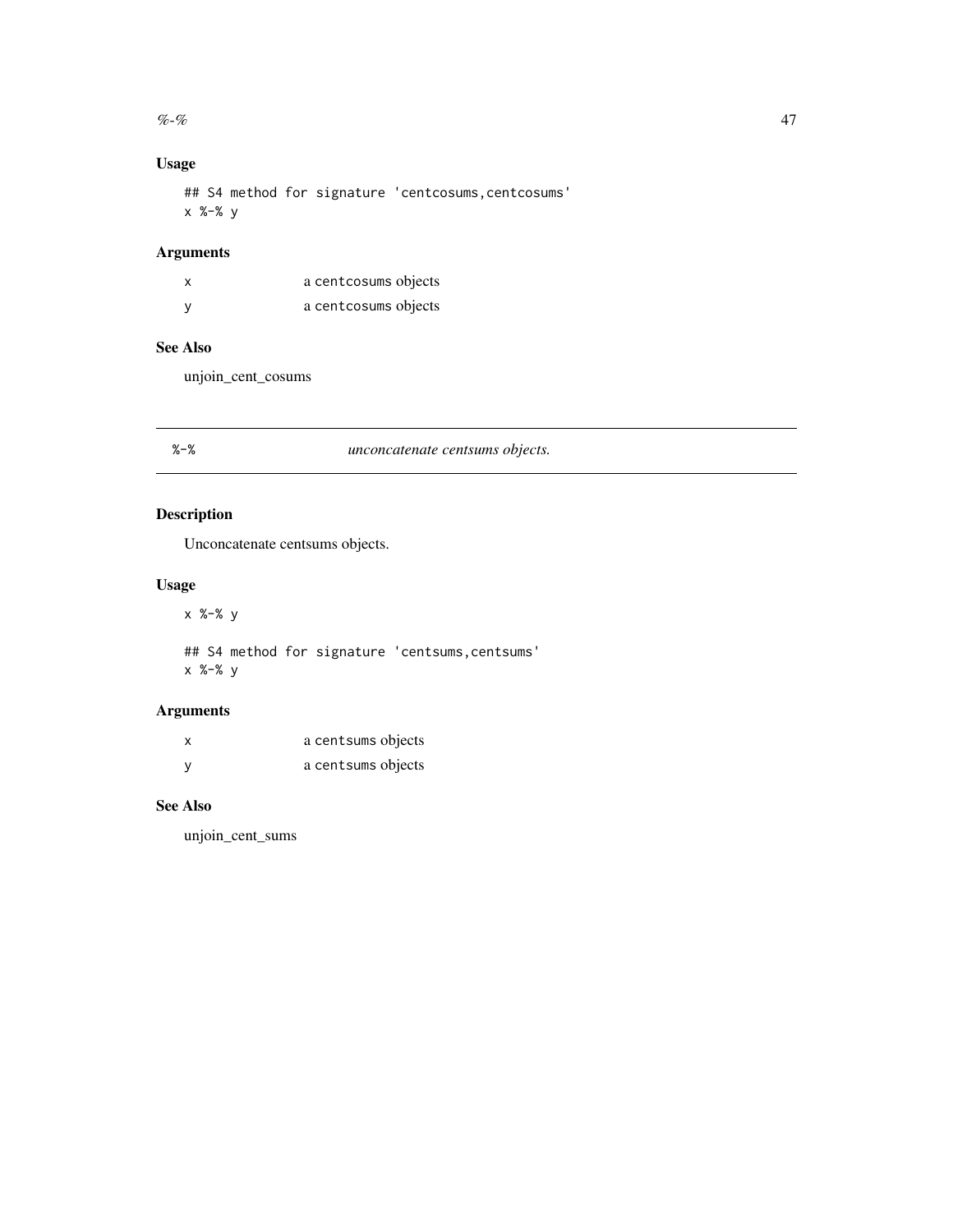# <span id="page-47-0"></span>**Index**

∗Topic moments centcosums-class, [8](#page-7-0) centsums-class, [9](#page-8-0) ∗Topic package fromo-package, [2](#page-1-0) %-%,centsums,centsums-method *(*%-%*)*, [47](#page-46-0) %-%, [47](#page-46-0) %-%,centcosums,centcosums-method, [46](#page-45-0) accessor, [3](#page-2-0) as.centcosums, [4](#page-3-0) as.centsums, [5](#page-4-0) c.centcosums, [6](#page-5-0) c.centsums, [6](#page-5-0) cent2raw, [7](#page-6-0) cent\_comoments *(*cent\_cosums*)*, [11](#page-10-0) cent\_cosums, *[8](#page-7-0)*, *[11](#page-10-0)*, [11](#page-10-0) cent\_cumulants *(*sd3*)*, [26](#page-25-0) cent\_moments *(*sd3*)*, [26](#page-25-0) cent\_sums, [12,](#page-11-0) *[13](#page-12-0)* centcosums *(*centcosums-class*)*, [8](#page-7-0) centcosums-accessor, [7](#page-6-0) centcosums-class, [8](#page-7-0) centsums *(*centsums-class*)*, [9](#page-8-0) centsums-class, [9](#page-8-0) comoments *(*centcosums-accessor*)*, [7](#page-6-0) comoments, centcosums-method *(*centcosums-accessor*)*, [7](#page-6-0) cosums *(*centcosums-accessor*)*, [7](#page-6-0) cosums,centcosums-method *(*centcosums-accessor*)*, [7](#page-6-0)

fromo-NEWS, [14](#page-13-0) fromo-package, [2](#page-1-0)

initialize,centcosums-class *(*centcosums-class*)*, [8](#page-7-0) initialize,centcosums-method *(*centcosums-class*)*, [8](#page-7-0)

initialize,centsums-class *(*centsums-class*)*, [9](#page-8-0) initialize,centsums-method *(*centsums-class*)*, [9](#page-8-0) join\_cent\_cosums *(*cent\_cosums*)*, [11](#page-10-0) join\_cent\_sums *(*cent\_sums*)*, [12](#page-11-0) kurt5 *(*sd3*)*, [26](#page-25-0) moments *(*accessor*)*, [3](#page-2-0) moments,centsums-method *(*accessor*)*, [3](#page-2-0) running\_apx\_median *(*running\_apx\_quantiles*)*, [15](#page-14-0) running\_apx\_quantiles, [15,](#page-14-0) *[34](#page-33-0)* running\_cent\_moments *(*running\_sd3*)*, [21](#page-20-0) running\_centered, [17,](#page-16-0) *[38](#page-37-0)* running\_cumulants, *[17](#page-16-0)* running\_cumulants *(*running\_sd3*)*, [21](#page-20-0) running\_kurt *(*running\_sd3*)*, [21](#page-20-0) running\_kurt5 *(*running\_sd3*)*, [21](#page-20-0) running\_mean, *[15](#page-14-0)* running\_mean *(*running\_sum*)*, [24](#page-23-0) running\_scaled *(*running\_centered*)*, [17](#page-16-0) running\_sd *(*running\_sd3*)*, [21](#page-20-0) running\_sd3, [21,](#page-20-0) *[43](#page-42-0)* running\_sharpe *(*running\_centered*)*, [17](#page-16-0) running\_skew *(*running\_sd3*)*, [21](#page-20-0) running\_skew4 *(*running\_sd3*)*, [21](#page-20-0) running\_std\_moments *(*running\_sd3*)*, [21](#page-20-0) running\_sum, *[15](#page-14-0)*, [24](#page-23-0) running\_tstat *(*running\_centered*)*, [17](#page-16-0) running\_zscored *(*running\_centered*)*, [17](#page-16-0)

scale, *[20](#page-19-0)*, *[38](#page-37-0)* sd3, [26](#page-25-0) show, [30](#page-29-0) show,centsums-method *(*show*)*, [30](#page-29-0) skew4 *(*sd3*)*, [26](#page-25-0) std\_cumulants *(*sd3*)*, [26](#page-25-0)